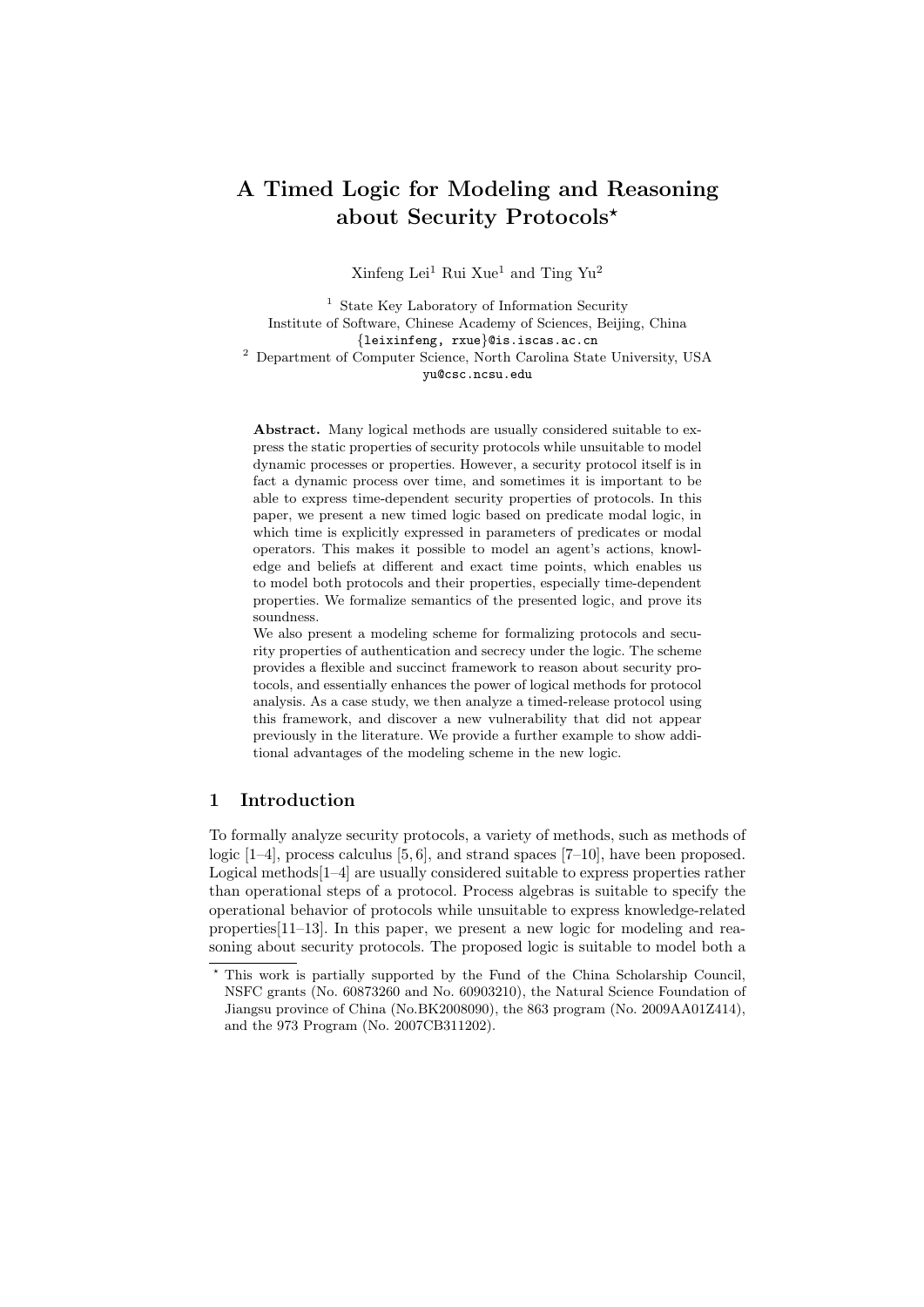security protocol itself and its properties, especially time-dependent properties. The key idea is to refine the logical method by explicitly using of time.

To see why time is necessary when modeling protocols, let us consider two simple scenarios. First, assume a logic without time involved is used to analyze a protocol. In this protocol, agent i receives message m. Then, the formula  $\varphi$ which means that  $i$  holds  $m$  is usually considered *false* before occurrence of the receiving action and true after that. It seems that both  $\neg \varphi$  and  $\varphi$  are true in that logic, which makes the logic inconsistent. Where is the problem? Is there something being ignored? Obviously, it is time. One may argue that, without time involved, everything could be handled in a fixed time point by default. Let us see another scenario which takes the end of the protocol as the default time, when everything is discussed. Assume that agent  $i$  sends a message (in encrypted form) to  $j$  and hopes  $j$  to hold this message only after a specific time. Since everything is discussed in a fixed time, we even cannot express this property, let alone to analyze it.

Actually, in security protocols, time is an important factor related to their security. For one thing, each protocol is composed of a sequence of actions over time. Further, some protocols explicitly aim at a time-dependent requirement. For secrecy purposes, agents involved in protocols may require some messages be kept secret before a specific time [14],[15]. For authentication, agent's beliefs may change over time [16]. For fair non-repudiation, the lack of timeliness will lead to violation of fairness [17]. Therefore, it is necessary to take time into consideration when analyzing security protocols.

The logic provided in this paper is based on predicate modal logic. The time factor is expressed by parameters of predicates or modal operators. This makes it possible to model an agent's actions, knowledge and beliefs at different and exact time points, which enables us to describe the dynamic process of protocols and their properties, especially time-dependent properties. For example, in the scenarios mentioned above, we can use some formulas like  $\neg \varphi(\tau)$  and  $\varphi(\tau')$ instead of  $\neg \varphi$  and  $\varphi$ , respectively, to avoid inconsistency and express similar assertions at different time  $\tau$  and  $\tau'$ . Moreover, since a security protocol is composed of a sequence of actions over time, to model a protocol, we can firstly model each action at a specific time, and then use a formula to reflect the time ordering. So, the proposed logic have advantages to model both protocols and their properties. Such advantages essentially enhance the expressiveness of the logical method in modeling and reasoning about security protocols.

One may wonder why a temporal logic (such as LTL or CTL) is not good enough for our purpose. In fact, a temporal logic is also more suitable to model properties, like safety or liveness. The time notion in it is expressed by temporal connectives such as  $F$ (some future state),  $G$ (all future state),  $U$ (until), etc. However, to model a security protocol, we often need to express a concrete process over a series of time, which is hard to be captured by today's temporal logics.

Related Work. Several authors [11–13] have recognized different natures between a protocol and its properties, and give some combined approaches to solving them. [11] aims at bridging the gap between operational and epistemic ap-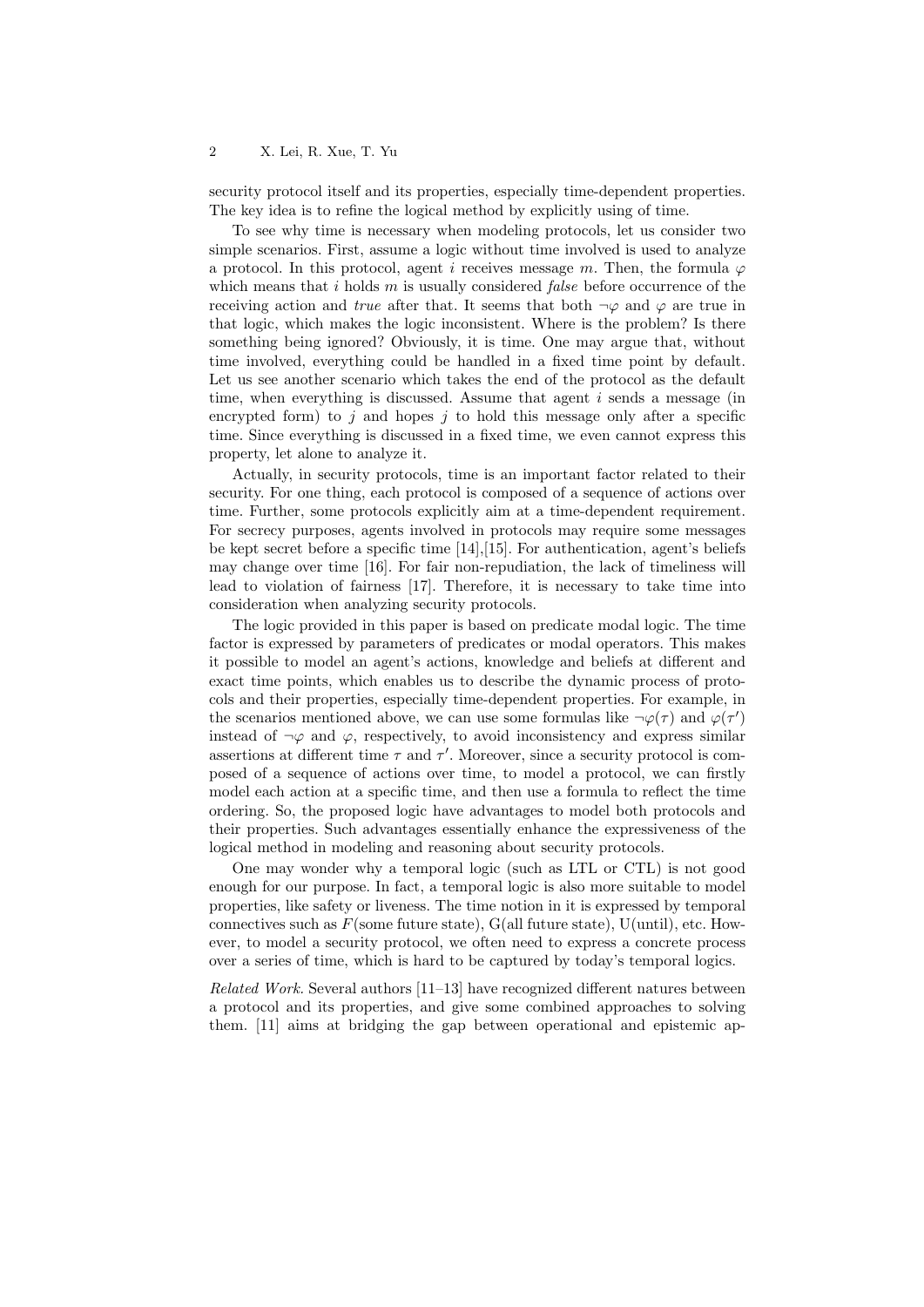proaches to protocol analysis. This work proposes a combined framework which allows for modeling the behavior of a protocol in a process language and supports reasoning about properties expressed in a logic. [12] uses the set of traces generated by a process as models, and then defines a logic which has constructs for reasoning about the intruder's epistemic knowledge. [13] uses a hybrid method to verify security protocols, which firstly expresses the protocols in process calculus and then translates them into Horn clause in Horn logic. This method can take both advantages of process calculus and Horn logic. However, The translation from a process-style expression to a logic-style formula introduces some abstraction which makes some security protocols cannot be verified in it. For example, it fails to prove protocols that first need to keep some value secret and later reveal it[13]. Our work differs from the works mentioned above mainly in that the protocols and their security goals are all modeled in an unified logical framework instead of using two different frameworks to model protocols and properties respectively. Moreover, due to explicitly using of time, the proposed logic can capture time-dependent properties of a security protocol.

Many logical methods, such as BAN-logic<sup>[1]</sup> and BAN-like logics<sup>[2]</sup>,<sup>[3]</sup>,<sup>[4]</sup>, are usually considered suitable to express the static properties of security protocols while unsuitable to model dynamic processes or properties. For example, protocol step permutation is undetectable by the BAN logic [18]. Moreover, since time is not used explicitly in these logics, we cannot directly use them to analyze a time-dependent security protocol. Some logics have been proposed with time involved to express time-dependent properties. A logic proposed by Coffey and Saidha [19] which we refer to as the CS logic uses time explicitly. It originally aims at analysis of the public-key protocols, and mainly focuses on the authentication property of protocols. Moreover, it lacks of formal semantics and does not give a systematic approach to model protocols. Michiharu Kudo and Anish Mathuria[20] extend the CS logic to analyze a timed-release protocol. Their extended logic mainly aims at a specific protocol and also lacks in semantics. Another method to model time in security protocols is to use modal logic and temporal logic as well [21–23]. As be mentioned above, the time notion in temporal logic is abstract, and is unsuitable to model a protocol. Haack and Jeffrey [24] use timed Spi calculus to analyze protocols. Their intention is to model the time in cracking an encrypted message which is different from our goal. In the protocol composition logic (PCL) [25], a temporal ordering relation is used to strengthen the authentication properties by imposing ordering between actions of different participants. However, in PCL, time is not explicitly used, so it is not suitable to express a time-dependent properties. The increasing works about timed property ([26],[27],[28],[29],[30]) in recent years show importance of time in analyzing protocols.

In our own work [31], we have developed a time-dependent security protocol logic, which mainly focuses on expressing the time-dependent properties. This paper is an improved work of [31] in several aspects. The improvement includes putting off some symbols and adding new ones in syntax of the logic, renewing almost all groups of axioms. Also, a new method to model protocols, security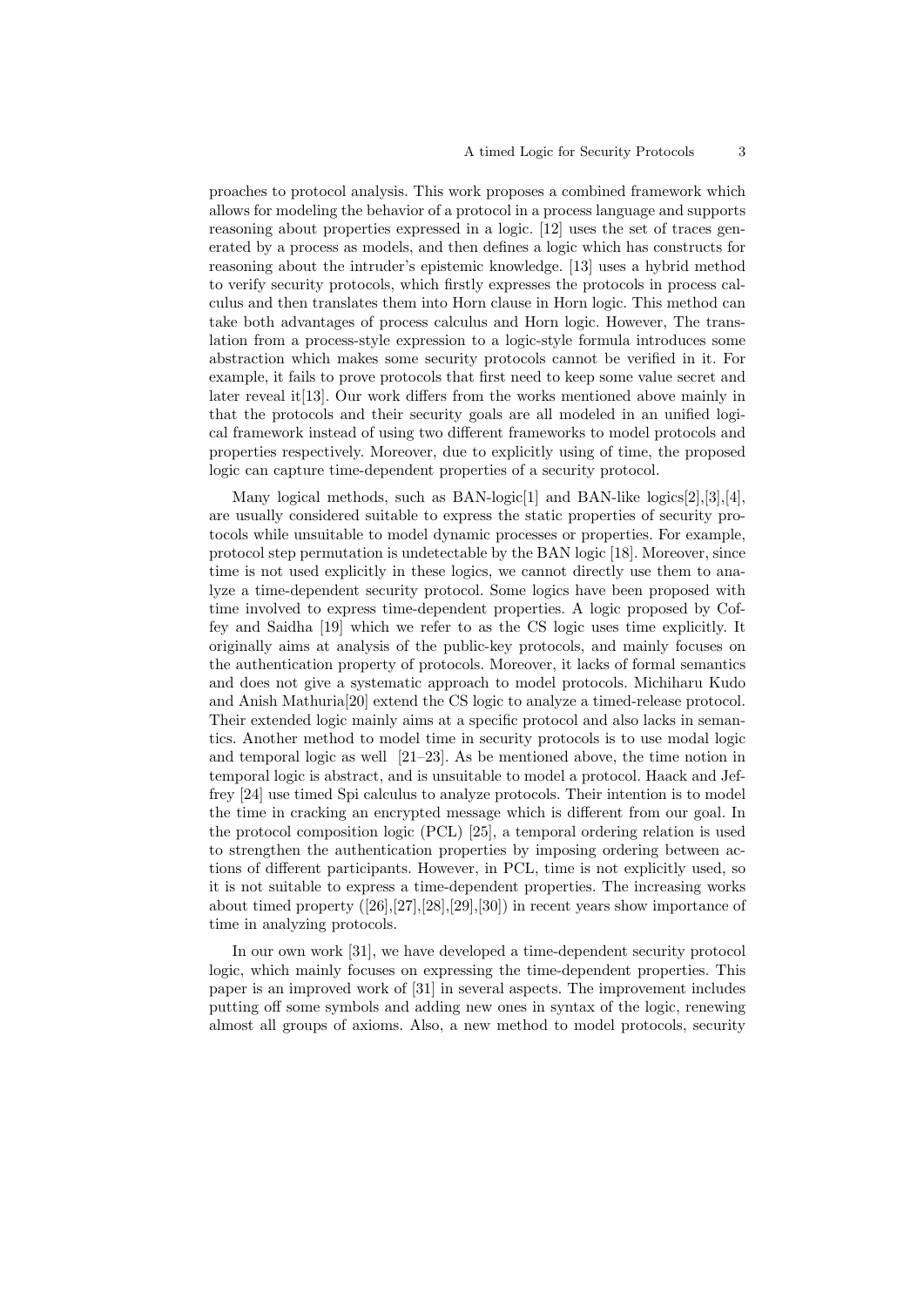goals, is provided. All these improvement and newly developed method make the logic more expressive and powerful in modeling the protocols and properties in reasoning about security protocols.

Other than a formal view[32] in analyzing security protocols, there is also a computational view[33, 34]. Each has its advantages and drawbacks. Some recent works focus on reconciling these two views [35–37] to provide a computational sound formal methods ([38][39][40]). Our work in this paper is within formal model. By elaborative definition, we expect it can provide computational soundness which is left to a further study.

Organization. The rest of the paper is organized as follows. Section 2 presents the syntax of the language and the axioms of the logic. In Section 3, the semantics of the logic is defined and the soundness of the logic is proved. Then, in Section 4, a concrete modeling scheme is provided to specify protocols and their security properties. Two examples are given in Section 5 to illustrate reasoning about protocols in the proposed modeling scheme. Further discussions about the timed logic and the modeling scheme are give in 6. We conclude this paper in section 7 and discuss possible future directions following this.

# 2 The Proposed Logic

#### 2.1 Syntax

To simplify the description, we use many-sorted variables in the proposed logic  $\mathcal{L}$ . There are four types of variables:  $\mathbb{A}, \mathbb{T}, \mathbb{K}$  and  $\mathbb{M}$ , which, in intuitively, denote the agents, time, keys and messages respectively.

**Definition 1 (Symbols in L).** The language consists of the following symbols:

- 1. Constants
	- ⊥ contradiction;
	- e constant of type  $\mathbb A$ , a special agent which abstracts all the factors of environment including attackers;
	- $\tau_0$  constant of type  $\mathbb T$ , the starting time to run the protocol;
	- $\tau_c$  constant of type  $\mathbb T$ , the time when the protocol completes.
- 2. Variables
	- $i, j, \ldots, i', j', \ldots$ : variables of type  $\mathbb{A};$
	- $k, k', k'', \ldots$ : variables of type  $K$ ;
	- $m, m', m'', \ldots$  variables of type  $\mathbb{M};$
	- $\tau, \tau', \tau'', \ldots$ : variables of type  $\mathbb T$ .
- 3. Functions
	- $k_{(.)}^- : \mathbb{A} \to \mathbb{K}$ , returns private key of an agent;
	- $k_{(0)}^{+} : \mathbb{A} \to \mathbb{K}$ , returns public key of an agent;
	- $k_{(\cdot,\cdot)}$ :  $\mathbb{A} \times \mathbb{A} \to \mathbb{K}$ , returns shared key of two agents;
	- $[\cdot, \cdot] : \mathbb{M} \times \mathbb{M} \to \mathbb{M}$ , returns concatenation of two messages;
	- $[\cdot]_{(\cdot)} : \mathbb{M} \times \mathbb{K} \to \mathbb{M}$ , returns encrypted form of a message with a key;
	- $\overline{(\cdot)} : \mathbb{K} \to \mathbb{K}$ , returns the reverse of a key;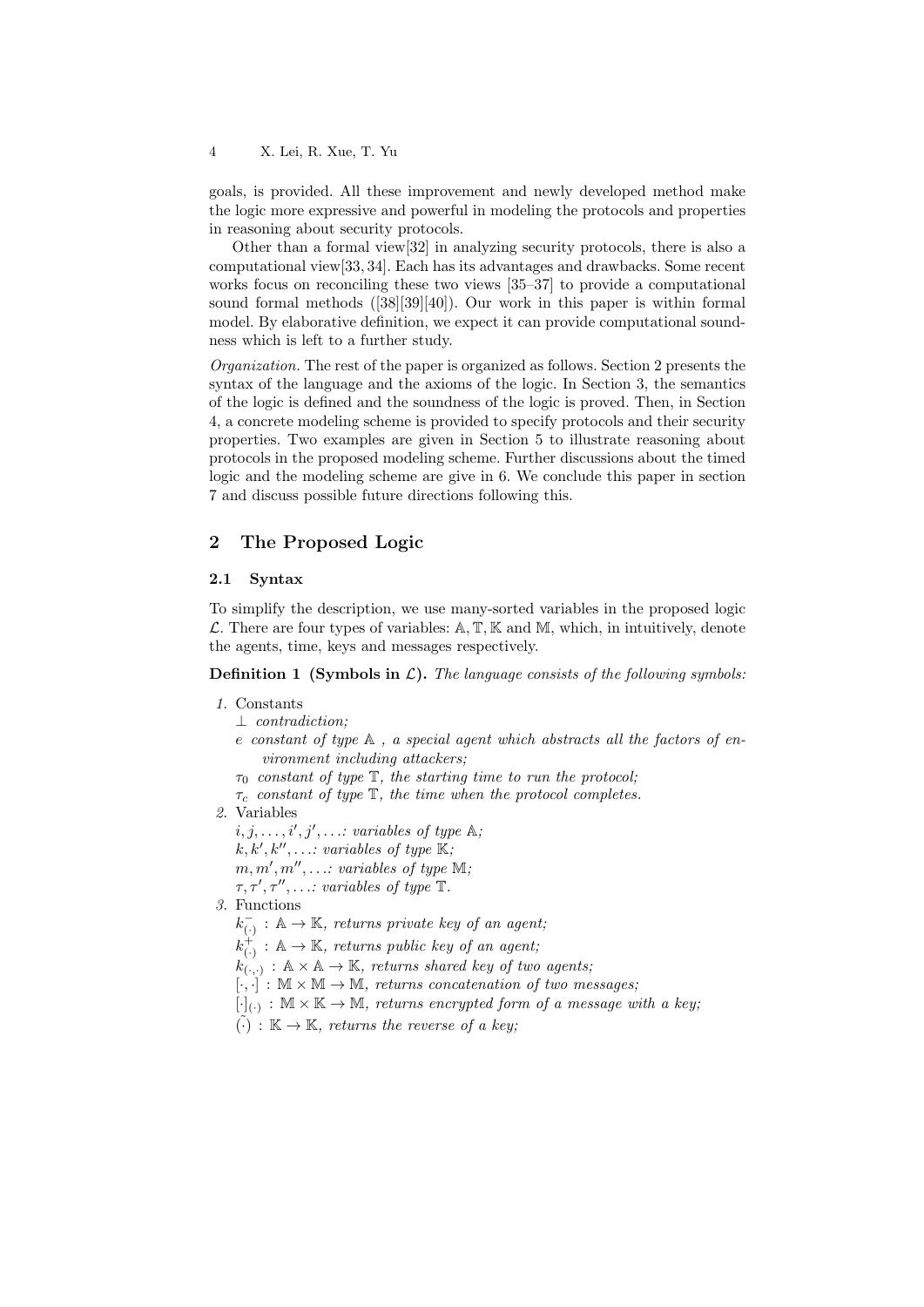$+(\cdot, \cdot) : \mathbb{T} \times \mathbb{T} \to \mathbb{T}$ , returns sum of two time.  $+(\tau, \tau')$  is often written as  $\tau + \tau'$ .

4. Predicates

The following are predicates and their informal meaning:

- $< : \mathbb{T} \times \mathbb{T}$ , priority relation between two time points. For example,  $\tau < \tau'$ means that the time  $\tau$  is prior to time  $\tau'$ ;
- $C : \mathbb{M} \times \mathbb{M}$ , containing relation between two messages.  $C(m, m')$  means that message  $m$  contains message  $m'$ ;
- $G : \mathbb{A} \times \mathbb{T} \times \mathbb{M} \times \mathbb{M}$ , message getting.  $G(i, \tau, m, m')$  means that agent i can get message  $m'$  from m at time  $\tau$ ;
- $-\nu : \mathbb{A} \times \mathbb{T} \times \mathbb{M}$ , message newly generating.  $\nu(i, \tau, m)$  means that agent i newly generates a fresh message m at time  $\tau$ .
- $R : \mathbb{A} \times \mathbb{T} \times \mathbb{M}$ , message receiving.  $R(i, \tau, m)$  means that agents *i* receives message m at time  $\tau$ :
- $S : \mathbb{A} \times \mathbb{T} \times \mathbb{M}$ , message sending.  $S(i, \tau, m)$  means that agent *i* sends message  $m$  at time  $\tau$ ;
- $H : \mathbb{A} \times \mathbb{T} \times \mathbb{M}$ , message holding.  $H(i, \tau, m)$  means that agent *i* holds message m at time  $\tau$ .
- 5. Equalities

 $=\tau, \tau, =_a, \tau_k$  and  $\tau_m$  denote the equalities of times, agents, keys and messages respectively. Sometimes we use  $=$  to include all the four cases.

6. Quantifiers

 $\forall_{\tau}, \forall_a, \forall_k$  and  $\forall_m$  are the universal quantifiers of time, agent, key and message respectively. Sometimes we use  $\forall$  to include all the four cases.

- 7. Connectives
- $\lnot$  and  $\rightarrow$  are negation and implication in first order logic.
- 8. Modal operator

 $B_{i,\tau}$ : agent i believes something at time  $\tau$ .

The terms in the logic are introduced as follows.

**Definition 2 (Terms).** Terms in  $\mathcal L$  include  $t_a, t_\tau, t_k$  and  $t_m$ , which denote the terms of type  $A$ , type  $T$ , type  $K$  and type  $M$  respectively, and they can be defined in Backus Naur form as follows:

| $t_a ::= e \mid i$ | $t_{\tau}$ ::= $\tau \mid \tau_0 \mid \tau_c \mid t_{\tau} + t_{\tau}$                                              |
|--------------------|---------------------------------------------------------------------------------------------------------------------|
|                    | $t_k ::= k   k_{t_a}^+   k_{t_a}^-   k_{t_a t_a}   t_k$ $t_m ::= m   t_\tau   t_a   t_k   [t_m, t_m]   [t_m]_{t_k}$ |

Now we look at formulas in  $\mathcal{L}$ .

**Definition 3 (Formulas).** Formulas of  $\mathcal L$  include atomic formula  $\varphi_A$  and formula  $\varphi$ . They are shown in Backus Naur form as follows:

$$
\varphi_A ::= \bot \mid (t_\tau < t_\tau) \mid C(t_m, t_m) \mid G(t_a, t_\tau, t_m, t_m) \mid \nu(t_a, t_\tau, t_m) \mid S(t_a, t_\tau, t_m) \mid
$$
\n
$$
R(t_a, t_\tau, t_m) \mid H(t_a, t_\tau, t_m) \mid (t_a = a \cdot t_a) \mid (t_\tau = \tau \cdot t_\tau) \mid (t_k = k \cdot t_k) \mid (t_m = \tau \cdot t_m)
$$
\n
$$
\varphi ::= \varphi_A \mid \neg \varphi \mid \varphi \rightarrow \varphi \mid \forall_\tau \tau \varphi \mid \forall_a i \varphi \mid \forall_k k \varphi \mid \forall_m m \varphi \mid B_{i,\tau} \varphi
$$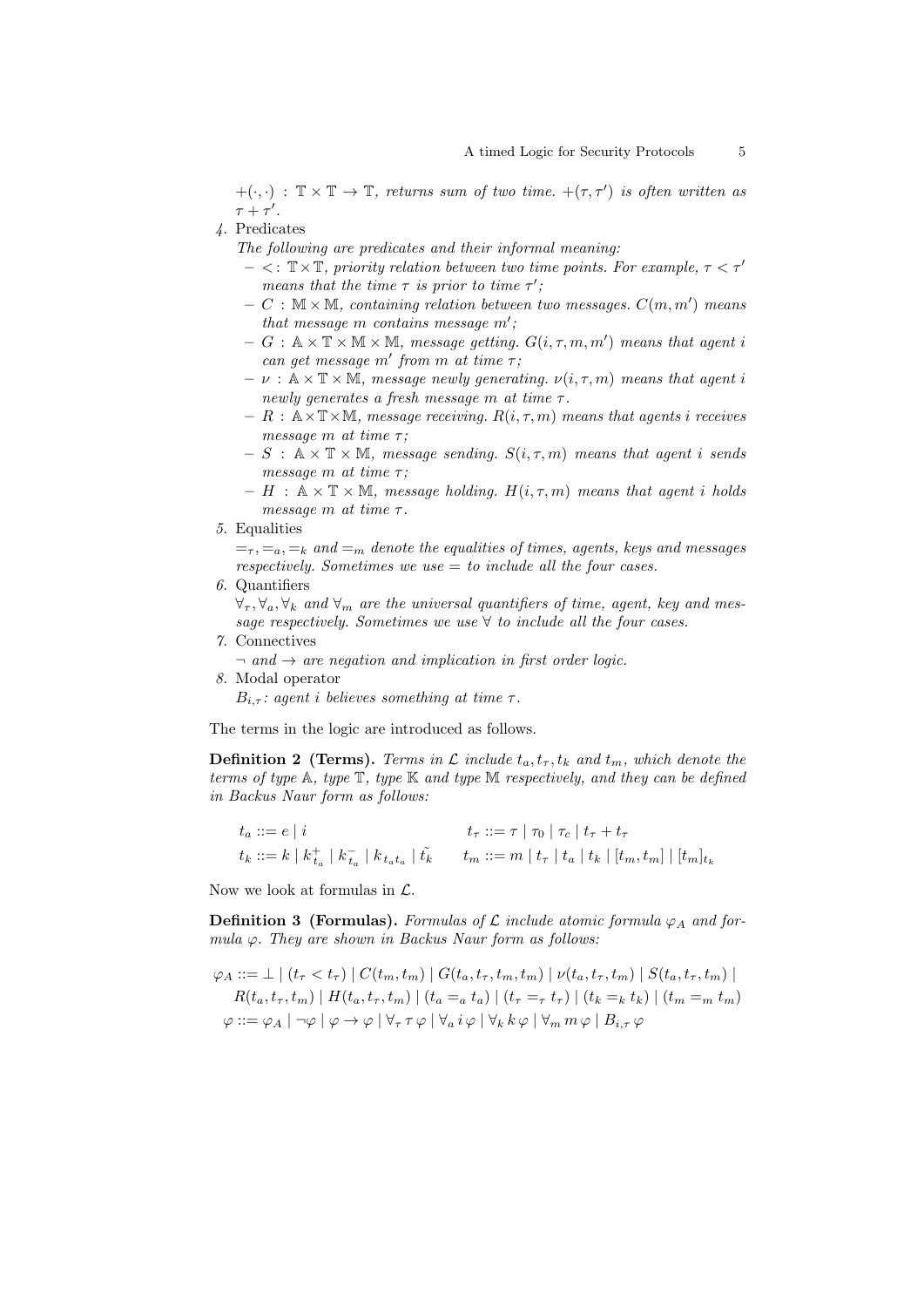To facilitate presentation, some notations are used as abbreviation in  $\mathcal{L}$ .

#### Definition 4 (Abbreviations).

- 1. Messages Abbreviation:
	- $-[m_1, m_2, \ldots, m_\ell]$  is an abbreviation of  $[m_1, [m_2, [\cdots, [m_{\ell-1}, m_\ell]] \cdots].$
	- $\llbracket m \rrbracket$  is an abbreviation of a message which contains m. More precisely, we have  $C(\llbracket m \rrbracket, m)$ .
	- $-\llbracket m \rrbracket_k$  is an abbreviation of a encrypted message in which one can get m only through  $\tilde{k}$ . More precisely, we have  $C(\llbracket m \rrbracket_k, m) \wedge (H(i, \tau, \tilde{k}) \leftrightarrow$ <br> $C(i, \tau, \llbracket m \rrbracket_k, m)$  $G(i, \tau, [\![m]\!]_k, m)).$

These notations allow us to focus on what we are interested in without listing all the other components.

2. Abbreviation of the connective

$$
\varphi \lor \psi \stackrel{\Delta}{=} \neg \varphi \to \psi
$$
  

$$
\varphi \land \psi \stackrel{\Delta}{=} \neg (\varphi \to \neg \psi)
$$
  

$$
\varphi \land \psi \stackrel{\Delta}{=} \neg (\varphi \to \neg \psi)
$$

3. Abbreviation of predicate

$$
\tau \leq \tau \stackrel{\Delta}{=} (\tau < \tau') \lor (\tau =_{\tau} \tau')
$$
\n
$$
\tau_1 *_{1} \tau_2 *_{2} \cdots \tau_{\ell-1} *_{\ell-1} \tau_{\ell} \stackrel{\Delta}{=} (\tau_1 *_{1} \tau_2) \land \cdots (\tau_{\ell-1} *_{\ell-1} \tau_{\ell}).
$$

where  $*_i \in \{=_\tau, < , \leq\}$  for  $i = 1, 2, \ldots, \ell-1$ . For example,  $\tau_1 =_\tau \tau_2 < \tau_3 \leq \tau_4$ is an abbreviation of  $(\tau_1 =_{\tau} \tau_2) \wedge (\tau_2 < \tau_3) \wedge (\tau_3 \leq \tau_4)$ .

4. Abbreviation of quantifiers

$$
\exists x \, \varphi \stackrel{\Delta}{=} \neg \forall x \neg \varphi
$$

Also, we follow the conventional priority of all the connectives in a formula to evaluate.

#### 2.2 Axioms and inference rules

The axioms of the logic consist of axiom schemas and inference rules. All the axioms include the instantiation and universal closure of the axiom schemas.

A 1 All the axioms of predicate logic with many-sorted variables and equality.

A 2 Barcan formula

 $\forall x B_{i,\tau} \varphi \leftrightarrow B_{i,\tau} \forall x \varphi$  (no free occurrence of  $i, \tau$  in  $\varphi$ )

where x can be a variable of any type, and  $\forall$  are the quantifiers corresponding to the type of  $x$ .

The side condition assures the scopes of  $i$  and  $\tau$  keep unchanged.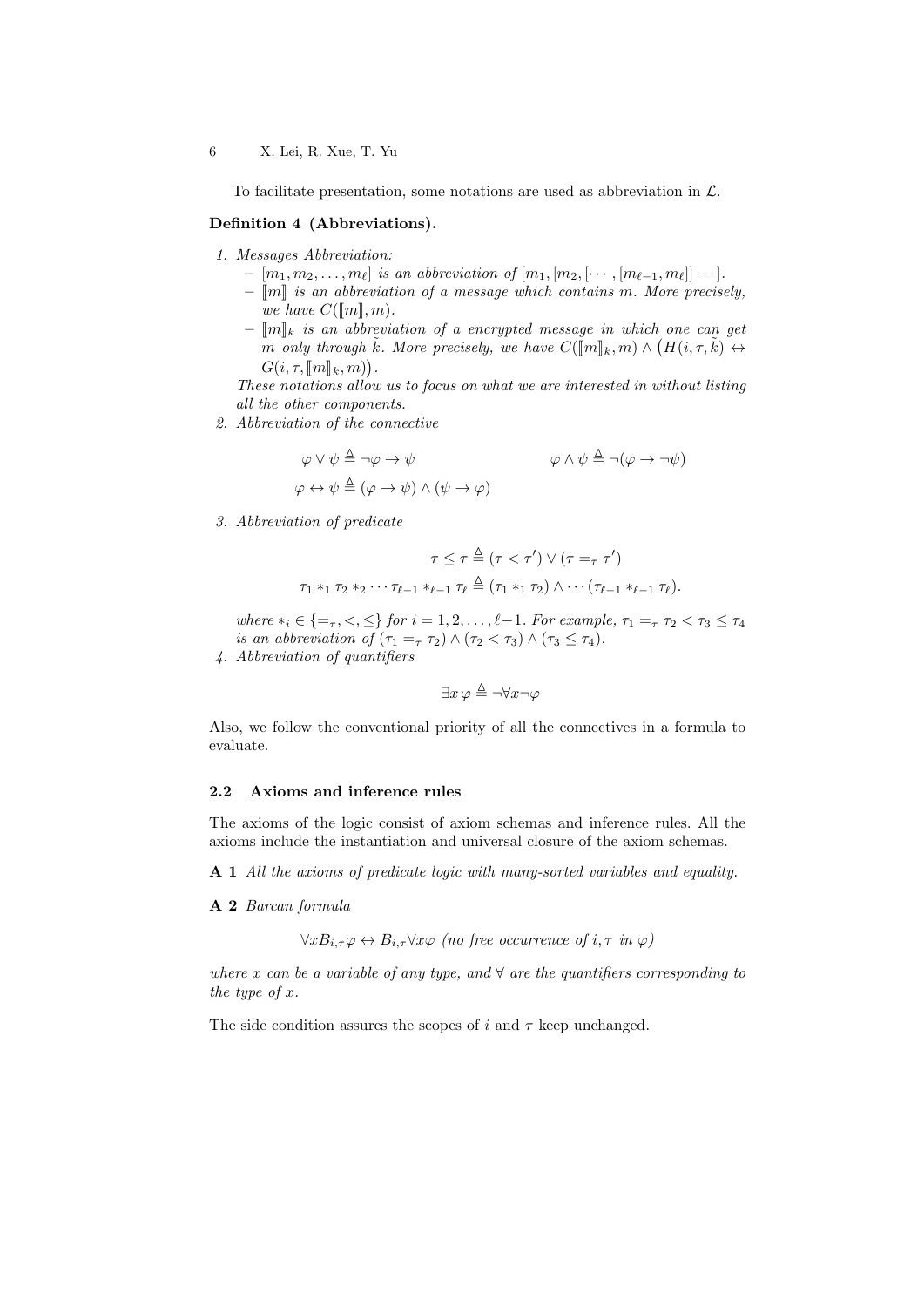A 3 Axioms of Monotonicity

- 1.  $H(i, \tau, m) \wedge (\tau \langle \tau' \rangle) \rightarrow H(i, \tau', m)$
- 2.  $G(i, \tau, m, m') \wedge (\tau \langle \tau' \rangle) \rightarrow G(i, \tau', m, m')$
- 3.  $B_{i,\tau} \varphi \wedge (\tau \langle \tau \rangle) \rightarrow B_{i,\tau'} \varphi$  (no free occurrence of  $\tau, \tau'$  in  $\varphi$ )

A3 states that knowledge, abilities, and beliefs of an agent will not be lost over time. One may argue  $(A3,3)$  with the following example. If agent *i* believes that he does not hold some message, then he will believe his 'not holding' even when this message is sent to him. Of course this is not the case. Actually, considering that there is no free occurrence of  $\tau$  in  $\varphi$ , if agent *i* believes that he does not hold message  $m$  at time  $\tau$ , and he gets  $m$  later, say  $\tau'$ , then he still believes that he does not hold  $m$  at  $\tau$ , but holds  $m$  at  $\tau'$ .

A 4 Axiom of time

$$
(\tau < \tau') \land (\tau' < \tau'') \rightarrow (\tau < \tau'')
$$

A4 indicates that the relation < is transitive.

A 5 Axioms of key

1.  $H(i, \tau, k_i^-)$ i ) 2.  $H(j, \tau, k_i^-) \to (j = a i)$ 3.  $H(i, \tau, k_{ij}) \wedge H(j, \tau, k_{ij})$  4.  $H(i)$  $(i', \tau, k_{ij}) \rightarrow (i' =_a i) \vee (i' =_a j)$ 5.  $\tilde{k}_i^+ =_k k_i^- \wedge \tilde{k}_i^- =_k k_i^+ \wedge \tilde{k}_{ij} =_a k_{ij}$ 

This group of axioms is about long-term keys, including symmetric key and asymmetric keys, which formulate the perfect encryption about symmetric and asymmetric encryption.

A 6 Axioms of getting messages

1.  $G(i, \tau, m, m)$ 2.  $G(i, \tau, [m']_k, m) \leftrightarrow H(i, \tau, \tilde{k}) \wedge G(i, \tau, m', m)$ 3.  $G(i, \tau, [m, m'], m'') \leftrightarrow G(i, \tau, m, m'') \vee G(i, \tau, m', m'')$ 4.  $G(i, \tau, m, m') \wedge G(i, \tau, m', m'') \rightarrow G(i, \tau, m, m'')$ 

A 7 Axioms of message containment

1.  $G(i, \tau, m, m') \rightarrow C(m, m')$  2.  $C(m, m') \wedge C(m', m'') \rightarrow C(m, m'')$ 

The former one focuses on the relationship between message getting and message containing, and the later one indicates that  $C$  is transitive.

A 8 Axioms of actions

1.  $\nu(i, \tau, m) \wedge \nu(i', \tau', m') \rightarrow m \neq_m m'$ 2.  $R(i, \tau, [\![m]\!]_{k_j^-}) \to \exists_{\tau} \tau'(\tau' < \tau \wedge H(j, \tau', m) \wedge S(j, \tau', [\![m]\!])$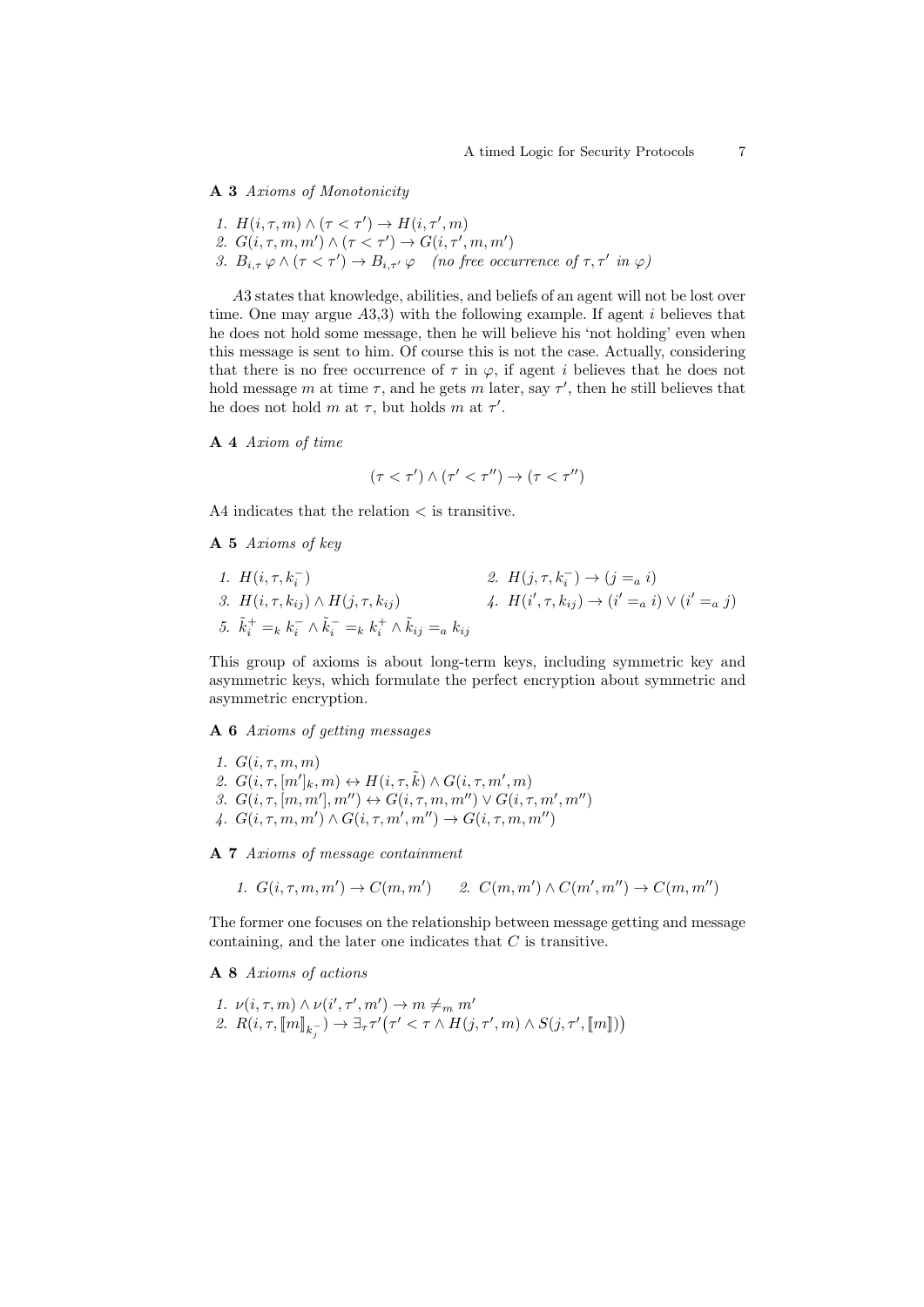3. 
$$
\nu(i,\tau,m) \wedge S(i,\tau, [\![m']\!]_{k_j^+}) \wedge C(m',m) \wedge R(i,\tau',m'') \wedge G(i,\tau',m'',m) \rightarrow
$$

$$
\exists_{\tau} \tau_1 \exists_{\tau} \tau_2 (\tau \langle \tau_1 \leq \tau_2 \langle \tau' \wedge R(j,\tau_1, [\![m']\!]_{k_j^+}) \wedge S(j,\tau_2, [\![m]\!]) )
$$
4. 
$$
R(i',\tau, [\![m]\!]_{k_{ij}}) \rightarrow \exists_{\tau} \tau'(\tau' \langle \tau \wedge S(i,\tau', [\![m]\!]) \wedge H(i,\tau',m))
$$

$$
\forall \exists_{\tau} \tau''(\tau'' \langle \tau \wedge S(j,\tau'', [\![m]\!]) \wedge H(j,\tau'',m))
$$
5. 
$$
(i \neq_a j) \wedge \nu(i,\tau,m) \wedge H(j,\tau', [\![m]\!]) \rightarrow
$$

$$
\tau \langle \tau' \wedge \exists_{\tau} \tau_1 \exists_{\tau} \tau_2 (\tau \leq \tau_1 \langle \tau_2 \leq \tau' \wedge S(i,\tau_1, [\![m]\!]) \wedge R(j,\tau_2, [\![m]\!]) )
$$

This group of axioms describes the properties about actions, Often used for authentication or non-repudiation purposes. A8,1) indicates that a message comes from a new action is unique. A8,2) indicates that a message in private-keyencrypted form reveals its original sender. A8,3) implies that a message in publickey-encrypted form can designate its uniquely possible receiver. Furthermore, when a newly generated message is sent in such an encrypted form and sent back in a can-be-decrypted form later, one can assure that the message must have passed through that designated receiver(note that a newly generated message is unique). A8,4) states that a message in shared-key-encrypted form reveals its possible sources. A8,5) shows that a newly generated message will never be held by someone before the time, and if it is held by another agent later, then it must come from its generator.

A 9 Axioms of holding messages

- 1.  $\nu(i, \tau, m) \vee S(i, \tau, m) \vee R(i, \tau, m) \rightarrow H(i, \tau, m)$ 2.  $H(i, \tau, m) \wedge G(i, \tau, m, m') \rightarrow H(i, \tau, m')$
- 3.  $H(i, \tau, m) \wedge H(i, \tau, m') \leftrightarrow H(i, \tau, [m, m'])$
- 4.  $H(i, \tau, m) \wedge H(i, \tau, k) \rightarrow H(i, \tau, [m]_k)$

A9 summarizes in what cases one holds a message.

A 10 Axioms of belief

1.  $B_{i,\tau} (\varphi \to \psi) \wedge B_{i,\tau} \varphi \to B_{i,\tau} \psi$ <br>
3.  $\nu(i, \tau, m) \to B_{i,\tau} \nu(i, \tau, m)$  $) \rightarrow B_{i,\tau}G(i,\tau,m,m')$ 3.  $\nu(i, \tau, m) \rightarrow B_{i,\tau} \nu(i, \tau, m)$ <br>
4.  $S(i, \tau, m) \rightarrow B_{i,\tau} S(i, \tau, m)$ 5.  $R(i, \tau, m) \rightarrow B_{i,\tau} R(i, \tau, m)$  6.  $H(i, \tau, m) \rightarrow B_{i,\tau} H(i, \tau, m)$ 7.  $H(i, \tau, m) \wedge H(i, \tau, k) \rightarrow B_{i, \tau} C([m]_k, m)$ 

A10,1) is a variant of  $K$  axiom in modal logic. A10,2) means that an agent believes his ability to get messages. The followed four axioms mean that an agent believes what is done and what is held by himself. The last one implies that when an agent can construct an encrypted message with another message and key, then he believes the encrypted message contains the message (not including the encrypted key) used to construct it.

IR Inference Rule

1. 
$$
\frac{\varphi \to \psi, \varphi}{\psi}
$$
 2.  $\frac{\vdash \varphi}{\vdash B_{i,\tau}\varphi}$ 

where  $\vdash \varphi$  is an abbreviation for  $\vdash_{\mathcal{L}} \varphi$  which means that  $\varphi$  is a theorem in logic L. When  $\varphi$  is deducible from a set of formulas  $\Gamma$ , we say that  $\varphi$  is a deduction consequence of  $\Gamma$ , written as  $\Gamma \vdash \varphi$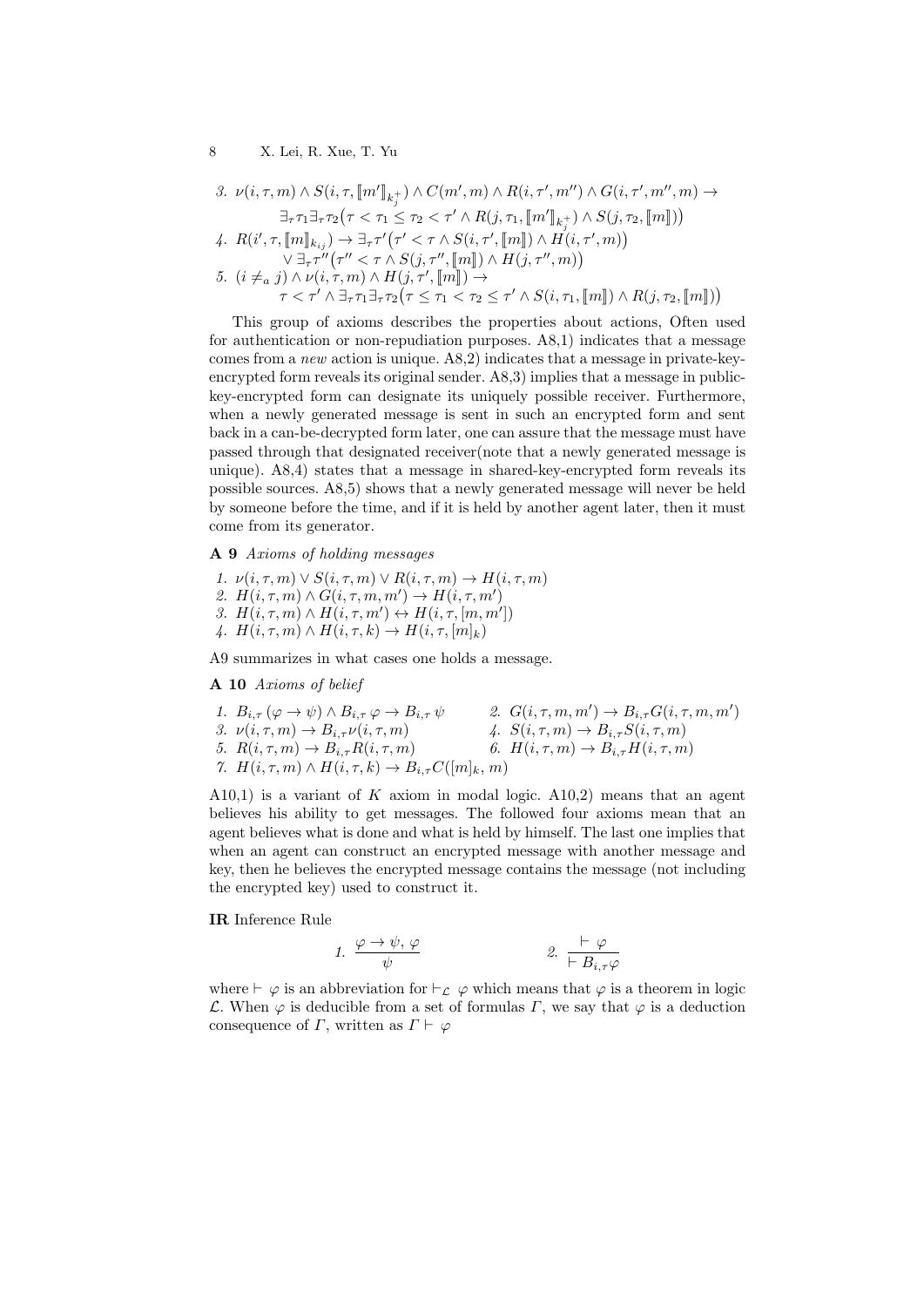### 3 SEMANTICS

To give the semantics of  $\mathcal{L}$ , we firstly define model in the logic. The model is based on a Kripke structures and is defined step by step with a series of definitions. The semantics of the formulas are given afterwards.

#### 3.1 Model

**Definition 5 (Domain).** We define the domain of the model as a set  $\mathcal{D} =$  $A \cup T \cup K \cup M$ , where

- 1. A is the set of agents, i.e., the (possible) participants of the protocol;
- 2.  $\mathcal T$  is a set of times. In our method, we use concrete time, or alternatively the integer to model time.  $\langle$  is an order relation on  $\mathcal{T}$ ;
- 3. K is a set of keys. Keys can be divided into public keys, private keys, shared keys and session keys, etc. They can be used to encrypt, decrypt, sign and verify some messages. In this model, we assume that a private key can only be known by its owner, and a shared key can only be known by those who share it. If a message encrypted by one key can be decrypted by another key, we say these two keys are reverse of each other. So, as usual, the public key and private key of the same agent are reverse, and a shared key is also considered as a reverse key of itself;
- 4. ℳ is a set of messages including atomic messages, encrypted messages and combined messages. An atomic message is a message which has not be combined or encrypted, including agent, time, key, nonce, and single plaintext. Let  $m$ ,  $m'$  be any two messages and  $k$  be any key, then encrypted messages are defined as the messages encrypted by k, written as  $[m]_k$ , and the combined messages are defined as the concatenation of  $m$  and  $m'$ , written as  $[m, m']$ .

**Definition 6** (Message Extraction). Given  $K \subseteq \mathcal{K}$  and  $M \subseteq \mathcal{M}$ , we define  $\text{extract}_{K}(M)$  as the set of messages which can be extracted from M with the help of  $K$ , and is recursively defined as follows:

- 1. If  $m \in M$ , then  $m \in \text{extract}_K(M)$ ;
- 2. If  $[m, m'] \in \text{extract}_K(M)$ , then  $m \in \text{extract}_K(M)$  and  $m' \in \text{extract}_K(M)$ ,
- 3. If  $[m]_k \in \text{extract}_K(M)$ ,  $\tilde{k} \in K$  or  $\tilde{k} \in \text{extract}_K(M)$ , then  $m \in \text{extract}_K(M)$ .

 $\text{extract}_K(\{m\})$  is denoted as  $\text{extract}_K(m)$ . Message extraction can be used to interpret the predicate  $G$ .

**Definition 7** (Message Construction). Given  $K \subseteq \mathcal{K}$  and  $M \subseteq \mathcal{M}$ , we define construct<sub>K</sub>(M) as the set of messages which can be constructed with the help of M and K. Formally, we recursively define construct<sub>K</sub>(M) as follows:

- 1. If  $m \in M$ , then  $m \in \text{construct}_K(M)$ ;
- 2. If  $m, m' \in \text{construct}_K(M)$ , then  $[m, m'] \in \text{construct}_K(M)$ ;
- 3. If  $m \in \text{construct}_K(M)$ , and  $k \in K$ , then  $[m]_k \in \text{construct}_K(M)$ .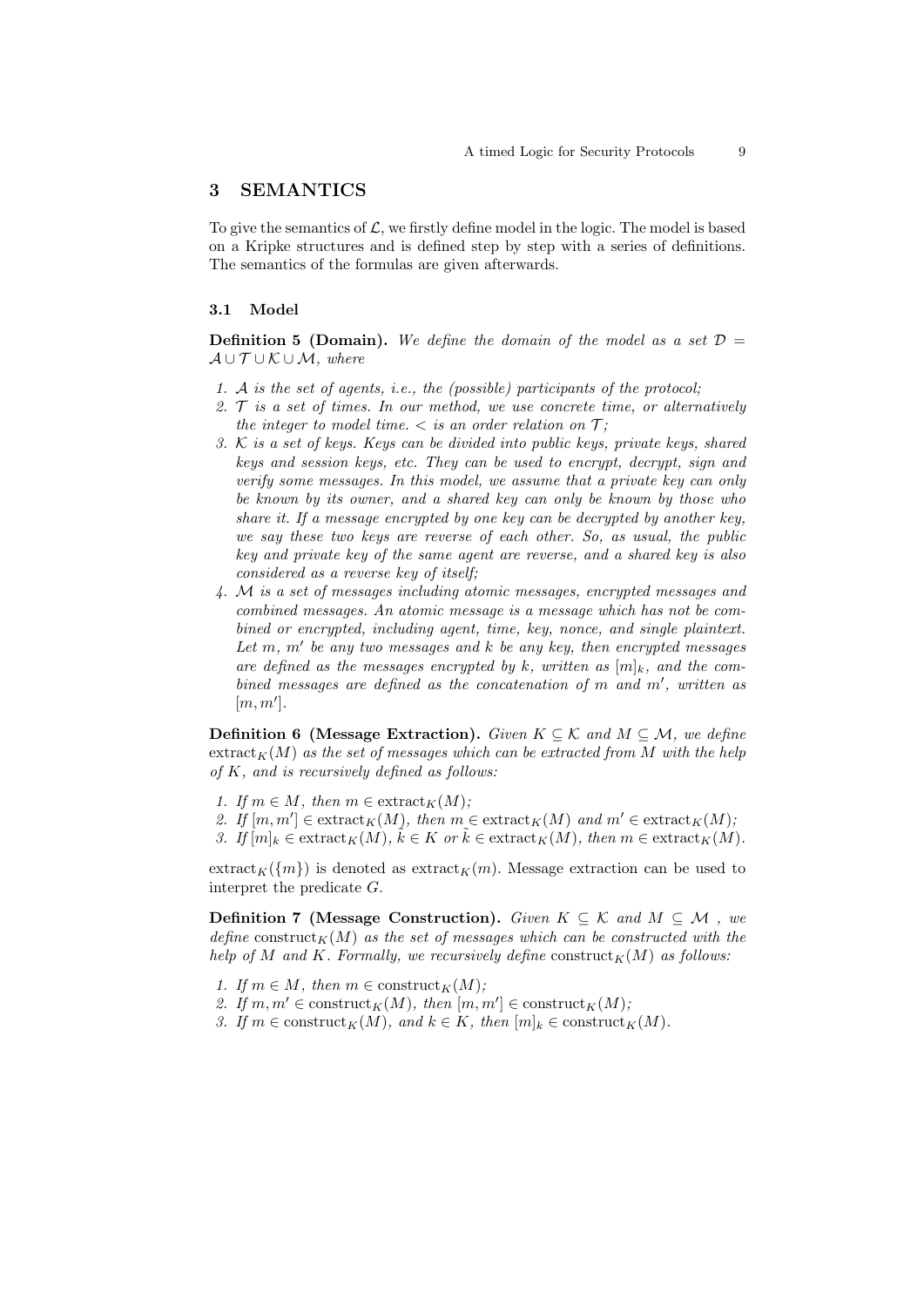construct<sub>K</sub> $({m})$  is denoted as construct<sub>K</sub> $(m)$ . Message construction can be used to define message reconstruction and message containing.

Definition 8 (Message Reconstruction). Given  $K \subseteq \mathcal{K}$  and  $M \subseteq \mathcal{M}$ , we define reconstruct<sub>K</sub> $(M)$  as the set of messages which can be reconstructed with the help of M and K. Formally, we recursively define reconstruct<sub>K</sub>(M) as follows:

- 1. If  $m \in \mathbb{M}$ , then  $m \in \text{reconstruct}_K(M)$ ;
- 2. If  $m \in \text{construct}_{K \cup key(extract_K(M))}(extract_K(M)),$  then  $m \in \text{reconstruct}_{K}(M)$ .

reconstruct<sub>K</sub>( $\{m\}$ ) is denoted as reconstruct<sub>K</sub> $(m)$ . Message reconstruction can be used to interpret the predicate  $H$ .

**Definition 9** (Message Containment). Given a message m, we call contain $(m)$ as the set of messages which are contained in message  $m$ . That is, either someone can extract them from  $m$ , or someone can construct  $m$  with them. Formally, we define contain $(m)$  as follows:

- 1. If there exists a key set K such that  $m' \in \text{extract}_K(m)$ , then  $m' \in \text{contain}(m)$ ;
- 2. If there exists a key set K and a message  $m'$ , such that  $m \in \text{construct}_K(m')$ , then  $m' \in \text{contain}(m)$ .

Definition 10 (State machine of protocol). A state machine of protocol is defined as a 4-tuple  $(Q, E, \delta, q_0)$ , in which

- 1. Q is the set of agents' states. The state of agent  $i$  at time  $\tau$ , written as  $q_i^{\tau}$ , is presented by the original messages and keys held by agent i till time  $\tau$ , written as  $M_i^{\tau}$  and  $K_i^{\tau}$  respectively. Here, we use the original message to mean the message which keeps its form when it is received without any further reconstruction. So, we have  $q_i^{\tau} = (M_i^{\tau}, K_i^{\tau})$ , especially,  $q_i^{\tau_0} = (M_i^{\tau_0}, K_i^{\tau_0})$  is the initial state of agent i.  $q_0$  is a vector of each agent's initial state, which is used to record the messages and keys initially held by each agent.
- 2. E is the set of actions. In a protocol, an agent can execute three types of actions: send $(m)$ , receive $(m)$  and new $(m)$ , which mean sending message, receiving message and newly generating a fresh value respectively. A fresh value is unique. That is, two newly generated messages will never be equal. To simplify our analysis, we assume that an agent can execute several actions with different types simultaneously; for example, an agent can execute a receive action and a send action at the same time, but is not allowed to execute several receive actions simultaneously. Generally  $e, e_1, e_2, \ldots$  range over the single action, and  $\alpha_i^{\tau}$  denotes the set of actions agent i executes at time  $\tau$ .

Furthermore, we can define the concept of action history. The action history of an agent is a finite sequence of action sets in which the agent has executed up to some moment in time. The set of action histories is denoted by  $\Sigma$ . Often, we use  $\sigma_i^{\tau} = \langle \alpha_i^{\tau_0} \alpha_i^{\tau_1} \cdots \alpha_i^{\tau_n} \rangle$  to denote the action history of agent i at time  $\tau$ . An action e is said to appear in action history  $\sigma_i^{\tau}$ , written as  $e \in \sigma_i^{\tau}$ , if there is a set of actions  $\alpha$  in  $\sigma_i^{\tau}$  and  $e \in \alpha$ .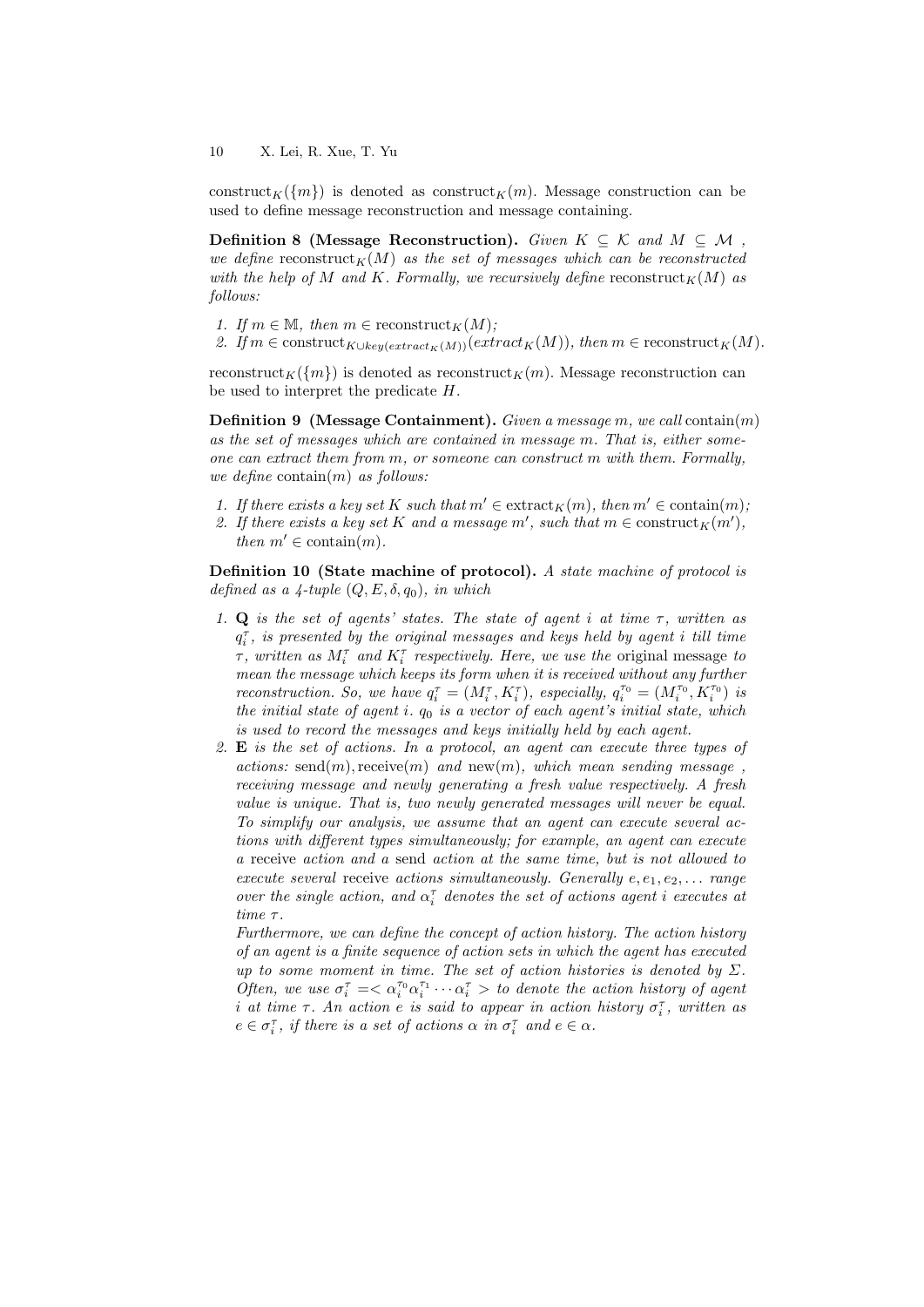With action history, we can define two cases of sending message, *i.e.*, firstly send and forward. An agent  $i$  is said to firstly send message  $m$  means that, there is a message  $m' \in \mathcal{M}$  such that  $m \in \text{contain}(m')$ ,  $\text{send}(m') \in \sigma_i^{\tau}$ , and for all  $i' \in \mathcal{A}, \tau' \in \mathcal{T}, m'' \in \mathcal{M}, \text{ if } m \in \text{contain}(m'') \text{ and } \text{send}(m'') \in \sigma_{i'}^{\tau'}$ then  $\tau \leq \tau'$ . Otherwise, we say that agent *i* only forwards message m;

3.  $\delta$  :  $Q \times 2^E \rightarrow Q$ , the function of state transition. More specifically, let  $q_i^{\tau} = (M_i^{\tau}, K_i^{\tau})$ , and  $\tau'$  be the next time after  $\tau$  when some actions occur, we have

$$
q_i^{\tau'} = (M_i^{\tau'}, K_i^{\tau'}) = \delta(q_i^{\tau}, \alpha_i^{\tau'}) = \begin{cases} (M_i^{\tau}, K_i^{\tau}) & \textit{if $\alpha_i^{\tau'} = \{\mathrm{send}(m)\}$}\\ (M_i^{\tau} \cup \{m\}, V) & \textit{if $\alpha_i^{\tau'} = \{\mathrm{receive}(m)\}$}\\ (M_i^{\tau} \cup \{m\}, K_i^{\tau} \cup \mathrm{key}(\{m\}))\\ \textit{if $\alpha_i^{\tau'} = \{\mathrm{new}(m)\}$} \end{cases}
$$

where  $V \triangleq K_i^{\tau} \cup \text{key}(\text{extract}_{K_i^{\tau}}(M_i^{\tau} \cup \{m\}))$  and key(·) is a function to select keys from a set of messages. Given a set of messages  $M$ , we say  $k \in \text{key}(M)$ if and only if  $k \in M$  and  $k \in \mathcal{K}$ . When agent *i* does more than one action at time  $\tau$ , namely,  $\alpha_i^{\tau} = \{e_1, e_2, \ldots, e_n\}$  ( $2 \leq n \leq 3$ ), then, we define

$$
\delta(q_i^{\tau}, \alpha_i^{\tau'}) = \bigcup_{e \in \alpha_i^{\tau'}} \delta(q_i^{\tau}, \{e\})
$$

in which the union of the states is defined below. Let  $q' = (M', K')$  and  $q'' = (M'', K''), \text{ then}$ 

$$
q' \cup q'' = (M' \cup M'', K' \cup K'')
$$

Naturally, we can extend the state transition function to a similar function which can be applied to action history instead of action set, i.e.,  $\overline{\delta}: Q \times \Sigma \rightarrow$  $Q$ , then, we have,

$$
q_i^{\tau} = \overline{\delta}(q_i^{\tau_0}, \sigma_i^{\tau}) = \delta(\cdots \delta(\delta(q_i^{\tau_0}, \alpha_i^{\tau_1}), \alpha_i^{\tau_2}), \cdots, \alpha_i^{\tau})
$$

From Definition 10, the state of an agent at a time tells only what is held by the agent at that time. But it cannot capture how this state is formed. Moreover, the execution of an action does not necessarily lead to the change of the state. To reflect the protocol precisely, besides the agent's local state, its action history is involved. This idea can help us define the concept of world.

Definition 11 (World). We divide world into two local worlds and two global worlds.

The local world of agent *i* at time  $\tau$  is defined as  $\omega_i^{\tau} = (q_i^{\tau_0}, \sigma_i^{\tau})$ , where  $q_i^{\tau_0}$  is the initial state of the agent i, and  $\sigma_i^{\tau}$  is the action history of agent i at time  $\tau$ .

The local world of agent  $i$  is composed of the local worlds of agent  $i$  at all the time points in protocol, written as  $\omega_i = (\omega_i^{\tau_0}, \omega_i^{\tau_1}, \cdots, \omega_i^{\tau_c})^T$ .

The global world at a specific time  $\tau$  is composed of local worlds of all the  $agents$  at time  $\tau,$  written as  $\omega^{\tau} = (\omega_i^{\tau}, \omega_j^{\tau}, \cdots, \omega_e^{\tau}).$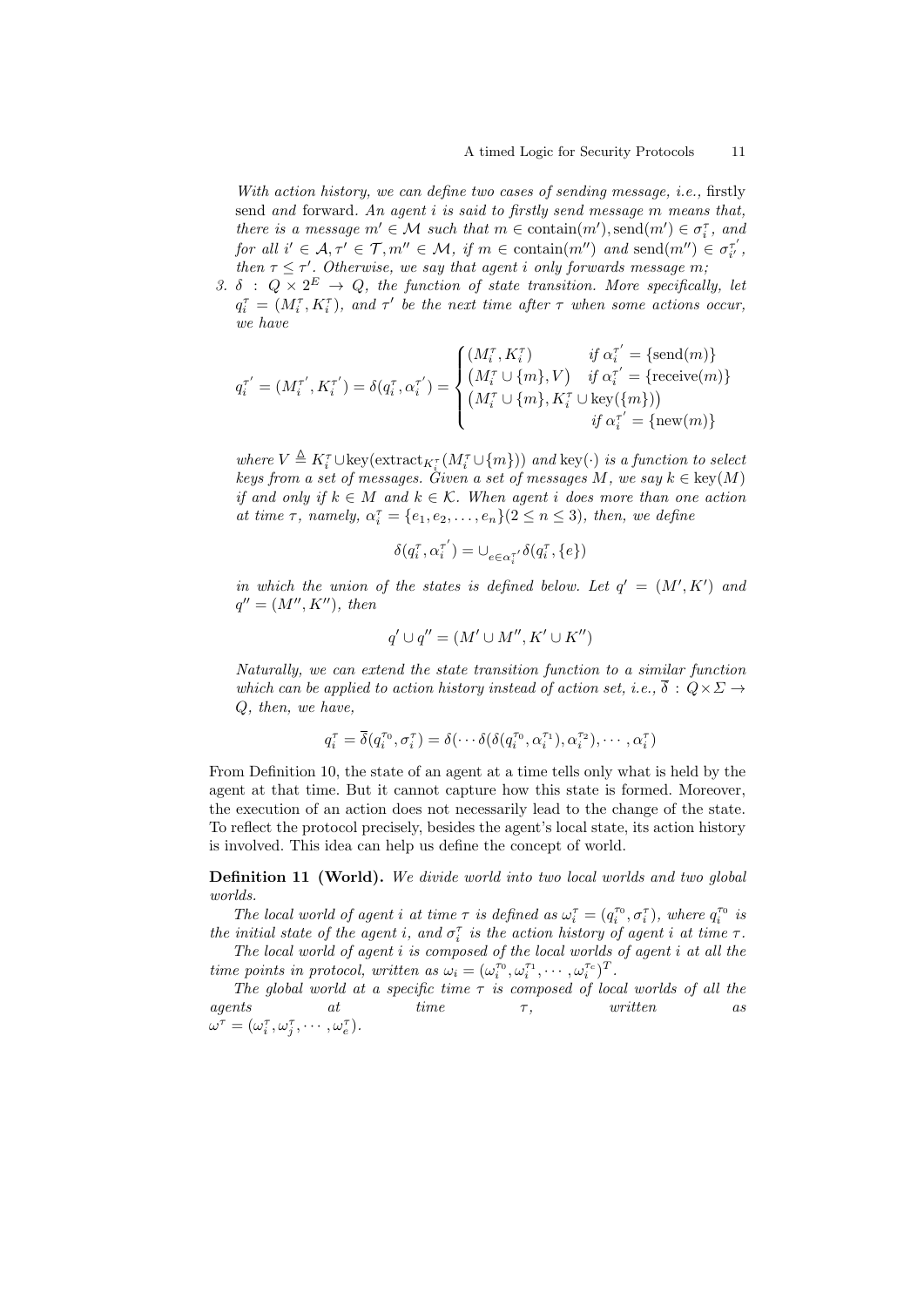The global world of a protocol (abbr. as world) is composed of the local worlds, written as  $\omega$ , denoted as follows:

$$
\begin{pmatrix}\n\omega_i^{\tau_0} & \omega_j^{\tau_0} & \cdots & \omega_e^{\tau_0} \\
\omega_i^{\tau_1} & \omega_j^{\tau_1} & \cdots & \omega_e^{\tau_1} \\
\vdots & \vdots & \vdots & \vdots \\
\omega_i^{\tau_c} & \omega_j^{\tau_c} & \cdots & \omega_e^{\tau_e}\n\end{pmatrix} = (\omega_i \ \omega_j \ \cdots \ \omega_e) = \begin{pmatrix}\n\omega^{\tau_0} \\
\omega^{\tau_1} \\
\vdots \\
\omega^{\tau_c} \\
\omega^{\tau_c}\n\end{pmatrix}
$$

In the following, we use  $\omega_i^{\tau}$  to denote the local world of agent *i* at time  $\tau$ , and  $q_i^{\tau}(\omega)$  the local state of agent *i* at time  $\tau$  in world  $\omega$ . Similar understanding can be applied to  $\alpha_i^{\tau}(\omega), \sigma_i^{\tau}(\omega), M_i^{\tau}(\omega)$  and  $K_i^{\tau}(\omega)$ .

**Definition 12 (Possible World).** We define  $W$  as the set of all the possible worlds. A world  $\omega$  is called a possible world, i.e.  $\omega \in W$ , if and only if it meets the following conditions:

- 1. If new $(m) \in \alpha_i^{\tau}(\omega)$ , then
	- $(a)$  m is atomic; and
	- (b) for any  $i' \neq i, \tau' \neq \tau$ , we have new $(m) \notin \alpha_{i'}^{\tau'}(\omega)$ ; and
	- (c) for any  $i' \in \mathcal{A}, \tau' < \tau$ , we have  $m \notin \text{reconstruct}_{K_{i'}^{\tau'}(\omega)}(M_{i'}^{\tau'}(\omega)).$
- 2. If send $(m) \in \alpha_i^{\tau}(\omega)$ , then  $m \in \text{reconstruct}_{K_i^{\tau}}(M_i^{\tau}(\omega))$ . Especially, an atomic message m is firstly sent (see Definition 102)) by agent *i* at time  $\tau$ , then  $new(m) \in \alpha_i^{\tau}(\omega)$ .
- 3. If receive $(m) \in \alpha_i^{\tau}(\omega)$ , then, there must exist  $i' \neq i, \tau' \leq \tau$ , such that  $\text{send}(m) \in \alpha_{i'}^{\tau'}$ . Especially, if  $m' \in \text{contain}(m)$  and  $\text{receive}(m) \in \alpha_i^{\tau}(\omega)$ , then, there must exist  $i' \in A$ ,  $\tau' < \tau$  and agent i' firstly send m in  $\omega$ .

Informally, 1a) means that a newly generated message must be an atomic message; 1b) means that a message can only be generated once; and 1c) means that no agent can hold a newly generated message before it is generated.

The item 2) means no holding, no sending. Also, if an agent has firstly sent an atomic message  $m$  at  $\tau$ , he must generate this message at  $\tau$ . It seems that m is not necessarily being generated at  $\tau$ . Maybe, it can be generated before  $\tau$ , but never be sent till  $\tau$ . This is possible, but makes no difference in essence.

Intuitively, the item 3) means no sending, no receiving. It also implies that a received message may be forwarded many (but finite) times, but there must exist someone firstly sends it.

Definition 13 (Accessible Relationship). Accessible relationship between possible worlds is written as  $R_i^{\tau} \subseteq W \times W$ . Let  $\omega, \omega' \in W$ , then

$$
\omega R_i^{\tau} \omega' \quad \text{iff} \quad \omega_i^{\tau} = \omega' \, \frac{\tau}{i}
$$

We are finally ready to define the model.

**Definition 14 (Model).** The model of  $\mathcal L$  is defined as  $\mathfrak{M} = (W, \{R_i^{\tau}\}_{i \in \mathcal A, \tau \in \mathcal T}, D, I)$ which is composed of the following components: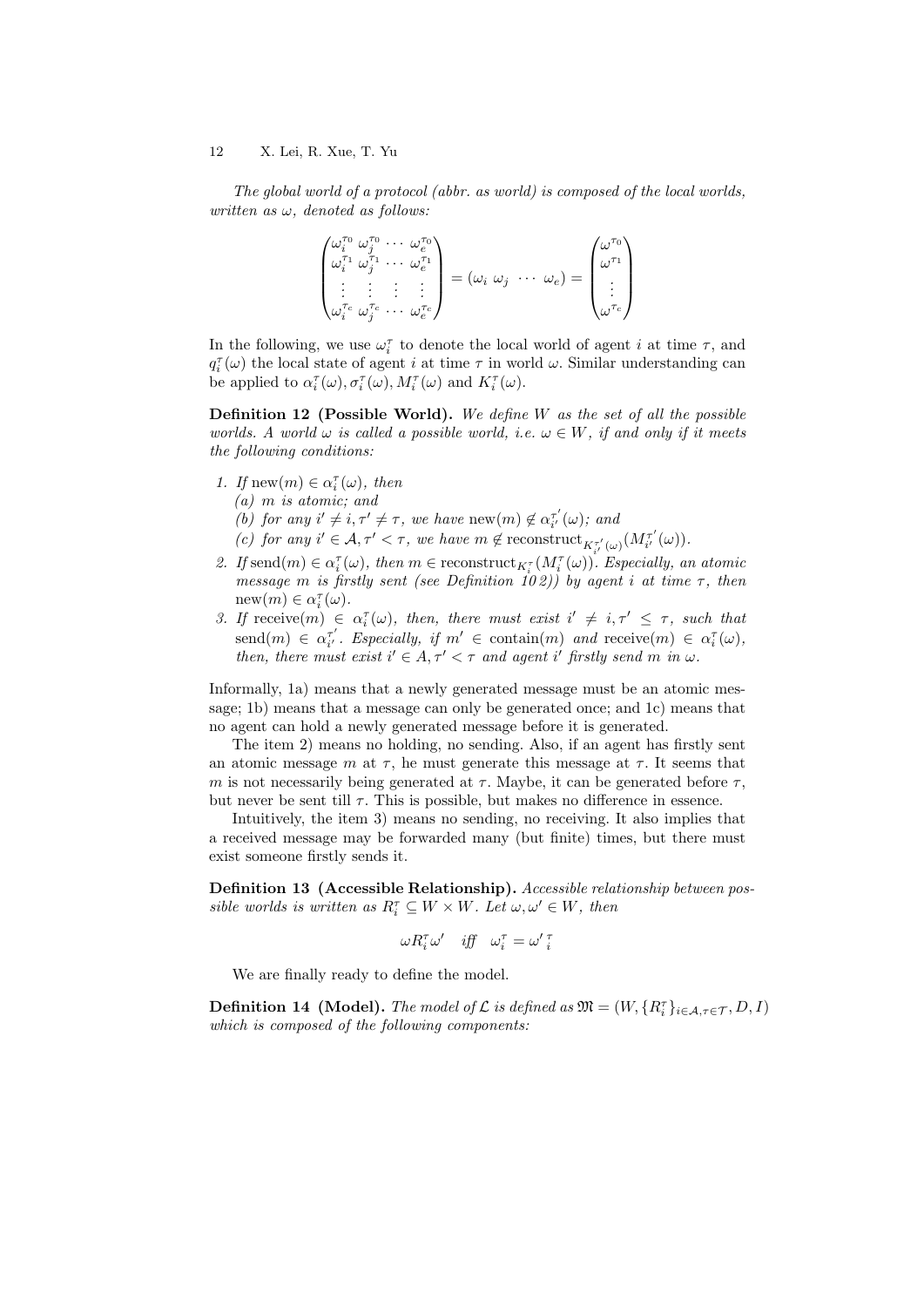- 1. W, the set of possible worlds which is defined in Definition 12. The possible worlds are often written as  $\omega', \omega'', \omega_1, \omega_2, \cdots$ .
- 2.  $D$ , the domain of the proposed logic which is defined in Definition 5. Here we assume that  $\mathcal{D} = \mathcal{A} \cup \mathcal{T} \cup \mathcal{K} \cup \mathcal{M}$  be the fixed domain of all the possible worlds.
- 3.  $R_i^{\tau}$ , the accessible relationship which is defined in Definition 13. Different from the normal modal logic,  $R_i^{\tau}$  is not a single relation, but a set of relations. That is, for any  $i \in A, \tau \in T$ , there exists a definition of accessible relationship.
- $\ddot{4}$ . I, a function of interpretation which maps the symbols of constant, function, predicate and modal operator into its counterpoints in model  $\mathfrak{M}$ .
	- $-$  For each constant c,  $I(c)$  is an element of the corresponding domain, also denoted as  $\overline{c}$ ;
	- $-$  For each function f,  $I(f)$  is a function on the corresponding domain, also denoted as  $\overline{f}$ ;
	- For each predicate  $P$ ,  $I(P)$  is a predicate on the corresponding domain (equality and modal operator can be considered as special predicate).

For convenience, in the following, some syntax symbols will be self explained and conduct no confusions within the contexts to judge them to be in syntax form or semantic form.

#### 3.2 Semantics

We are now in a position to compute a truth value for all formulas in  $\mathcal{L}$ .

Definition 15 (Assignment and Designation). Assignment is defined as a mapping  $s : \{v_1, v_2, \ldots\} \to \mathcal{D}$ , where  $v_i$  is a variable, and is used to map variables of type  $A, T, K, M$  to the sub-domain  $A, T, K, M$ , respectively.

For such an s, we denote by  $s[x \mapsto d]$  the mapping which maps x to d, and any other variable y to  $s(y)$ .

Designation of terms can be obtained by extending the assignment  $s$ . We define  $\bar{s}$  as the mapping from the set of terms to its domain, then, to any term t, we have

$$
\overline{s}(t) = \begin{cases}\ns(v) & when t \text{ is variable } v \\
\overline{c} & when t \text{ is constant } c \\
\overline{f}^{(n)}(\overline{s}(t_1), \dots, \overline{s}(t_n)) & when t = f^{(n)}(t_1, \dots, t_n)\n\end{cases}
$$

We now define the semantics to the formulas. It is defined in conventional approach by computing a truth value.

Definition 16 (Semantics of the Formulas). Let  $\models^s_{\mathfrak{M},\omega}\varphi$  indicate that formula  $\varphi$  is true in the possible world  $\omega$  of model  $\mathfrak{M}$  under an assignment s. It will be abbreviated as  $\models_{\omega}^s \varphi$  when  $\mathfrak M$  defaulted. The semantics of the formulas are defined as follows: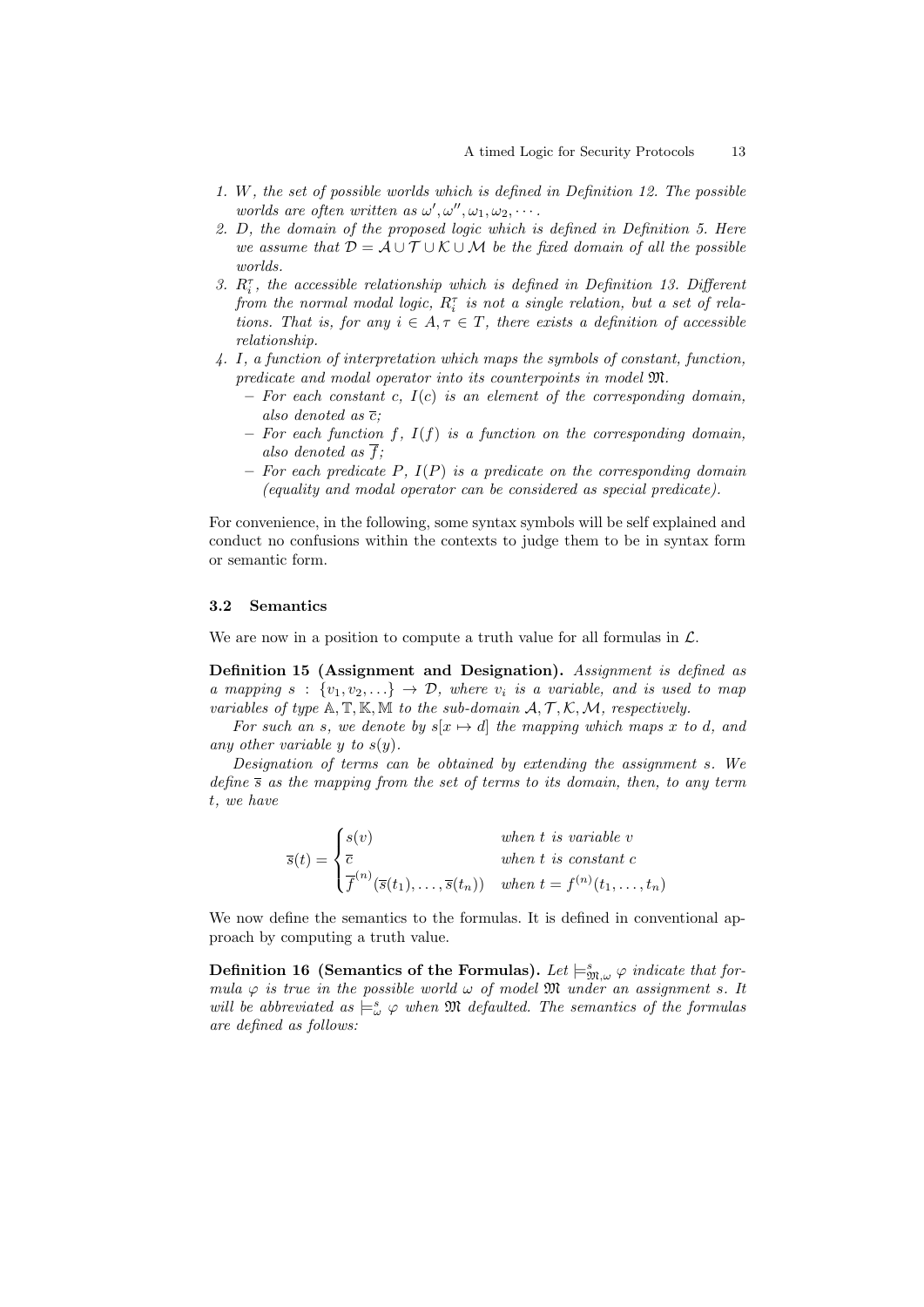1.  $\nvdash^s_\omega \bot$ . 2.  $\models_{\omega}^{s} (t_{\tau} < t_{\tau}')$  iff  $\overline{s}(t_{\tau}) < \overline{s}(t_{\tau}')$ . 3.  $\models_{\omega}^s C(t_m, t'_m)$  iff  $\overline{s}(t'_m) \in \text{contain}(\overline{s}(t_m)).$ 4.  $\models_{\omega}^{s} G(t_a, t_{\tau}, t_m, t'_m)$  iff  $\overline{s}(t'_m) \in \text{extract}_{K_{\overline{s}(t_a)}^{\overline{s}(t_{\tau})}(\omega)}(\overline{s}(t_m)).$  $5. \models_{\omega}^{s} H(t_a, t_{\tau}, t_m) \text{ iff } \overline{s}(t_m) \in \text{reconstruct}_{K_{\overline{s}(t_a)}^{\overline{s}(t_{\tau})}(\omega)} \left( M_{\overline{s}(t_a)}^{\overline{s}(t_{\tau})} \right)$  $\frac{e^{s(t_{\tau})}(\omega)}{\bar{s}(t_a)}$ 6.  $\models_{\omega}^s \nu(t_a, t_{\tau}, t_m)$  iff new $(\overline{s}(t_m)) \in \alpha \frac{\overline{s}(t_{\tau})}{\overline{s}(t_a)}$  $\frac{s(\iota_{\tau})}{\overline{s}(t_a)}(\omega).$ 7.  $\models_{\omega}^{s} S(t_a, t_{\tau}, t_m)$  iff send $(\overline{s}(t_m)) \in \alpha_{\overline{s}(t_{\tau})}^{\overline{s}(t_{\tau})}$  $\frac{s(\iota_{\tau})}{\overline{s}(t_a)}(\omega).$ 8.  $\models_{\omega}^s R(t_a, t_{\tau}, t_m)$  iff receive $(\bar{s}(t_m)) \in \alpha_{\bar{s}(t_a)}^{\bar{s}(t_{\tau})}$  $\frac{s(\iota_{\tau})}{\overline{s}(t_a)}(\omega).$ 9.  $\models_{\omega}^{s} (t_a = a t'_a) \text{ iff } \overline{s}(t_a) = a \overline{s}(t'_a);$  $\vdash \omega$  ( $a = a \cdot a$ ) iff  $\overline{s}(t_{\tau}) = \overline{s}(t'_{\tau})$ ;<br> $\models^s_{\omega} (t_{\tau} = \overline{\tau} t'_{\tau})$  iff  $\overline{s}(t_{\tau}) = \overline{s}(t'_{\tau})$ ;  $\models_{\omega}^{s} (t_k =_k t'_k) \text{ iff } \overline{s}(t_k) =_k \overline{s}(t'_k);$  $\models^s_\omega(t_m =_m t'_m) \text{ iff } \overline{s}(t_m) =_m \overline{s}(t'_m).$ 10.  $\models_{\omega}^s \neg \varphi \text{ iff } \nvDash_{\omega}^s \varphi$ . 11.  $\models_{\omega}^{s} (\varphi \to \psi) \text{ iff } \nvDash_{\omega}^{s} \varphi \text{ or } \nvDash_{\omega}^{s} \psi.$ 12.  $\models_{\omega}^{s} \forall_{a} i \varphi(i)$  iff for all  $j \in \mathcal{A}$ ,  $\models_{\omega}^{s[i \mapsto j]} \varphi[j]$ ;  $\models_{\omega}^{s} \forall_{\tau} \tau \varphi(\tau)$  iff for all  $\eta \in \mathcal{T}$ ,  $\models_{\omega}^{s[\tau \mapsto \eta]} \varphi[\eta]$ ;  $\models_{\omega}^{s} \forall_{k} k \varphi(k)$  iff for all  $\kappa \in \mathcal{K}$ ,  $\models_{\omega}^{s[k \mapsto \kappa]} \varphi[\kappa]$ ,  $\models_{\omega}^{s} \forall_m m \varphi(m)$  iff for all  $\mu \in \mathcal{M}$ ,  $\models_{\omega}^{s[m \mapsto \mu]} \varphi[\mu]$ . 13.  $\models_{\omega}^s B_{i,\tau}\varphi \text{ iff for all } \omega' \in W, \text{ if } \omega R_{\overline{s}(i)}^{\overline{s}(\tau)} \omega' \text{ then } \models_{\omega'}^s \varphi.$ 

#### 3.3 Soundness

When a formula  $\varphi$  keeps true under all assignments and all possible worlds in model  $\mathfrak{M}$ , we say that  $\varphi$  is valid in  $\mathfrak{M}$ , written as  $\models_{\mathfrak{M}} \varphi$ , and  $\models \varphi$  for short.  $\Gamma \models \varphi$  means that when  $\Gamma$  evaluates to be true,  $\varphi$  evaluates to be true as well.

**Theorem 1 (Soundness).** For any formula  $\varphi$ , and formula set  $\Gamma$ , we have

1. if  $\vdash \varphi$ , then  $\models \varphi$ ; 2. if  $\Gamma \vdash \varphi$ , then  $\Gamma \models \varphi$ .

Before giving the proof, we need some lemmas.

**Lemma 1.** For any  $\omega \in W$ ,  $\tau_1, \tau_2 \in \mathcal{T}$ , if  $\tau_1 < \tau_2$ , then

$$
M_i^{\tau_1}(\omega) \subseteq M_i^{\tau_2}(\omega) \tag{1}
$$

$$
K_i^{\tau_1}(\omega) \subseteq K_i^{\tau_2}(\omega). \tag{2}
$$

Proof. From the state transition function in Definition 10 3), we can get this lemma directly.

**Lemma 2.** For any set of messages  $M$  and set of keys  $K$ ,

 $\mathrm{extract}_K(M) \subseteq \mathrm{reconstruct}_K(M).$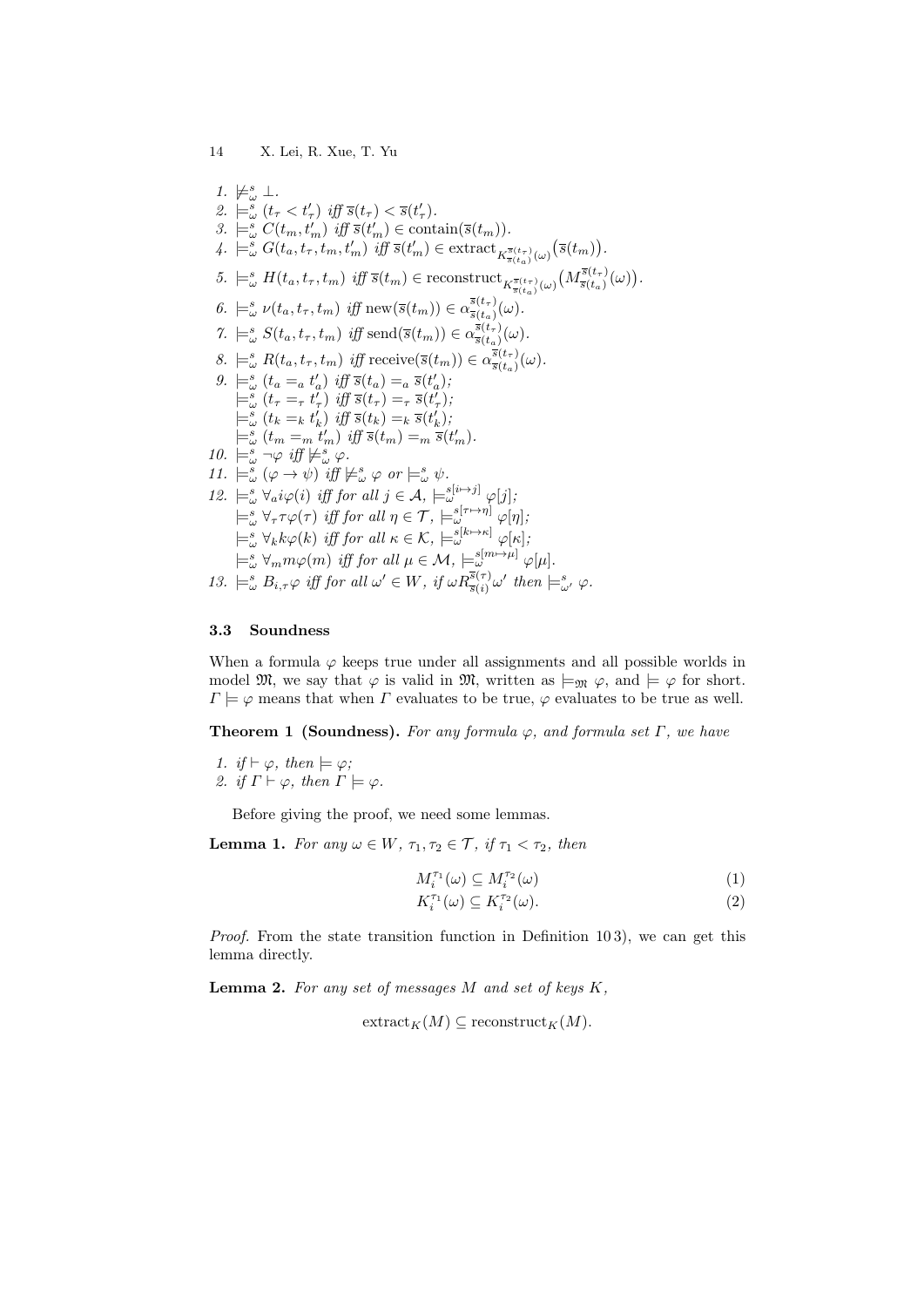*Proof.* For any  $m \in \text{extract}_K(M)$ , we have  $m \in \text{construct}_{K \cup key(extract_K(M))}(extract_K(M))$ from Definition 71); then from Definition 82), we have  $m \in \text{reconstruct}_K(M)$ . Therefore,  $\text{extract}_K(M) \subseteq \text{reconstruct}_K(M)$ .

**Lemma 3.** For any atomic message  $m$ , a set of messages  $M$  and a set of keys K, if  $m \in \text{reconstruct}_K(M)$ , then  $m \in \text{extract}(M)$ .

*Proof.* Since m is atomic, and  $m \in \text{reconstruct}_K(M)$ , from Definition 8 and Definition 6, the only case is  $m \in$  extract $(M)$ .

**Lemma 4.** For any message set M, M' and key set  $K, K'$ , if  $M' \subseteq M$  and  $K' \subseteq K$ , then

$$
\operatorname{extract}_{K'}(M') \subseteq \operatorname{extract}_K(M) \tag{3}
$$

 $reconstruct_{K'}(M') \subseteq reconstruct_{K}(M)$  (4)

Proof. A strict proof can be given by mathematical induction. We just give its main idea. Suppose  $m \in \text{extract}_{K'}(M')$ . By Definition 6, we know that  $m$  can be gained by (several times of) transformations (separation, or decryption). Let the number of times of transformations be  $n$ . We can use mathematical induction on  $n$  according to Definition 6 to get the first conclusion. The second one can be obtained with a similar approach using Definition 6, Definition 7 and Definition 8.

From Lemma 1 and Lemma 4, we can get the following corollary:

Corollary 1. For any  $\omega \in W, \tau_1, \tau_2 \in \mathcal{T}$ , if  $\tau_1 < \tau_2$ , then

$$
\operatorname{extract}_{K_i^{\tau_1}(\omega)}(M_i^{\tau_1}(\omega)) \subseteq \operatorname{extract}_{K_i^{\tau_2}(\omega)}(M_i^{\tau_2}(\omega))
$$
\n
$$
\tag{5}
$$

$$
\text{reconstruct}_{K_i^{\tau_1}(\omega)}(M_i^{\tau_1}(\omega)) \subseteq \text{reconstruct}_{K_i^{\tau_2}(\omega)}(M_i^{\tau_2}(\omega))\tag{6}
$$

Lemma 5. For any  $\omega \in W$ ,  $i \in \mathcal{A}, \tau, \tau' \in \mathcal{T}$  with  $\tau < \tau'$ , then  $\{\omega' \mid \omega R_i^{\tau'} \omega' \} \subseteq$  $\{\omega^{\prime\prime}\mid\omega R_i^\tau\omega^{\prime\prime}\}$ .

*Proof.* Suppose  $\omega_1$  satisfies  $\omega R_i^{\tau'} \omega_1$  and by Definition 13. We have  $\omega_i^{\tau'} = \omega_1 \overline{\tau}'$ , i.e.  $(q_i^{\tau_0}(\omega), \sigma_i^{\tau'}(\omega)) = (q_i^{\tau_0}(\omega_1), \sigma_i^{\tau'}(\omega_1))$ , and thus  $\sigma_i^{\tau'}(\omega) = \sigma_i^{\tau'}(\omega_1)$ . Considering that  $\tau < \tau'$ , by Definition 102) we have

$$
\langle \alpha_i^{\tau_0}(\omega) \cdots \alpha_i^{\tau}(\omega) \cdots \alpha_i^{\tau'}(\omega) \rangle = \langle \alpha_i^{\tau_0}(\omega_1) \cdots \alpha_i^{\tau}(\omega_1) \cdots \alpha_i^{\tau'}(\omega_1) \rangle
$$

which implies

$$
\langle \alpha_i^{\tau_0}(\omega) \cdots \alpha_i^{\tau}(\omega) \rangle = \langle \alpha_i^{\tau_0}(\omega_1) \cdots \alpha_i^{\tau}(\omega_1) \rangle.
$$

Specifically,  $\sigma_i^{\tau}(\omega) = \sigma_i^{\tau}(\omega_1)$ , and thus

$$
(q_i^{\tau_0}(\omega),\sigma_i^\tau(\omega))=(q_i^{\tau_0}(\omega_1),\sigma_i^\tau(\omega_1))
$$

namely,  $\omega_i^{\tau} = \omega_1^{\tau}$ . From Definition 13, we have  $\omega R_i^{\tau} \omega_1$ . As desired.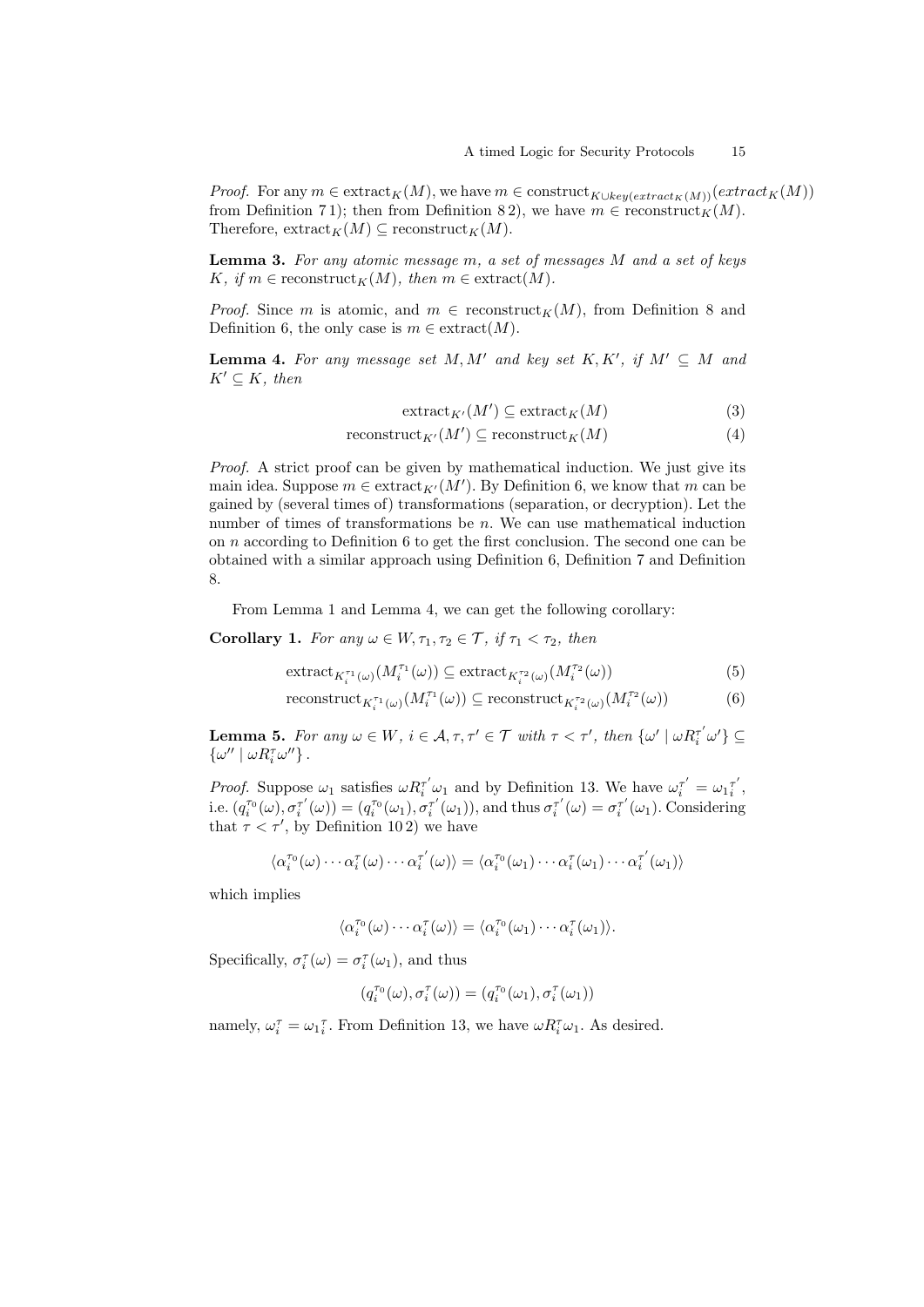**Lemma 6.** Given  $\omega \in W, \tau \in \mathcal{T}, i \in \mathcal{A}, \text{ if agent } i \text{ firstly sent message } [\![m]\!]_k$  at time  $\tau$ , then  $m \in \text{reconstruct}_{K_i^{\tau}}(\omega) M_i^{\tau}(\omega)$  and  $k \in K_i^{\tau}(\omega)$ .

*Proof.* Suppose the contradictory that  $m \notin \text{reconstruct}_{K_i^{\tau}(\omega)} M_i^{\tau}(\omega)$  or  $k \notin$  $K_i^{\tau}(\omega)$ . Since *i* has sent  $[\![m]\!]_k$ , Definition 12, 2) tells us  $[\![m]\!]_k \in \text{reconstruct}_{K_i^{\tau}(\omega)} M_i^{\tau}(\omega)$ .<br>From Definition 8 and Definition 10, also considering that  $[\![m]\!]_k$  is not atomic. From Definition 8 and Definition 10, also considering that  $\llbracket m \rrbracket_k$  is not atomic, we know that agent i must have received the message  $\|m\|_k$  previously. This is in contradiction with the fact that agent *i* firstly sent the message  $\llbracket m \rrbracket_k$  at time  $\tau$ .

**Lemma 7.** For any  $\omega \in W$ , if receive $(\llbracket m \rrbracket_{k_j^-}) \in \sigma_i^{\tau}(\omega)$ , then, there exists  $\tau' <$  $\tau,$  so that agent  $j$  firstly sent message  $[\![m]\!]_{k_j^-}$  at time  $\tau'.$ 

*Proof.* Assume that  $[\![m]\!]_{k_j^-}$  is not firstly sent by agent j, then, there must exist another agent who firstly sent it. Assume that i' firstly sent  $[\![m]\!]_{k_j^-}$  at time  $\tau'$ , and  $i' \neq a$  j. From Lemma 6, we have  $k_j^- \in K_{i'}^{\tau'}(\omega)$ . That is, i knows  $k_j^-$ . By Definition 5, 3), we have  $i' = a$  j. This is in contradiction with our assumption, so  $[\![m]\!]_{k_{\sigma}}$  is firstly sent by agent *j*. Accordingly, by the definition of firstly sending in Definition 102), we have  $\tau' < \tau$ .

**Lemma 8.** For any  $\omega \in W$ , if receive( $\llbracket m \rrbracket_{k,j}$ )  $\in \sigma_i^{\tau}(\omega)$ , then there must exist<br>time  $\sigma' < \tau$  so that exact i or i firstly sent the message  $\llbracket m \rrbracket$ , at time  $\sigma'$ time  $\tau' < \tau$  so that agent *i* or *j* firstly sent the message  $[\![m]\!]_{k_{ij}}$  at time  $\tau'$ .

Proof. It can be proved using an approach similar to that of Lemma 7.

**Lemma 9.** For any  $\omega \in W, i \in \mathcal{A}, \tau \in \mathcal{T}$ , we have the following conclusions about reconstruct<sub>K<sup> $\tau_i(\omega)M_i^{\tau}(\omega)$ :</sub></sub></sup>

- 1. If m is an atomic message, then  $m \in \text{reconstruct}_{K_i^{\tau}(\omega)} M_i^{\tau}(\omega)$  if and only if one of the following conditions holds:
	- $(d) \ m \in \text{reconstruct}_{K_i^{\tau_0}(\omega)} M_i^{\tau_0}(\omega);$
	- (*b*) new $(m) \in \sigma_i^{\tau}(\omega)$ ;
	- (c) There exists  $m'$  so that  $\mathrm{receive}(m') \in \sigma_i^{\tau}(\omega)$  and  $m \in \mathrm{extract}_{K_i^{\tau}(\omega)}M_i^{\tau}(\omega)$ .
- 2.  $[m]_k \in \text{reconstruct}_{K_i^{\tau}(\omega)} M_i^{\tau}(\omega)$  if and only if one of the following conditions holds:

(a) There exist message m' so that  $\mathrm{receive}(m') \in \sigma_i^{\tau}(\omega)$  and  $[m]_k \in \mathrm{extract}_{K_i^{\tau}(\omega)}(m')$ , (b)  $m, k \in \text{reconstruct}_{K_i^{\tau}(\omega)} M_i^{\tau}(\omega)$ .

3.  $[m, m'] \in \text{reconstruct}_{K_i^{\tau}(\omega)} M_i^{\tau}(\omega)$  if and only if  $m, m' \in \text{reconstruct}_{K_i^{\tau}(\omega)} M_i^{\tau}(\omega)$ .

Proof. The above conclusion can be drawn from Definition 6, 7,8, 103) and Definition 12. We omit the details here.

Lemma 10. All the axioms in  $\mathcal L$  are valid.

*Proof.* Let us prove the validity of all the axioms in  $\mathcal L$  one by one.

Given model  $\mathfrak{M}$ , for any possible world  $\omega \in W$ , any assignment s, to prove  $\models \varphi$ , we only need to show  $\models^s_{\mathfrak{M}, \omega} \varphi(\models^s_\omega \varphi \text{ for short}).$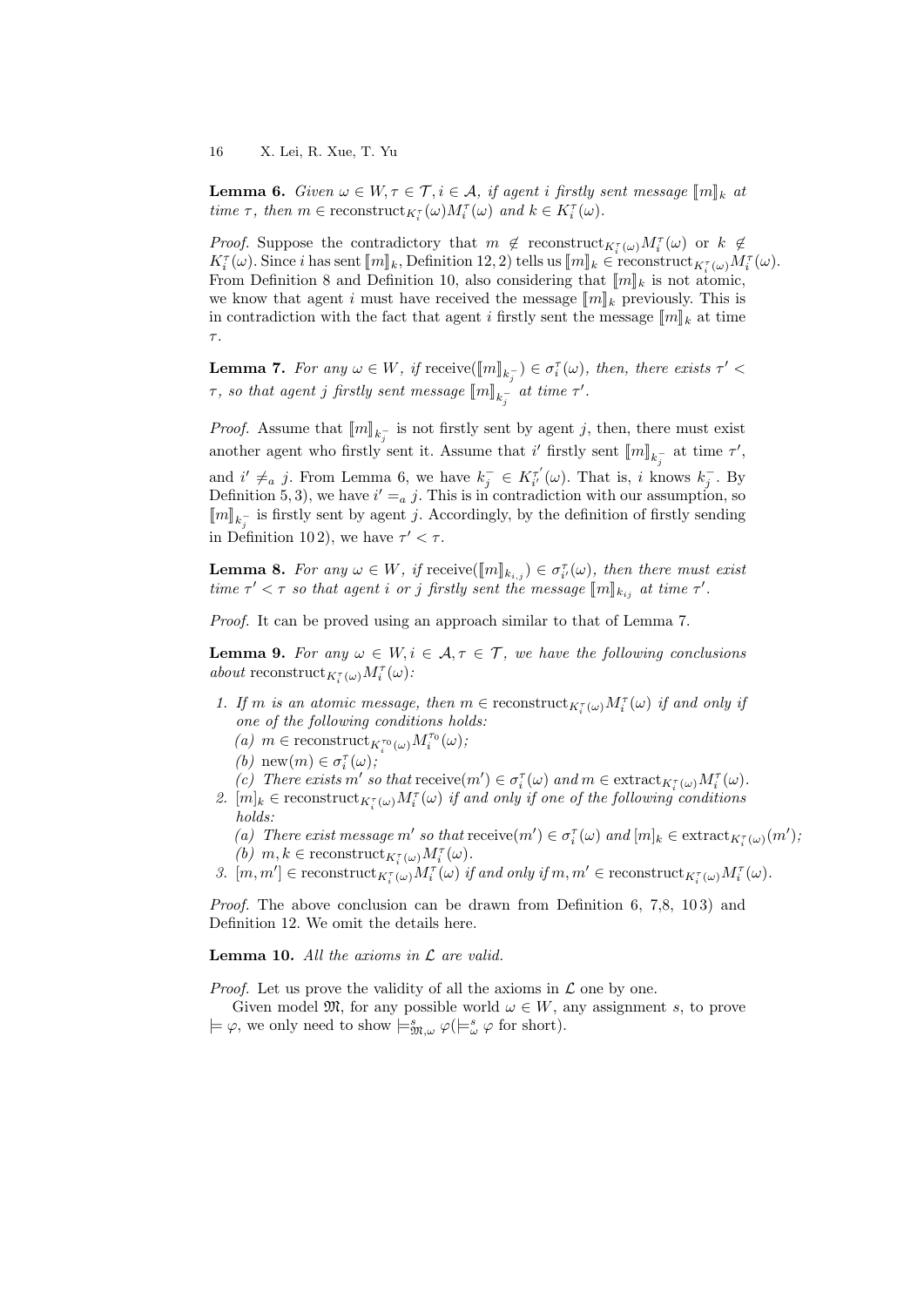- A 1 Validness of axiom A 1 can be got by the soundness of predicate logic.
- $A2$  Because the domain of our model is fixed, we can get the validity of  $A1$  from the theory of predicate modal logic.
- A3 1) Suppose  $\models^s_\omega H(i,\tau,m) \wedge (\tau < \tau')$ . From Definition 16, we know that  $\overline{s} \in \text{reconstruct}_{K_{\overline{s}(i)}^{\overline{s}(\tau)}}(M_{\overline{s}(i)}^{\overline{s}(\tau)}$  $\overline{s}(i^{\overline{s}}(\tau)(\omega))$ , and  $\overline{s}(\tau) < \overline{s}(\tau')$ . By Corollary 12), we have  $\overline{s}(m) \in \text{reconstruct}_{K_{\overline{s}(i)}^{\overline{s}(\tau')}(\omega)}(M_{\overline{s}(i)}^{\overline{s}(\tau')}$  $\frac{S^{(5)}(\tau')}{\overline{S}(i)}(\omega)$ . So, from Definition 165),  $\models^s_\omega$  $H(i, \tau', m)$  holds. 2) Suppose  $\models_{\omega}^{s} G(i, \tau, m, m') \wedge (\tau < \tau')$ . From Definition 16, we have  $\overline{s}(m') \in$ extract  $_{K_{\overline{s}(r)}(\overline{s}(m))}$  and  $\overline{s}(\tau) < \overline{s}(\tau')$ . By Corollary 1, 1), we can get it. 3) Suppose  $\models_{\omega}^s B_{i,\tau}\varphi \wedge (\tau < \tau')$  From Definition 16, for any  $\omega' \in W$ , if  $\omega R_{\overline{s}(i)}^{\overline{s}(\tau)}\omega'$ , then  $\models_{\omega'}^s \varphi$ . That is, for any possible world  $\omega'$  in set  $\{\omega'\mid$  $\omega R_{\overline{s}(i)}^{\overline{s}(\tau)}\omega'$ , we have  $\models_{\omega'}^s \varphi$ . Since we have  $\overline{s}(\tau) < \overline{s}(\tau')$ , with Lemma 5, we know that  $\{\omega'' \mid \omega R_{\overline{s}(i)}^{\overline{s}(\tau')}\}$  $\{\overline{s}^{(\tau')}_{\overline{s}(i)}\omega''\}\subseteq \{\omega'\mid \omega R_{\overline{s}(i)}^{\overline{s}(\tau)}\omega'\}.$  So, for all  $\omega''$  satisfying  $\omega R_{\overline{s}(i)}^{\overline{s}(\tau')}$  $(\bar{s}(\tau')\omega'')$ , we also have  $\models_{\omega''}^s \varphi$ . This means that  $\models_{\omega}^s B_{i,\tau'}\varphi$  by Definition 16 13).
- 44 From Definition 52), we know that  $\lt$  is an ordering relation on  $\mathcal{T}$ , so, it is transitive.
- $A5$  The validity of axioms  $A5$  is obtained by Definition 53).
- $A6$   $A6$  is obtained by Definition 6, Definition 8, Definition 16,4),5) and Lemma 3.
- $\mathcal{A}\mathcal{T}$  1)  $\models^s_\omega G(i,\tau,m,m')$ . From Definition 16,4), we have  $\overline{s}(m') \in \text{extract}_{K^{\overline{s}(\tau)}_{\overline{s}(i)}(\omega)}(\overline{s}(m))$ . Then from Definition 9,1),  $\bar{s}(m') \in \text{contain}(\bar{s}(m))$ . By Definition 16,3), we have  $\models_{\omega}^s C(m, m').$ 
	- 2) can be proved by Definition 6 7, 8, 9 and Definition 16 3).
- A8 1) The validity of this axiom is from Definition 102).
	- 2)Suppose  $\models_{\alpha}^s R(i, \tau, [\![m]\!]_{k_j^-})$ . From Definition 16 8) and Lemma 7, we know that agent  $\overline{s}(j)$  firstly sent message  $\overline{s}(\llbracket m \rrbracket_{k=0}^{\infty})$  before time  $\overline{s}(\tau)$ . Then, by the definition of firstly sending in Definition  $102$ , we have

$$
\models^s_\omega \exists_\tau \tau' \exists_m m''((\tau' < \tau) \land S(j, \tau', [\![m]\!]_{k_j^-})).
$$

Also, by Lemma 6, we have  $\bar{s}(m) \in \text{reconstruct}_{K_{\bar{s}(i)}^{\bar{s}(\tau)}}(M_{\bar{s}(i)}^{\bar{s}(\tau)})$  $\bar{s}^{(s(\tau)}_{\overline{s}(i)}(\omega)$ ). i.e.  $\models^s_{\omega}$  $H(i, \tau, m)$ .

2) We just provide a sketch of the proof. When  $\overline{s}(i)$  sends  $\overline{s}(\llbracket m' \rrbracket_{k_j^+})$  with  $\bar{s}(m')$  containing a newly generated message  $\bar{s}(m)$ , if there is an agent receiving this message, the only receiver must be  $\bar{s}(j)$ , because only  $\bar{s}(j)$  has the decrypted key. This can be assured by the fact that  $\bar{s}(i)$  receives  $\bar{s}(m'')$  at  $\bar{s}(\tau)$ , from which  $\bar{s}(i)$  can get  $\bar{s}(m)$ . Then,  $\bar{s}(i)$  must have received and then sent a message containing  $\bar{s}(m)$ . Since  $\bar{s}(i)$  newly generates  $\bar{s}(m)$  at  $\bar{s}(\tau)$  and receives message containing  $\bar{s}(m)$  at  $\bar{s}(\tau')$ , so the only possible time for  $\bar{s}(j)$ to receive and send such a message is between  $\bar{s}(\tau)$  and  $\bar{s}(\tau')$ .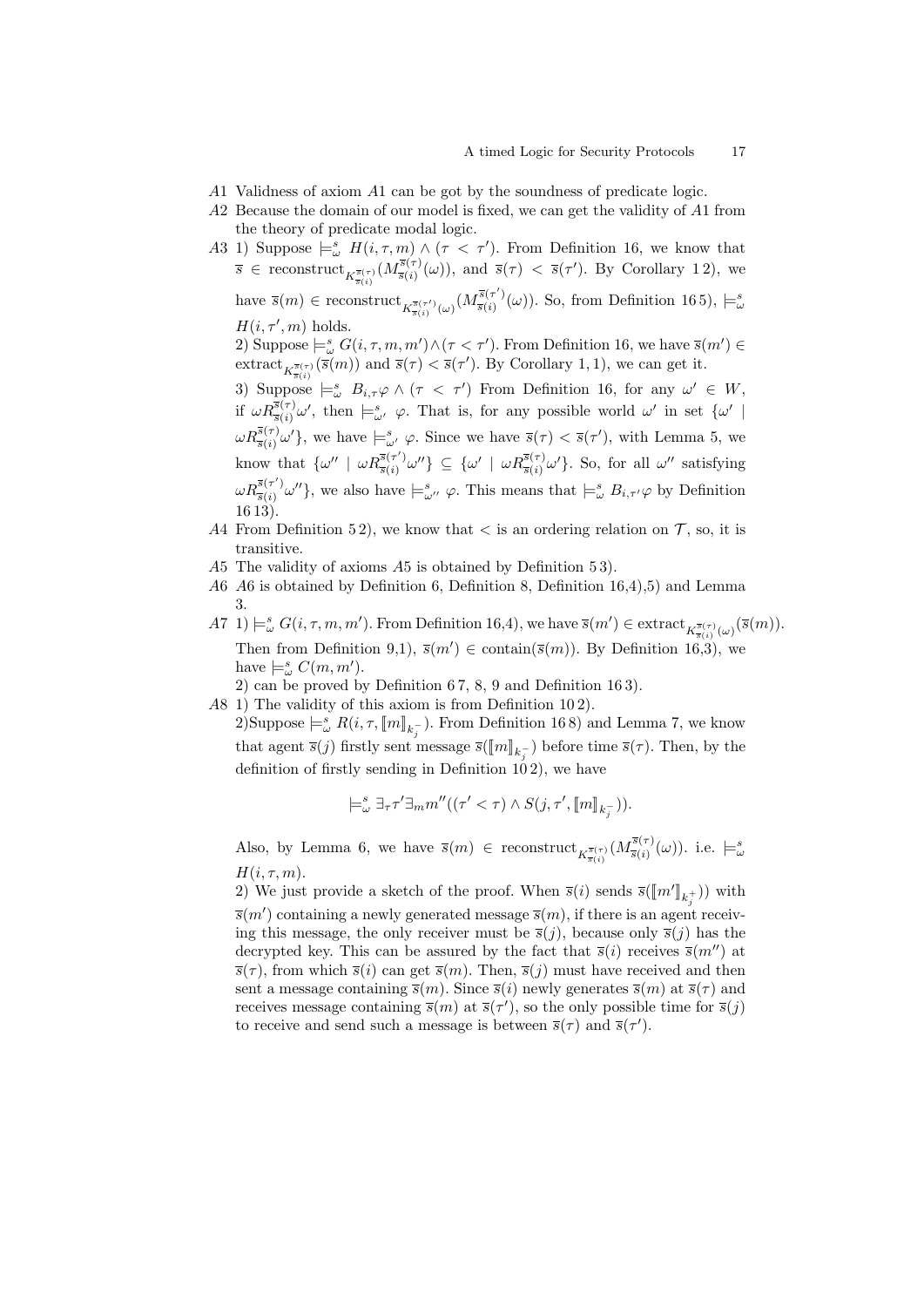3) and 4) can be proved in a similar way with the help of Lemma 8 and Lemma 9.

- A9 can be proved by definitions as follows:
	- 1) by Definition 16,5),6),7),8), and Definition 10 3);
	- 2) by Definition  $16,4$ , 5), and Lemma 2;
	- 3) and 4) by Definition 16,5) and Definition 7.
- $A10$  1) is the K axiom in modal logic and its validity can be obtained by the Definition 16,13) and the corresponding conclusion in modal logic. Other proofs of axioms A10 can proceed in a similar way. So, we just give the proof of 4)and 7).

4) Suppose  $\models_{\omega}^s S(i,\tau,m)$ . We have send $(m) \in \alpha_{\overline{s}(i)}^{\overline{s}(\tau)}$  $\frac{s(\tau)}{\overline{s}(i)}$ . Let  $\omega'$  be any possible world so that  $\omega R_{\overline{s}(i)}^{\overline{s}(\tau)}\omega'$ , then, we can get  $\omega_{\overline{s}(i)}^{\overline{s}(\tau)} = \omega_{\overline{s}(i)}^{\overline{s}(\tau)}$  $\frac{7s(\tau)}{\overline{s}(i)}$ , i.e.

$$
(q_{\overline{s}(i)}^{\overline{s}(\tau_0)}(\omega), \sigma_{\overline{s}(i)}^{\overline{s}(\tau)}(\omega)) = (q_{\overline{s}(i)}^{\overline{s}(\tau_0)}(\omega'), \sigma_{\overline{s}(i)}^{\overline{s}(\tau)}(\omega')).
$$

Accordingly,  $\sigma_{\overline{s}(i)}^{\overline{s}(\tau)}$  $\frac{\bar{s}(\tau)}{\bar{s}(i)}(\omega) = \sigma^{\bar{s}(\tau)}_{\bar{s}(i)}$  $\frac{\bar{s}(\tau)}{\bar{s}(i)}(\omega')$ , thus  $\alpha_{\bar{s}(i)}^{\bar{s}(\tau)}$  $\frac{\bar{s}(\tau)}{\bar{s}(i)}(\omega) = \alpha \frac{\bar{s}(\tau)}{\bar{s}(i)}$  $\frac{\overline{s}(\tau)}{\overline{s}(i)}(\omega')$ . Since send $(m) \in$  $\alpha_{\overline{s}(i)}^{\overline{s}(\tau)}$  $\frac{\overline{s}(\tau)}{\overline{s}(i)}(\omega)$ , hence send $(m) \in \alpha_{\overline{s}(i)}^{\overline{s}(\tau)}$  $\frac{\overline{s}(\tau)}{\overline{s}(i)}(\omega')$ , i.e.  $\models^s_{\omega'} S(i,\tau,m)$ . From Definition 16,13), we get the conclusion  $\models_{\omega}^{s} B_{i,\tau} S(i,\tau,m)$ . 7) Suppose  $\models^s_\omega H(i, \tau, m) \wedge H(i, \tau, k)$ . From Definition 16,5), we get

$$
\overline{s}(m), \overline{s}(k) \in \text{reconstruct}_{K_{\overline{s}(i)}^{\overline{s}(\tau)}(\omega)}(M_{\overline{s}(i)}^{\overline{s}(\tau)}(\omega))\,.
$$

Together with Definition 8, we know that there exists a key set  $\{\bar{s}(k)\}\$ , and a message  $\bar{s}(m)$  such that  $[\bar{s}(m)]_{\bar{s}(k)} \in \text{reconstruct}_{\bar{s}(k)}(\bar{s}(m))$ . According to Definition 9,2), we have  $\bar{s}(m) \in \text{contain}([\bar{s}(m)]_{\bar{s}(k)})$ , i.e.  $\models_{\omega}^{s} C([m]_k, m)$ . For any  $\omega' \in W$ , if  $\omega R_{\overline{s}(i)}^{\overline{s}(\tau)} \omega'$ , then, by Definition 13, we have  $\omega_{\overline{s}(i)}^{\overline{s}(\tau)} = \omega_{\overline{s}(i)}^{\overline{s}(\tau)}$  $\frac{S(\tau)}{\overline{s}(i)}$ . Thus,  $M^{\overline{s}(\tau)}_{\overline{s}(i)}$  $\overline{s}^{(\bar s(\tau)}_{\ \overline{s}(i)}(\omega) \ = \ M_{\overline{s}(i)}^{\overline{s}(\tau)}$  $\overline{s}^{(\bar{s}(\tau)}_{\bar{s}(i)}(\omega'), \text{ and } K^{\overline{s}(\tau)}_{\bar{s}(i)}$  $\overline{\overline{s}}(\overline{\overline{s}}(\tau))(\omega) = \overline{\overline{s}}(\tau)$  ( $\omega'$ ). Therefore,  $\overline{s}(m), \overline{s}(k) \in$  $\text{reconstruct}_{K^{\overline{s}(\tau)}_{\overline{s}(i)}(\omega')}(M^{\overline{s}(\tau)}_{\overline{s}(i)}$  $\frac{S^{(5)}(\tau)}{S(i)}(\omega')$ . As the above, we obtain  $\models_{\omega'}^s C([m]_k, m)$ . Thus, from Definition 16,13),  $\models_{\omega'}^s B_{i,\tau}C([m]_k, m)$ .

Lemma 11. If the premise of the inference rule is valid, then the conclusion will keep valid.

*Proof.* We will prove two inference rules  $\mathbb{IR}$  1), 2), respectively.

- 1) Suppose  $\models_{\omega}^{s} (\varphi \to \psi)$ . From Definition 16,11), we have  $\not\models_{\omega}^{s} \varphi$  or  $\models_{\omega}^{s} \psi$ . By  $\models_{\omega}^{s} \varphi$ , hence  $\models_{\omega}^{s} \psi$ .
- 2) Since  $\vdash \varphi$  shows that  $\varphi$  is a theorem, there must exist a proof sequence about it. We will use mathematical induction over size  $n$  of such a sequence. Base case: If  $n = 1$ ,  $\varphi$  must be an axiom. From Lemma 10, we have  $\models \varphi$ , namely, in model  $\mathfrak{M}$ , for any possible world  $\omega \in W$  and assignment s, we have  $\models_{\omega}^s \varphi$ . Thus, for any  $i \in \mathcal{A}, \tau \in \mathcal{T}$ , and any possible world  $\omega'$  which satisfies  $\omega R_i^{\tau} \omega'$ , we have  $\models_{\omega}^{s} \varphi$ . From Definition 16,13),  $\models_{\omega}^{s} B_{i,\tau} \varphi$  holds.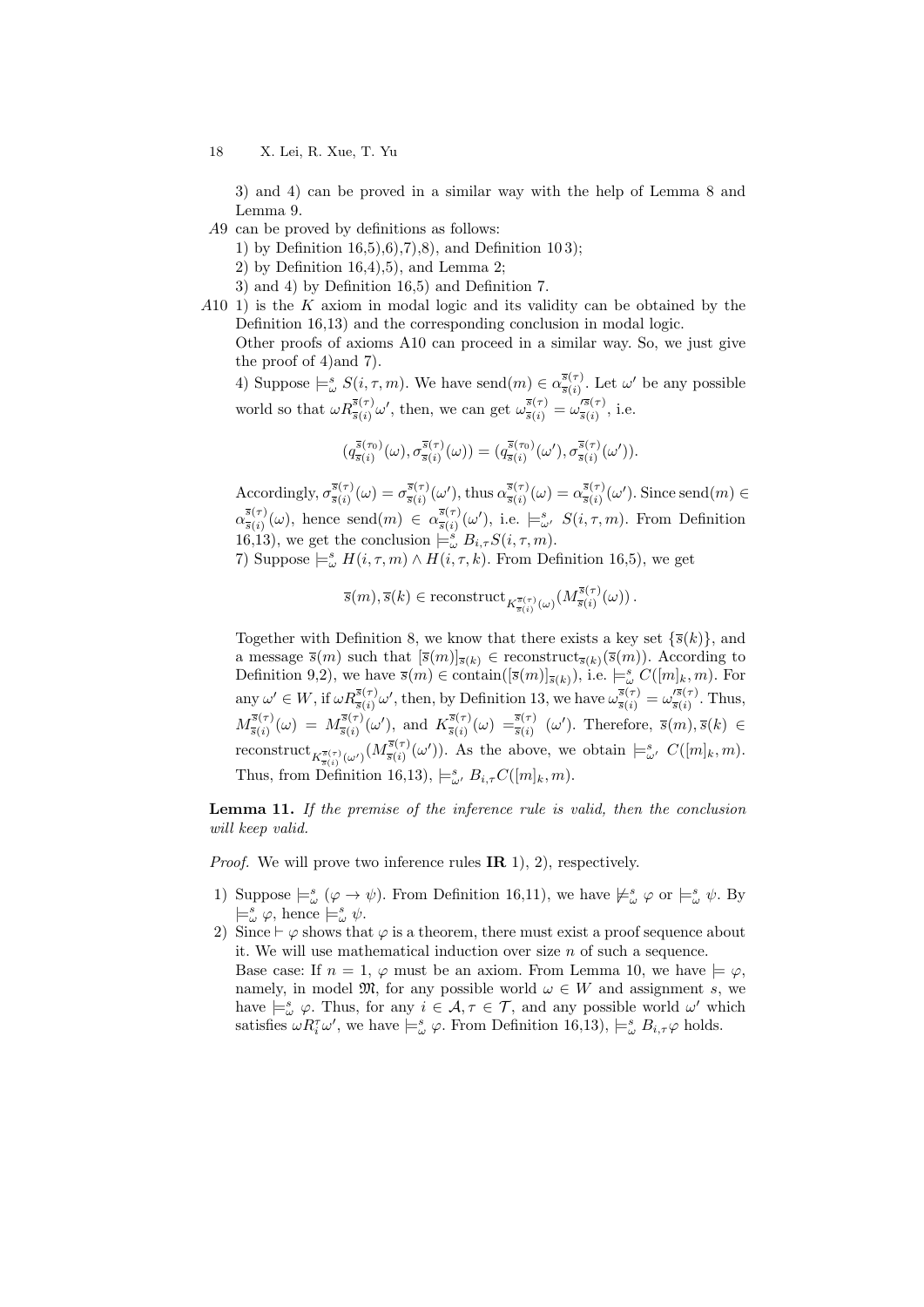Induction step: Assume  $\models_{\omega}^s B_{i,\tau}\varphi$  when  $n \leq k$ , we will prove that when  $n = k+1$ , we also have  $\models_{\omega}^s B_{i,\tau}\varphi$ . If  $\varphi$  is an axiom, then, from the proof of the basic case, we have  $\models^s_\omega B_{i,\tau}\varphi$ . If  $\varphi$  is deduced from  $\psi, \psi \to \varphi$  via **IR** 1), then, from the assumption of induction, we have  $\models_{\omega}^s B_{i,\tau}\psi$  and  $\models_{\omega}^s B_{i,\tau}(\psi \to \varphi)$ . Thus, with the validity of  $A10, 1$ , we get  $\models_{\omega}^{s} B_{i,\tau}\varphi$ .

Theorem 1 (Soundness): For any formula  $\varphi$ 

$$
-
$$
 If  $\vdash \varphi$ , then  $\models \varphi$ .

– If  $\Gamma \vdash \varphi$ , then  $\Gamma \models \varphi$ .

Proof. Since 1) is a special case of 2), we only give the proof of 2).

If  $\Gamma \vdash \varphi$ , there must exist a sequence of formulas  $\varphi_1 \varphi_2 \cdots \varphi_n$  such that  $\varphi_n = \varphi$  in which either  $\varphi_i$  is an axiom, or  $\varphi_i \in \Gamma$ , or  $\varphi$  is deduced from previous  $\varphi_j$ 's via inference rules. Also, we use mathematical induction over the size n of this sequence.

Base case: If  $n = 1$ ,  $\varphi$  is an axiom or in  $\Gamma$ . From Lemma 10, we see that  $\varphi$  is valid in the former case. Then in the later case, if all the formulas in  $\Gamma$  is valid, it's natural that  $\varphi$  is valid. So, in both cases we can get  $\Gamma \models \varphi$ .

Induction step: Assume that the proposition holds when  $n \leq k$ . We show that it holds when  $n = k + 1$ . If  $\varphi$  is an axiom or in  $\Gamma$ , from the proof of the base case, we have  $\Gamma \models \varphi$ . If  $\phi$  is deduced from  $\varphi_i, \varphi_j (i,j \leq k)$  via inference rules, by the assumption of induction, we have  $\Gamma \models \varphi_i, \Gamma \models \varphi_j$ . By Lemma 11, we conclude that  $\varphi$  is valid, i.e.  $\Gamma \models \varphi$ .

### 4 Modeling

Before analyzing protocols, we must model the protocol and its security goals. In this section, we will give such a modeling scheme.

#### 4.1 Protocol

Usually, a protocol is a sequence of protocol statements. A protocol statement is often in the form of ' $i \rightarrow j$ :  $\hat{m}$ ', meaning that agent i sends message  $\hat{m}$  to agent *i*. In our modeling scheme, the original protocol (written as  $\hat{P}$ ) is modeled as a set of formal formulas, which is called a formalized protocol, written as  $P$ .

Since some information in  $\hat{P}$  is often expressed implicitly, to model  $\hat{P}$  accurately, we need to make these information explicit.

**Implicit information** Usually, given a protocol  $\hat{P}$ , there are three types of information being implicitly expressed.

The first type of information is the identity of agent *i* in message  $[m]_{k_i^-}$  is usually implicitly expressed. Recall that a message in private-key-encrypted form reveal its original sender. To make the identity information in a message explicit, in our scheme, such message  $m$  in form of  $[m']_{k_i^-}$  will be replaced by  $[i, m']_{k_i^-}$ .

The second type is the running order of the protocol. In general, the running order of a protocol is implicitly expressed by the order in which all the protocol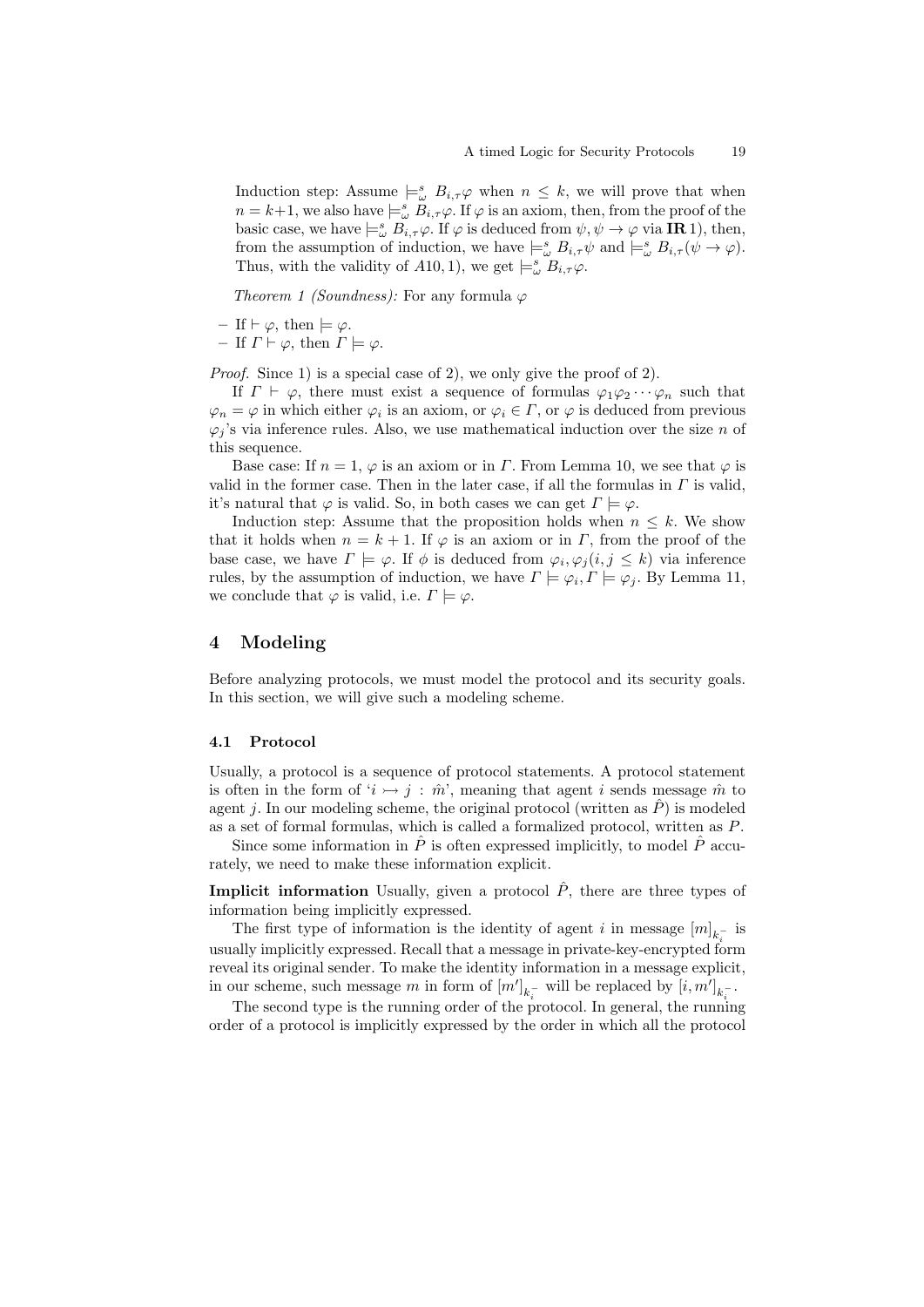statements in it are arranged. Fortunately, logic  $\mathcal L$  has an advantage to express these orders explicitly. Firstly, we need to attach two time labels on each protocol statement, and then, use some formulas to express time order according to the running order implied by  $\hat{P}$ .

The last type is that message newly generated is expressed implicitly in  $\hat{P}$ . Certainly, we can assume some messages are generated before running protocol and thus are initially held by some agents. But this assumption does not apply to a fresh value such as a nonce, a random number or a timestamp. So, when a fresh value first appears in ' $i \mapsto j : \hat{m}'$  of  $\hat{P}$ , we can make it explicit that agent i newly generates this value at the time he sends  $\hat{m}$ .

**Protocol Formalization** In our modeling scheme, we will model a protocol  $\hat{P}$ by a set of formulas, writhen as  $P$ .

Usually, a protocol  $\hat{P}$  defines the actions of every agent participating in the protocol. This gives us a global view of  $\hat{P}$ . However, in each agent's view, what he can confirm is what actions(receiving, sending, and generating messages) he does himself. Therefore, we first model protocol by each agent's local view which is expressed by a subset of  $P$ . Formally, a local view of agent  $i$  about protocol  $\hat{P}$  is written as  $P_i$ .

Let  $\hat{P}$  be the original protocol including n protocol statements,  $\hat{P}_r$  be the r-th  $(1 \le r \le n)$  statement in  $\hat{P}$  with the form of ' $i' \rightarrow j' : \hat{m}_r$ ', i be any agent of  $\hat{P}$ . The following procedure is used to formalize the protocol by constructing the local view of i about  $\hat{P}$ , say  $P_i$ , which is initialized by an empty set:

1. Message transformation. For each  $\hat{m}_r$  of  $\hat{P}_r$ , if there exists a message  $m'$ and a key  $k_i^-$  such that  $[m']_{k_i^-}$  is contained in  $\hat{m}_r$ , then transform  $\hat{m}_r$  into  $m_r$  by

$$
m_r = \begin{cases} \hat{m}_r \left( [m', i]_{k_i^-} / [m']_{k_i^-} \right) & \text{if } \neg C(m', i) \\ \hat{m}_r & \text{if } C(m', i) \end{cases}
$$

in which  $m(y/x)$  means replacing all x contained in m with y.

2. Time association. Associate two time labels on each  $\hat{P}_r$ , and get a timed protocol statement in the form of

$$
\tau_r(i' \rightarrowtail j': m_r)\tau'_r
$$

3. Message generation. For each timed protocol statement  $\tau_r(i' \rightarrow j': m_r) \tau'_r$ , if  $i = a$  i', and there is a newly generated message m contained in  $m_r$ , then<sup>3</sup>,

$$
P_i := P_i \cup \{ \nu(i, \tau_r, m) \}.
$$

4. Statement transformation. For each timed protocol statement ' $\tau_r(i' \rightarrow j'$ :  $(m_r)\tau_r^{\prime\, ,4},$ 

if 
$$
i =_a i'
$$
, then,  $P_i := P_i \cup \{S(i, \tau_r, m_r)\};$ 

<sup>&</sup>lt;sup>3</sup> Here, we use ':=' to denote evaluating, and thus, ' $P_i := P_i \cup \varphi$ ' means that,  $P_i$  is evaluated by adding an additional formula  $\varphi$ .

<sup>&</sup>lt;sup>4</sup> When the timed protocol statement is in form of  $\tau_r$  (if  $\varphi$ ,  $i \to j : m_r$ ) $\tau'_r$ , we also need to add  $\varphi$  to  $P_i$ .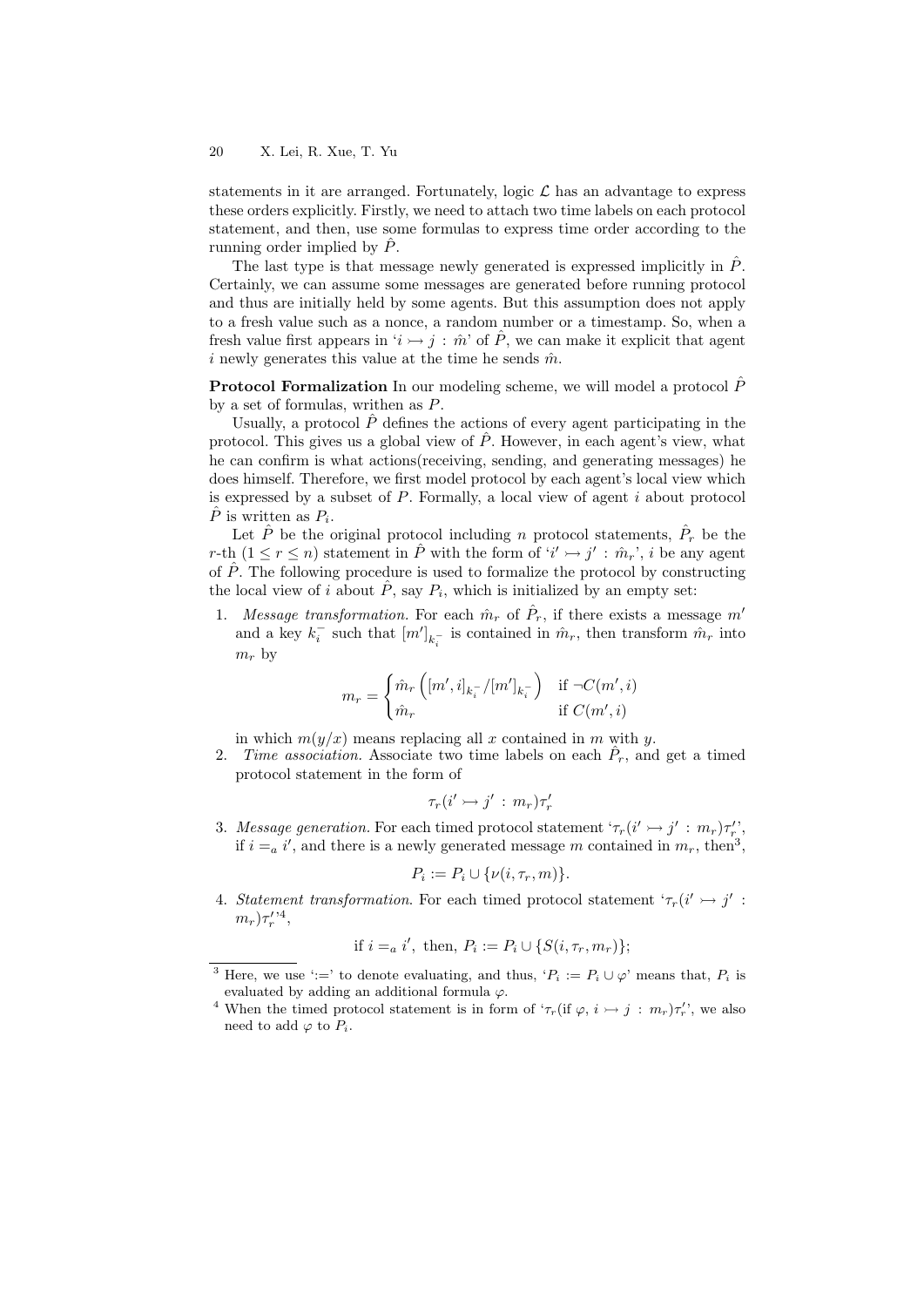if 
$$
i =_a j'
$$
, then,  $P_i := P_i \cup \{R(i, \tau'_r, m_r)\}.$ 

5. Time ordering. Let the number of i's actions in the protocol be  $\ell$ , and the  $x'th(1 \leq x \leq \ell)$  action of agent i is associated with time  $\tau_{i_x}$ , then, add the formula about time ordering into  $P_i$ :

$$
P_i := P_i \cup \{ \tau_0 < \tau_{i_1} < \tau_{i_2} < \cdots < \tau_{i_\ell} < \tau_c \}.
$$

Let us give further explanation about this procedure.

- Step 1 is used to explicitly express the identity message in a private-keyencrypted message. An immediate question is that, whether  $[m]_{k_j^+}$  can be replaced by  $[m,j]_{k_j^+}$ . The answer is *yes*, but doing so is meaningless, because a private key can keep the integrity of a message while a public key cannot.
- Step 2 is used to explicitly express the time factor. In  $\tau_r(i' \rightarrow j' : m_r)\tau'_r$ ,  $\tau_r$  indicates the time of *i*''s sending action and  $\tau'_r$  indicates the time of *j*''s receiving action. Moreover, recall that  $\tau_0$  and  $\tau_c$  are the beginning time and end time of a protocol. Thus, if  $\tau_r(i' \rightarrow j' : m_r) \tau'_r$  is the first protocol statement, we have  $\tau_r =_\tau \tau_0$ , and if  $\tau_r(i' \rightarrow j' : m_r)\tau'_r$  is the last protocol statement, we have  $\tau'_{r} = \tau \tau_{c}$ .
- In step 3, we use predicate  $\nu$  to capture freshness of a message, like a nonce, a random number, a timestamp etc. Obviously, freshness is time-dependent, so, the predicate  $\nu$  can naturally be used to model it. Note that some other messages which are not fresh are often considered as the initial knowledge of an agent.
- In step 4, the sending or receiving action is modeled and the time when such action takes place is specified.
- Step 5 explicitly expresses the time ordering in locally running the protocol by an agent  $i$ .

Given the local view  $P_i$  of agent i about protocol  $\hat{P}$ , we can get the global view  $P := \bigcup_i \{P_i\}$ 

Unlike the idealization process of BAN logic, the protocol formalization in our method is unambiguous. Although we provide 5 steps in the procedure, it is in fact very succinct and, given  $\hat{P}$ , one can even write down each  $P_i$  and P directly.

Initial Assumptions. Before modeling goals of the protocol, we need to talk about initial assumptions. Initial assumptions can provide a more idealized environment, but often can also make things unpractical. So, we only give as few assumptions as possible. The following form of assumptions is often used in our reasoning:

1. 
$$
H(i, \tau, k_j^+) \wedge B_{i', \tau'} H(i, \tau, k_j^+)
$$

2. 
$$
(x \neq y) \land B_{i,\tau} (x \neq y)
$$

$$
3. \neg C(m, m')
$$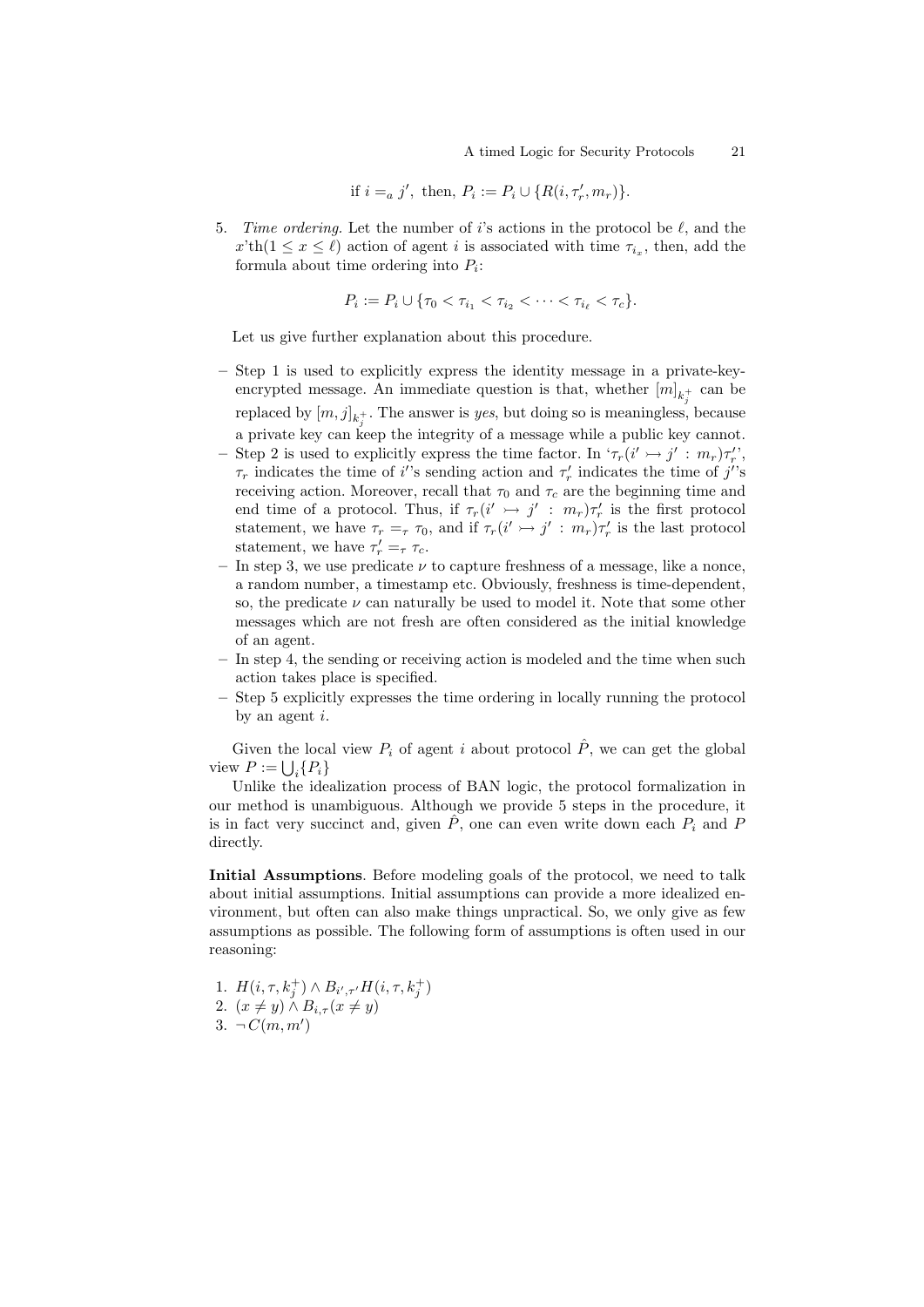The first assumption is about the public key. That is, public keys are wellknown. The second one makes sense when some terms are obviously unequal. For example, an atomic message is assumed never equal to an encrypted one; a protocol with identical initiator and responder is also considered meaningless. The third one is often used in proof of a secrecy goal. If a message  $m'$  is obviously not contained in message  $m$ , no one can get  $m'$  from  $m$ . To avoid such vain attempt, we can explicitly announce it. Other initial assumptions may depend on a specific protocol. The initial assumption is expressed by a set of formulas, written as  $S$ .

#### 4.2 Security goals

Security goals is central to the analysis of security protocols. In this subsection, we will show how to model authentication, secrecy as well as a time-dependent property.

Authentication Intuitively, authentication in a protocol between two agents means that an agent believes another agent is just who he claimed to be. There are three implications about this intuition:

- Each agent has claimed his identity to the other agent;
- Each agent needs to provide the proof of his own identity;
- Each agent believes the other agent's identity.

Such things can also be modeled in  $\mathcal{L}$ . Given a formal protocol P which is intended to complete the authentication between agent  $i$  and  $j$ , authenticating j by *i* at time  $\tau$  can be modeled as one of the following expressions:

$$
P_i \cup S \vdash B_{i,\tau} \exists_{\tau} \tau' (\tau_0 \leq \tau' \land R(j,\tau',[\![i]\!]) \land H(j,\tau',i))
$$
  

$$
P_i \cup S \vdash B_{i,\tau} \exists_{\tau} \tau' (\tau_0 \leq \tau' \land S(j,\tau',[\![i]\!]) \land H(j,\tau',i)).
$$

Note that the appearance of  $i$  at a message field just indicates an identity of agent *i*. In the former expression, " $\tau_0 \leq \tau' \wedge R(j, \tau', [\![i]\!])$ " assures that the message<br>containing *i*'s identity received by *i* is a new message: " $H(i, \tau', \cdot]$ " assures that *i* containing *i*'s identity received by *j* is a new message; " $H(j, \tau', i)$ " assures that *j* holds  $i$ 's identity in current run. The most important thing is that, all these must be believed by *i* in *i*'s local view. Someone may say that only " $B_{i,\tau}\exists_{\tau}\tau'(\tau_0 \leq$  $\tau' \wedge R(j, \tau', [i])$ " can model the authentication of j by i. Consider that a received message may be in an encrypted form and thus the receiver may not get the identity information from it. Still, one may say that only " $B_{i,\tau} \exists_{\tau} \tau' (\tau_0 \leq \tau' \wedge \tau')$ "  $H(j, \tau', i)$ " can model the authentication of j by i. Consider that j received i's identity before  $\tau_0$ , j will also hold i's identity at  $\tau'$ , but nothing can be authenticated from such 'holding'.

In this modeling, when  $i$  believes someone has recently received the message containing his identity and held this identity, the identity of  $i$  must have been claimed to  $j$ , and the proof to show  $j$ 's identity must have been provided to  $i$ . Therefore, all the three aspects of the intuition of authentication above are captured.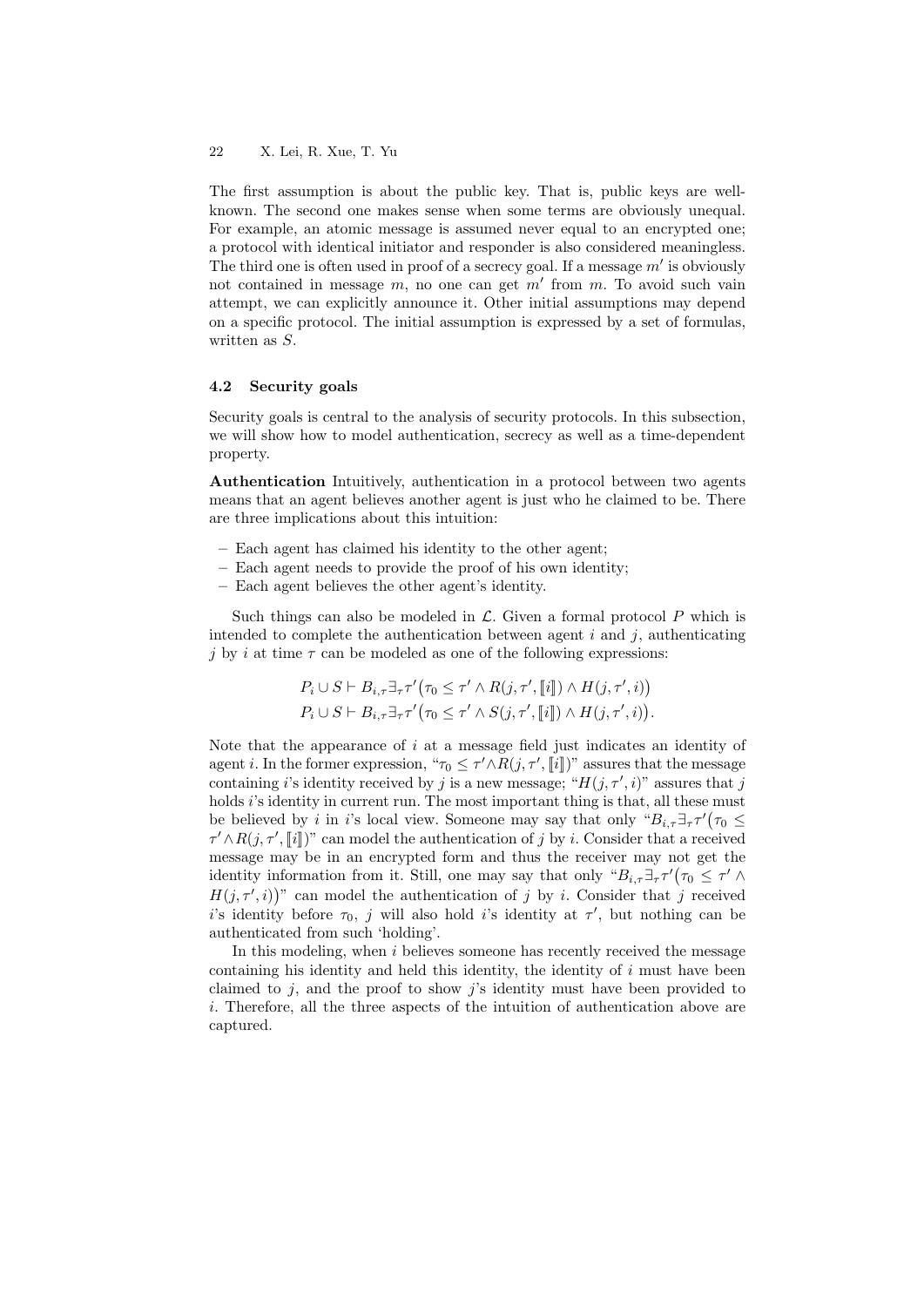We provide two expressions of authentication. In general, the former is suitable for a protocol using the public key, and the latter is suitable for a protocol using the private key. Both can be used in a protocol with the shared key.

Secrecy Intuitively, secrecy of a protocol means to keep a specific message in this protocol secret. That is, after running a protocol, the secret message can never be got from the messages transmitted in the protocol by the agents other than its intended holders. This intuition can be easily modeled in  $\mathcal{L}$ . Given a formal protocol  $P$  and its initial assumptions  $S$ , let  $m$  be that needs to be kept secret, agents i and j be the intended holders of  $m, \tau$  be the specific time before which m needs to be kept secret,  $M_{\tau_{\alpha}}$  be all the messages transmitted in  $\hat{P}$ . Then, the secrecy property can be modeled as follows:

$$
P \cup S \vdash i' \neq_a i \land i' \neq_a j \rightarrow \neg G(i', \tau_c, M_{\tau_c}, m)
$$
  

$$
P \cup S \vdash H(i, \tau_c, m) \land H(j, \tau_c, m)
$$

Additionally, for compatibility of message types, we define  $M_{\tau_r}$  as a combined message instead of a message set. More formally, using the notation in protocol formalization, we have

$$
M_{\tau_r} \triangleq [m_1, m_2, \ldots, m_r].
$$

Note that, in modeling secrecy, we use a global view  $P$  instead of a local view  $P_i$ . The reason is that, after showing the authentication of a protocol, an agent can confirm the identity of the agents who communicate with him. In another words, the authentication extend the local view to a global view. Without authentication, such secrecy is in a passive setting.

Time-dependent properties Sometimes we also need a time-dependent property. A time-dependent authentication may need an agent to believe something at a specific time other than the time after running a protocol. A time-dependent secrecy may need some message to be kept secret before a specific time other than during the whole protocol. To express such properties, we only need to replace the  $\tau_c$  in corresponding goals mentioned above by a specific time  $\tau$ .

Time-dependent properties also have other advantages. Sometimes, we need to know what will happen when the protocol is stopped in the middle of its run. For example, in a fair exchange protocol, an agent may take advantage of a partially executed protocol. This situation can be easily modeled by using a time-dependent property. Specifically, if we need to know whether an agent  $i$ holds a message  $m$  when a running protocol stops at time  $\tau$ , we just need to check whether  $H(i, \tau, m)$  holds.

## 5 Reasoning

In general, reasoning about a protocol  $\hat{P}$  requires the following steps:

- 1. formalize Protocol  $(P)$ ;
- 2. give the initial assumptions  $(S)$ ;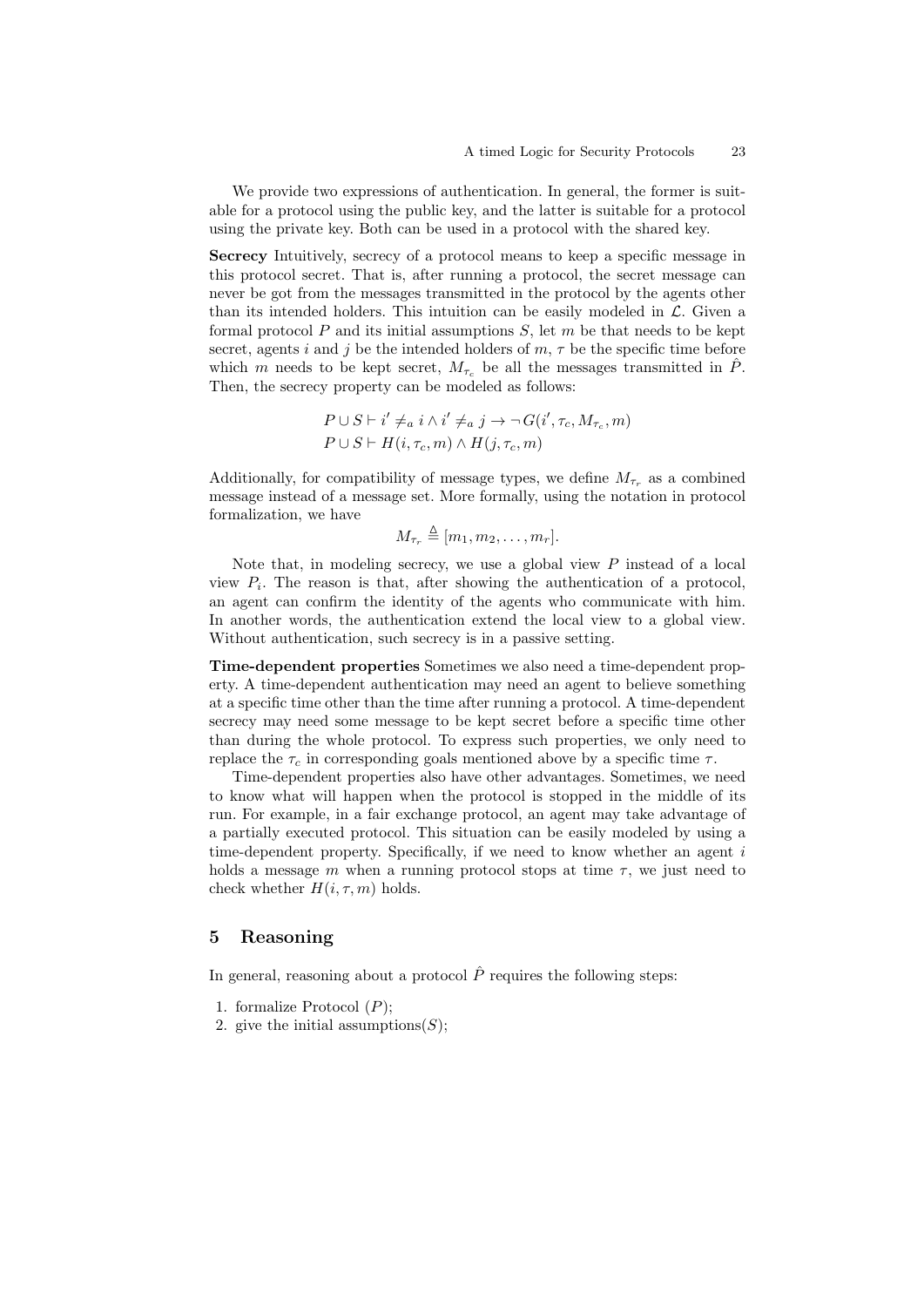- 3. list the protocol goals $(G)$ ;
- 4. prove the protocol goals  $G$  in the proposed logic.

In the following, we will give two examples to illustrate how to reason about security protocols under our modeling scheme using the proposed logic.

#### 5.1 Timed-release protocol

This protocol is proposed by Michiharu Kudo and Anish Mathuria [20]. The protocol aims to provide some time-dependent security properties using the notion of timed-release crypto described in Rivest, Shamir and Wagner [14]. In this protocol, A wants to send a confidential message  $X_a$ (in encrypted form) to B, but hopes  $B$  to hold  $X_a$  only after a specific time  $\tau_s$ . To complete this goal, a trusted agent T is used. Firstly, A send  $\tau_s$  to T, requiring T to generate a timekey pair for the future time  $\tau_s$ . After generating a time-key pair  $k_{\tau_s+}$  and  $k_{\tau_s-}$ , T will reply a signed message containing the encryption key  $k_{\tau_s+}$  to A, and holds the decryption key  $k_{\tau_s-}$  until time  $\tau_s$ . Then, after initializing a communication with B, A encrypts  $\tilde{X}_a$  with the encryption key  $k_{\tau_s+}$ , and sends it to B. Upon receiving the encrypted message,  $B$  acknowledges the receipt of it, and then requests the decryption key  $k_{\tau_{s-}}$  from T. If the current time is greater or equal to  $\tau_s$ , T will return the decryption key to B; otherwise he does not respond. The detailed protocol is described in fig.1, in which  $R_a$  and  $N_b$  are used to denote the random number and the nonce generated by  $A$  and  $B$  respectively.



Fig. 1. Timed-Release Protocol

In [20], the authors give three goals of the protocol. Informally, the first goal says that any agent except A and T cannot hold  $X_a$  before time  $\tau_s$ . The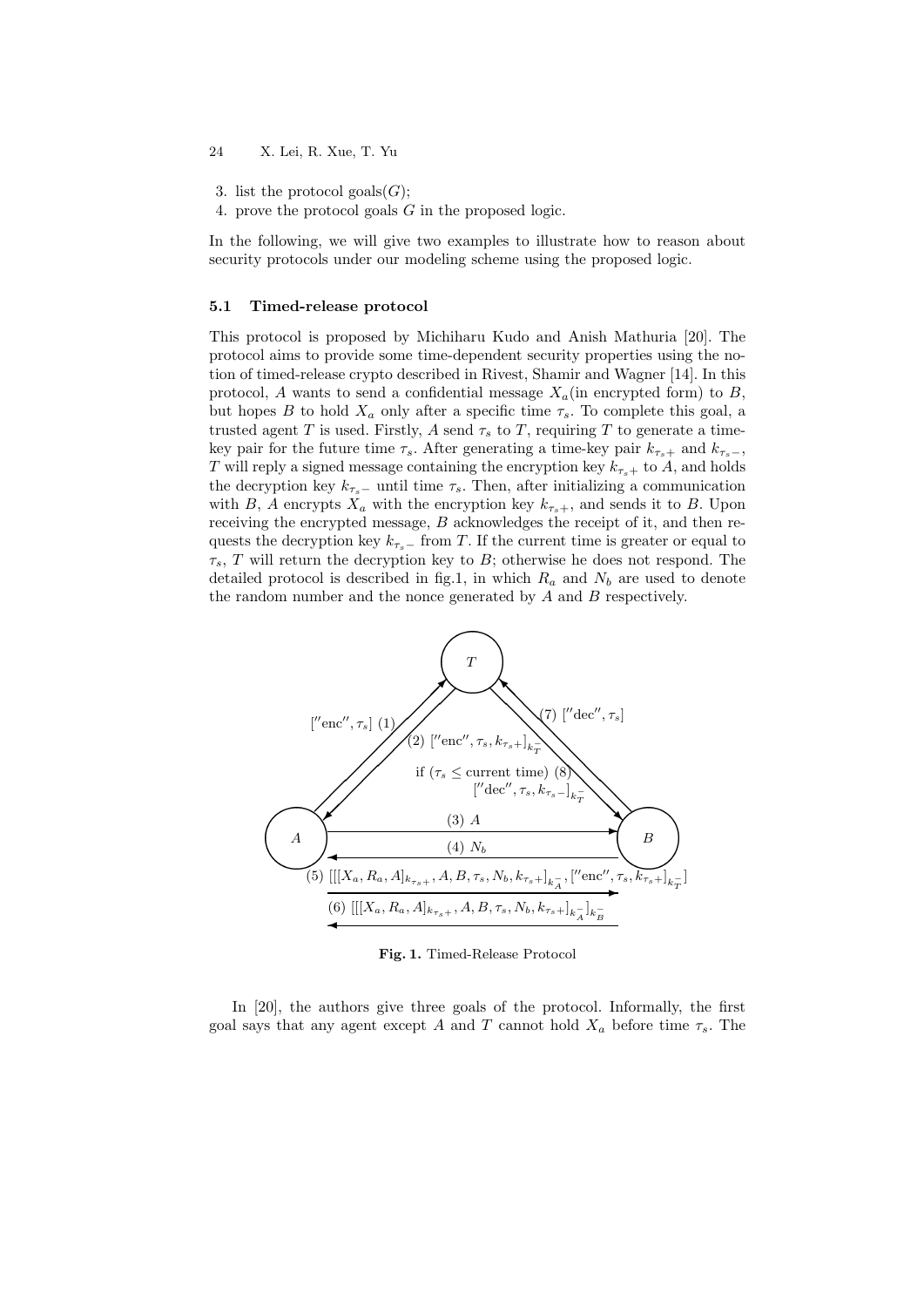second goal says that  $B$  holds  $X_a$  after  $\tau_s$ . The third goal says that  $B$  can authenticate  $A$ . In fact, we find that another goal must be specified. That is,  $A$  can also authenticate  $B$ . Because if  $A$  cannot authenticate  $B$ , she may send the message containing  $X_a$  to an agent other than  $B$  and thus  $B$  cannot hold  $X_a$ . We then show the reasoning process about timed-release protocol. **Protocol** 

formalization According to the fist two steps in formalizing the protocol, we get the protocol as follows:

$$
\tau_0 \quad (A \rightarrowtail T \, : \, [''\text{enc", } \tau_s]) \tag{7}
$$

$$
\tau_1 \quad (T \rightarrowtail A \,:\, [''\text{enc}'', T, \tau_s, k_{\tau_s+}]_{k_T^-}) \tag{72}
$$

$$
\tau_2 \quad (A \rightarrowtail B \,:\, A) \tag{73}
$$

$$
\tau_3 \quad (B \rightarrowtail A \,:\, N_b) \tag{74}
$$

$$
\tau_4 \quad (A \rightarrowtail B : [[[X_a, R_a, A]_{k_{\tau_s+}}, A, B, \tau_s, N_b, k_{\tau_s+}]_{k_A^-}, ["\text{enc}'', T, \tau_s, k_{\tau_s+}]_{k_T^-}]) \quad \tau_5
$$

$$
\tau_5 \quad (B \rightarrowtail A \,:\, [B,[[X_a, R_a, A]_{k_{\tau_s+}}, A, B, \tau_s, N_b, k_{\tau_s+}]_{k_A^-}]_{k_B^-}) \tag{76}
$$

$$
\tau_7 \quad (B \rightarrowtail T \,:\, ['' \text{dec}'', \tau_s]) \tag{78}
$$

$$
\tau_9 \quad \text{(if } (\tau_s \le \text{current time}), \, T \rightarrowtail B : [\text{''dec", } T, \tau_s, k_{\tau_s-}]_{k_T^-}) \tag{7.1}
$$

Here, for simplification, we ignored message processing time when an agent sends a message directly after when the same agent receives a message. the same agent's receiving a message. So, we distinguish  $\tau_6$  and  $\tau_7$  simply because they specify the time to the actions of different agents. Note that the duration between  $\tau_8$ and  $\tau_9$  cannot be ignored, because T sends the message at 8-th step only when current time is greater than or equal to  $\tau_s$ .

According to the protocol formalizing scheme, we can get  $P_A$ ,  $P_B$  and  $P_T$ which denote the local views of agent  $A, B$  and  $T$  respectively as following:

$$
P_A: P_B: P_T: \{v(A, \tau_4, R_a) \qquad \{v(B, \tau_3, N_b), \qquad \{v(T, \tau_1, k_{\tau_s+}), \\ S(A, \tau_0, m_1), \qquad R(B, \tau_3, m_3), \qquad v(T, \tau_1, k_{\tau_s-}), \\ R(A, \tau_2, m_2), \qquad S(B, \tau_3, m_4), \qquad R(T, \tau_1, m_1), \\ S(A, \tau_4, m_4), \qquad S(B, \tau_5, m_6), \qquad S(T, \tau_1, m_2), \\ S(A, \tau_4, m_5), \qquad S(B, \tau_5, m_6), \qquad R(T, \tau_8, m_7), \\ S(A, \tau_4, m_5), \qquad S(B, \tau_7, m_7), \qquad S(T, \tau_9, m_8), \\ R(A, \tau_6, m_6), \qquad R(B, \tau_c, m_8), \qquad \tau_0 < \tau_1 < \tau_8 < \tau_9 < \tau_c, \\ \tau_0 < \tau_2 < \tau_4 < \tau_6 < \tau_c \} \qquad \tau_0 < \tau_3 < \tau_5 < \tau_7 < \tau_c \} \qquad \tau_s \leq \tau_9 \}
$$

Taking all the local views together, we can get the global view of the protocol:

$$
P := P_A \cup P_B \cup P_T.
$$

### Initial assumption(S)

$$
S_1: H(i, \tau, k_j^+) \wedge B_{i', \tau'} H(i, \tau, k_j^+) \quad S_2: \neg C([m_1, m_2, m_3, m_4, m_7, m_8], X_a)
$$
  
\n
$$
S_3: k_{\tau_s+} =_k \tilde{k}_{\tau_s-} \quad S_4: (\tau < \tau_9) \rightarrow \neg S(T, \tau, [\lfloor k_{\tau_s-} \rfloor])
$$
  
\n
$$
S_5: H(A, \tau_0, [X_a, A]) \quad S_6: A \neq_a B
$$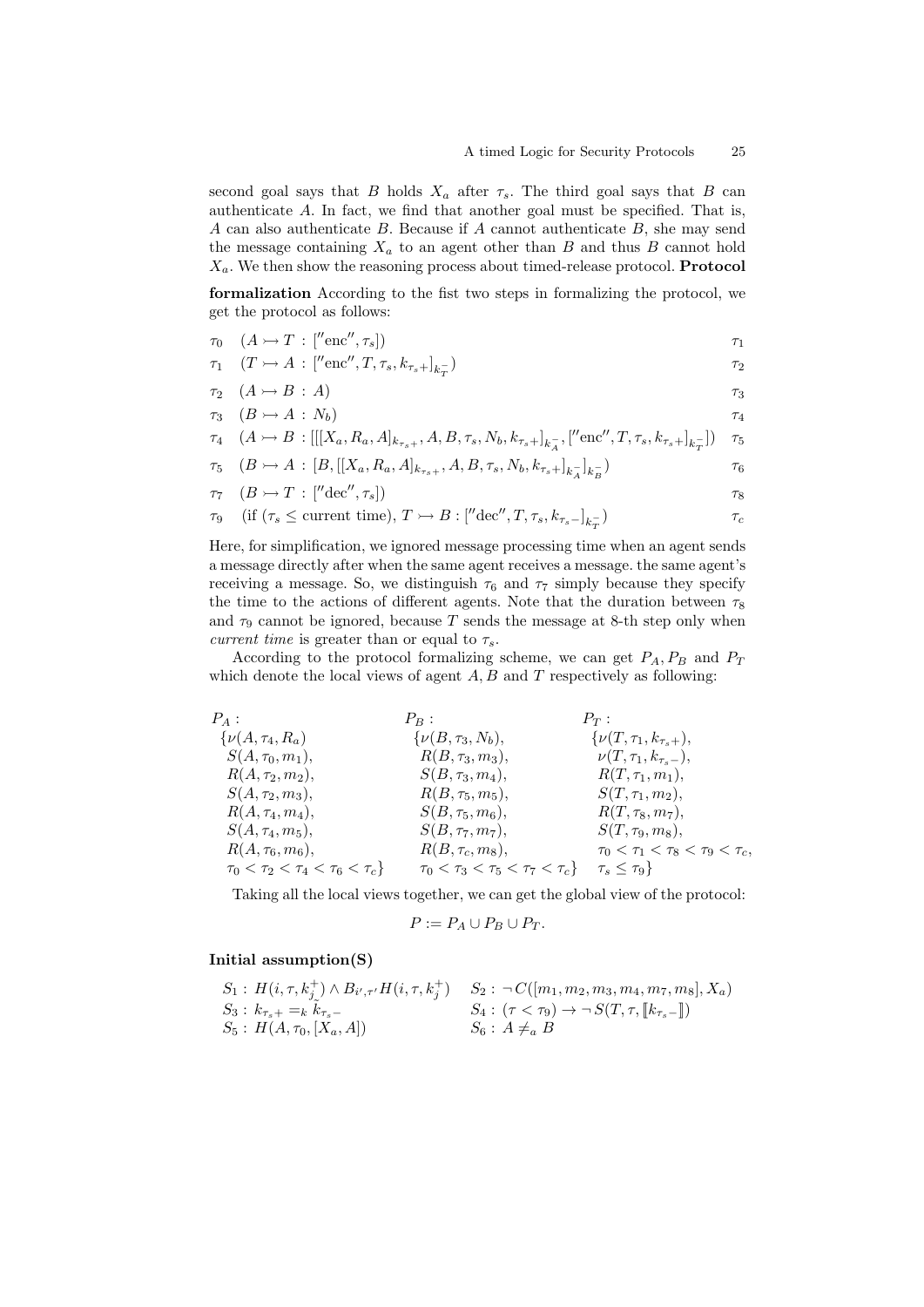## Authentication goals

 $G_1 \quad P_B \cup S \vdash B_{B,\tau_c} \exists_\tau \tau(\tau_0 \leq \tau \wedge S(A,\tau,{[\![}B{\!]\!]) \wedge H(A,\tau,B))$  $G_2$   $P_A \cup S \vdash B_{A,\tau_c} \exists_\tau \tau(\tau_0 \leq \tau \wedge S(B,\tau,[A])) \wedge H(B,\tau,A))$ 

*Proof.* First, we prove  $G_1$ . Let  $m' \triangleq [[X_a, R_a, A]_{\tau_s+}, A, B, \tau_s, N_b, k_{\tau_s+}]$ .  $G_1$  is proved as follows:

| 1. $B_{B,\tau_5}R(B,\tau_5,m_5)$                                                                                               | $P_B$ , A105)             |
|--------------------------------------------------------------------------------------------------------------------------------|---------------------------|
| 2. $B_{B,\tau_5}G(B,\tau_5,m_5,[m']_{k_2^-})$                                                                                  | $S_1$ , A6, A102)         |
| 3. $B_{B,\tau_5}G(B,\tau_5,[m']_{k_2^-},m')$                                                                                   | $S_1$ , A6, A102)         |
| 4. $B_{B,\tau_5}R(B,\tau_5,\llbracket m'\rrbracket_{k_1^-})$                                                                   | $1, 2, 3, A64$ , $A101$   |
| 5. $B_{B,\tau_5}\exists_\tau \tau((\tau \langle \tau_5 \rangle \wedge H(A,\tau,m') \wedge S(A,\tau,\llbracket m' \rrbracket))$ | (4, A82), IR2)            |
| 6. $B_{B,\tau_5}((\tau' < \tau_5) \wedge H(A,\tau',m') \wedge S(A,\tau,[m'])$                                                  | 5, assumption             |
| 7. $B_{B,\tau_5}(G(A,\tau',m',B)\wedge G(A,\tau',m',N_b))$                                                                     | A6A102)                   |
| 8. $B_{B,\tau_5}(H(A,\tau',B)\wedge H(A,\tau',N_b))$                                                                           | (6, 7, A92), IR2), A1     |
| 9. $B_{B,\tau_5}\nu(B,\tau_3,N_b)$                                                                                             | $P_B$ , A103), A33)       |
| 10. $B_{B,\tau_5}(\tau_3 < \tau')$                                                                                             | $(9, S_6, 8, A85), A101)$ |
| 11. $B_{B,\tau_5}C(m',B)$                                                                                                      | 7, A71, IR2)              |
| 12. $B_{B,\tau_5}\exists_{\tau}\tau(\tau_3\lt\tau\wedge S(A,\tau,[B])\wedge H(A,\tau,B))$                                      | $6, 8, 10, 11, A101$ , A1 |
| 13. $B_{B,\tau_c} \exists_{\tau} \tau(\tau_0 \leq \tau \wedge S(A,\tau,[B]) \wedge H(A,\tau,B))$                               | $12, P_B, A4, A33$ .      |
|                                                                                                                                |                           |

Let  $m'' \triangleq [[X_a, R_a, A]_{\tau_s+}, A, B, \tau_s, N_b, k_{\tau_s+}]_{k_A^-}$ . The proof of  $G_2$  proceeds as follows:

| 1. $B_{A,\tau_6}R(A,\tau_6,[m'']_{k_p^-})$                                                                             | $P_A$ , A105)                  |
|------------------------------------------------------------------------------------------------------------------------|--------------------------------|
| 2. $G(A, \tau_6, [m'']_{k_B^-}, m'')$                                                                                  | $S_1$ , A5 5), A6              |
| 3. $B_{A,\tau_6}C([m'']_{k_P^-},m'')$                                                                                  | $2, A102$ , $A71$ , $IR2$ )    |
| 4. $B_{A,\tau_6}R(A,\tau_6,\llbracket m'' \rrbracket_{k_2^-})$                                                         | $1, 2, 3, \text{Def. } 41)$    |
| 5. $B_{A,\tau_6} \exists_{\tau} \tau((\tau < \tau_6) \wedge S(B,\tau,\llbracket m'' \rrbracket) \wedge H(B,\tau,m''))$ | (4, A82), IR2), A101)          |
| 6. $B_{A,\tau_6}(S(B,\tau', [m'']) \wedge H(B,\tau',m''))$                                                             | 5, assumption                  |
| 7. $B_{A,\tau_6}(H(B,\tau',k_A^+) \wedge H(A,\tau_6,K_A^+))$                                                           | $S_1$                          |
| 8. $B_{A,\tau_6}(G(A,\tau_6,m'',A)\wedge C(m'',A))$                                                                    |                                |
| $\wedge C(m'', [X_a, R_a, A]_{k_{\tau_{s+}}}))$                                                                        | 7, A6, A102, A71)              |
| 9. $B_{A,\tau_6}S(B,\tau', \llbracket A \rrbracket) \wedge H(B,\tau',A)$                                               | (6, 8, A72), Def. 41)          |
| 10. $H(A, \tau_6, K_{\tau_s+})$                                                                                        | $P_2$ , A91), $S_1$ , A6, A31) |
| 11. $H(A, \tau_6, R_a)$                                                                                                | $P_A$ , A9 1), A3 1)           |
|                                                                                                                        |                                |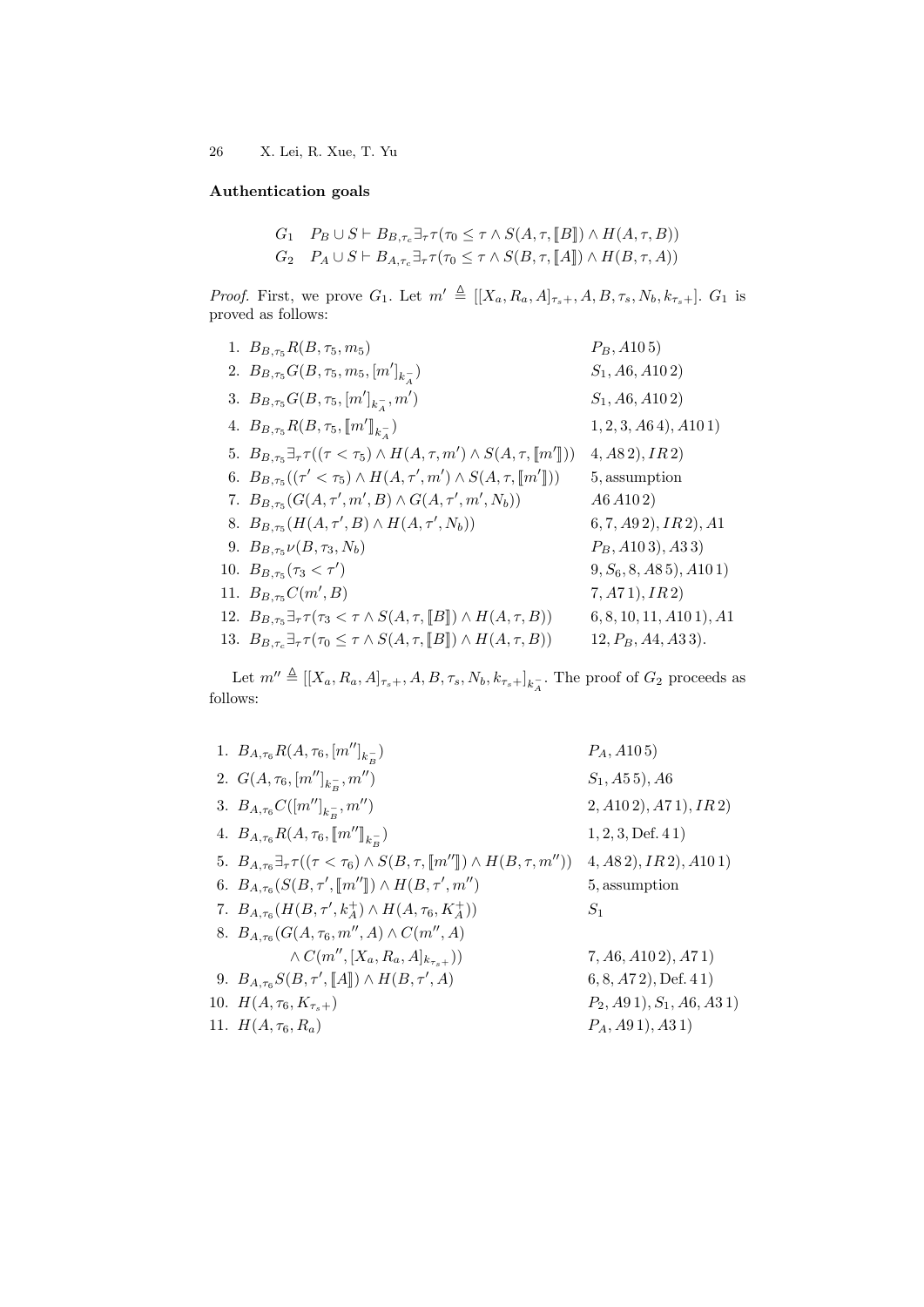| 12. $H(A, \tau_6, [X_a, R_a, A])$                                                                                | $11, S_5, A31, A93)$        |
|------------------------------------------------------------------------------------------------------------------|-----------------------------|
| 13. $B_{A,\tau_6}C([X_a,R_a,A]_{k_{\tau_2+}},[X_a,R_a,A])$                                                       | 10, 12, A107                |
| 14. $B_{A,\tau_6}C([X_a,R_a,A]_{k_{\tau_{s+}}},R_a)$                                                             | 13, A7, IR2)                |
| 15. $B_{A,\tau_6}C(m'',R_a)$                                                                                     | 8, 14, 472, IR2)            |
| 16. $B_{A,\tau_6}S(B,\tau', \ R_a\ )$                                                                            | 6, 15, Def. 41)             |
| 17. $B_{A,\tau_6}H(B,\tau', \ R_a\ )$                                                                            | $16, A91$ , $IR2$ )         |
| 18. $B_{A,\tau_6}\nu(A,\tau_4,R_a)$                                                                              | $P_A$ , A103), A3, 3)       |
| 19. $B_{A,\tau_6}(\tau_4 < \tau')$                                                                               | $S_6$ , 17, 18, IR 2)       |
| 20. $B_{A,\tau_6}\exists_{\tau}\tau((\tau_4\leq \tau)\wedge S(B,\tau,\llbracket A\rrbracket)\wedge H(B,\tau,A))$ | 9, 19, A1, A101             |
| 21. $B_{A,\tau_c} \exists_{\tau} \tau(\tau_0 \leq \tau \wedge S(B,\tau,[A]) \wedge H(B,\tau,A))$                 | $(20, P_A, A4, A33), A101)$ |
|                                                                                                                  |                             |

Time-dependent authentication goals It is not hard to see that, in G1 and G2,  $A$  can authenticate  $B$ , and  $B$  can authenticate  $B$  only when the protocol completes. However, in this protocol, what we really need is a stronger authentication, i.e., the time-dependent authentication goals. Specifically, the latest time when  $A$  needs to authenticate  $B$  is the time when she sends the message containing  $X_a$ , say  $\tau_4$ , and the latest time when B needs to authenticate A is the time when he acknowledges a receipt, say  $\tau_5$ . Such authentication can not be expressed by a logic without time, but can be easily modeled in  $\mathcal L$  as follows:

$$
G'_1 \quad P_B \cup S \vdash B_{B,\tau_5} \exists_\tau \tau(\tau_0 < \tau \land S(A,\tau,\llbracket B \rrbracket) \land H(A,\tau,B))
$$
  

$$
G'_2 \quad P_A \cup S \vdash B_{A,\tau_4} \exists_\tau \tau(\tau_0 < \tau \land S(B,\tau,\llbracket A \rrbracket) \land H(B,\tau,A))
$$

Similar to the proof of  $G_1$ , we can easily prove that  $G'_1$  holds. However, to prove  $G_{2}'$ , we need a proof to show that, at  $\tau_4$ , A believes that B can receive message 5. Since at  $\tau_4$ , A cannot confirm whether B will reply a receipt,  $G_2$  cannot be satisfied. This indicates that, before  $A$  can authenticate  $B$ , she has sent the message containing  $X_a$  to B. What if an adversary C imitates B, and selects not to acknowledge the receipt? The result is that C can also get  $k_{\tau_{s-}}$  from T after  $\tau_s$ . Thus, an attack appears. We illustrate such an attack as follows:

$$
A \rightarrow T \qquad : [{}^{\prime\prime}\text{enc}'', \tau_s]
$$
  
\n
$$
T \rightarrow A \qquad : [{}^{\prime\prime}\text{enc}'', \tau_s, k_{\tau_s+}]_{k_T^-}
$$
  
\n
$$
A \rightarrow B(C) \qquad : A
$$
  
\n
$$
B(C) \rightarrow A \qquad : N_c
$$
  
\n
$$
A \rightarrow B(C) \qquad : [[[X_a, R_a, A]_{k_{\tau_s+}}, A, B, \tau_s, N_c, k_{\tau_s+}]_{k_A^-}, [{}^{\prime\prime}\text{enc}'', \tau_s, k_{\tau_s+}]_{k_T^-}]
$$
  
\n
$$
B(C) \rightarrow T \qquad : [{}^{\prime\prime}\text{dec}'', \tau_s]
$$
  
\nif  $(\tau_s \leq \text{current time}),$   
\n $T \rightarrow B(C) \qquad : [{}^{\prime\prime}\text{dec}'', \tau_s, k_{\tau_s-}]_{k_T^-}$ 

We can see that, the explicit support of time in the proposed logic helps us find the above vulnerability. To our knowledge, this vulnerability has not been discovered before in the literature.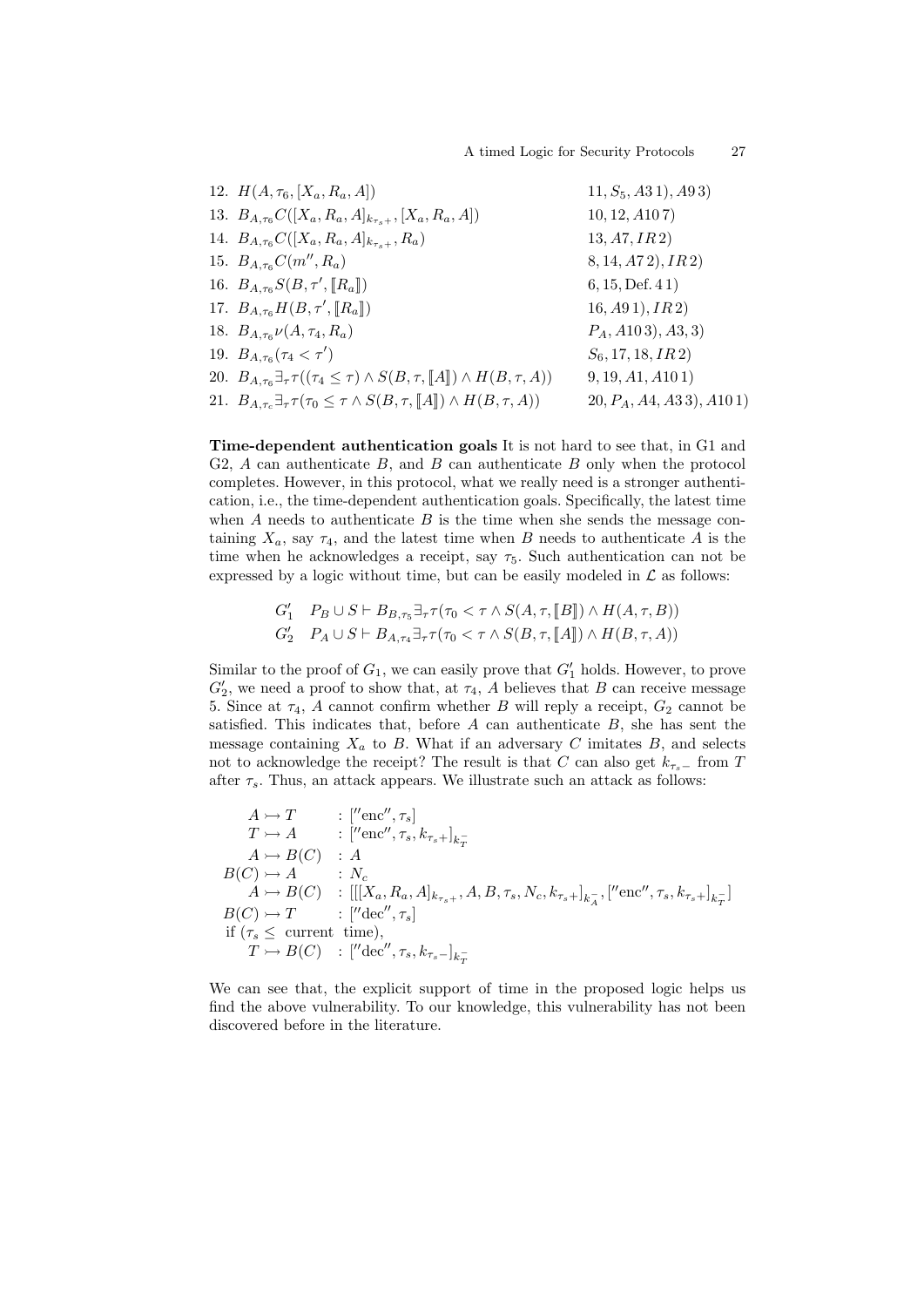# Time-dependent secrecy goals

$$
G_3 \quad P \cup S \vdash (i \neq_a A) \land (i \neq_a T) \rightarrow \neg G(i, \tau_s, M_{\tau_s}, X_a)
$$
  
in which  $M_{\tau_s} \triangleq [m_1, m_2, m_3, m_4, m_5, m_6, m_7]$   
 $G_4 \quad P \cup S \vdash H(B, \tau_c, X_a)$ 

Given a global view  $P$ , we can easily prove  $G_3$  and  $G_4$ . We prove  $G_3$  by contradiction as follows:

| 1. $(i \neq_a A) \wedge (i \neq_a T)$                                                                      | premise                 |
|------------------------------------------------------------------------------------------------------------|-------------------------|
| 2. $G(i, \tau_s, M_{\tau_s}, X_a)$                                                                         | assumption              |
| 3. $\tau_s \leq \tau_9$                                                                                    | P, A1                   |
| 4. $G(i, \tau_9, M_{\tau_s}, X_a)$                                                                         | 2, 3, A32               |
| 5. $G(i, \tau_9, M_{\tau_9}, M_{\tau_8})$                                                                  | (3, A63), A61)          |
| 6. $G(i, \tau_9, M_{\tau_9}, X_a)$                                                                         | 4, 5, A64)              |
| 7. $\neg G(i, \tau_9, [m_1, m_2, m_3, m_4, m_7, m_8], X_a)$                                                | $S_2$ , A71), A1        |
| 8. $G(i, \tau_9, m_5, X_a) \vee G(i, \tau_9, m_6, X_a)$                                                    | (6, 7, A63), A1         |
| 9. $G(i, \tau_9, m_5, X_a)$                                                                                | 8, assumption           |
| 10. $H(i, \tau_9, k_4^+) \wedge H(i, \tau_9, k_{\tau_9})$                                                  | $(9, A6, A55), S_3, A1$ |
| 11. $G(i, \tau_9, m_5, X_a) \rightarrow H(i, \tau_9, k_{\tau_{s-}})$                                       | 9, 10, A1               |
| 12. $G(i, \tau_9, m_6, X_a)$                                                                               | 8, assumption           |
| 13. $H(i, \tau_9, k_B^+) \wedge H(i, \tau_9, k_A^+) \wedge H(i, \tau_9, k_{\tau_9})$                       | (12, A62), A61), A1     |
| 14. $G(i, \tau_9, m_6, X_a) \rightarrow H(i, \tau_9, k_{\tau_8}$                                           | 12, 13, A1              |
| 15. $H(i, \tau_9, k_{\tau_s-})$                                                                            | 8, 11, 14, A1           |
| 16. $\exists_{\tau} \tau((\tau_1 < \tau < \tau_9) \wedge S(T, \tau, \llbracket k_{\tau_{s-}} \rrbracket))$ | 1, P, 15, A85           |
| 17. $\perp$ (under assumption)                                                                             | $16, S_4, A1$           |
| 18. $\neg G(i, \tau_s, M_{\tau_s}, X_a)$                                                                   | 2, 17, A1               |
| 19. $(i \neq_a A) \wedge (i \neq_a T) \rightarrow \neg G(i, \tau_s, M_{\tau_s}, X_a)$                      | 1, 18, A1.              |
|                                                                                                            |                         |

We now prove  $G_4$ :  $H(B, \tau_c, X_a)$ .

|  | 1. $H(B, \tau_5, m_5)$                                            | P, A91)               |
|--|-------------------------------------------------------------------|-----------------------|
|  | 2. $H(B, \tau_5, k_4^+)$                                          | $S_1$                 |
|  | 3. $G(B, \tau_5, m_5, [X_a, R_a, A]_{k_{\tau_{s+}}})$ 2, 46, 455) |                       |
|  | 4. $H(B, \tau_5, [X_a, R_a, A]_{k_{\tau_{a+}}})$                  | 1, 3, A92             |
|  | 5. $H(B, \tau_c, m_8)$                                            | $P_8$ , A91)          |
|  | 6. $G(B, \tau_c, m_8, k_{\tau_{s-}})$                             | $5, S_3, A6$          |
|  | 7. $H(B, \tau_c, k_{\tau_{s-}})$                                  | 5, 6, A92)            |
|  | 8. $H(B, \tau_c, [X_a, R_a, A]_{k_{\tau_{a+}}})$                  | 4, P, A4, A31)        |
|  | 9. $H(B, \tau_c, X_a)$                                            | (7, 8, A6, A93), A92) |
|  |                                                                   |                       |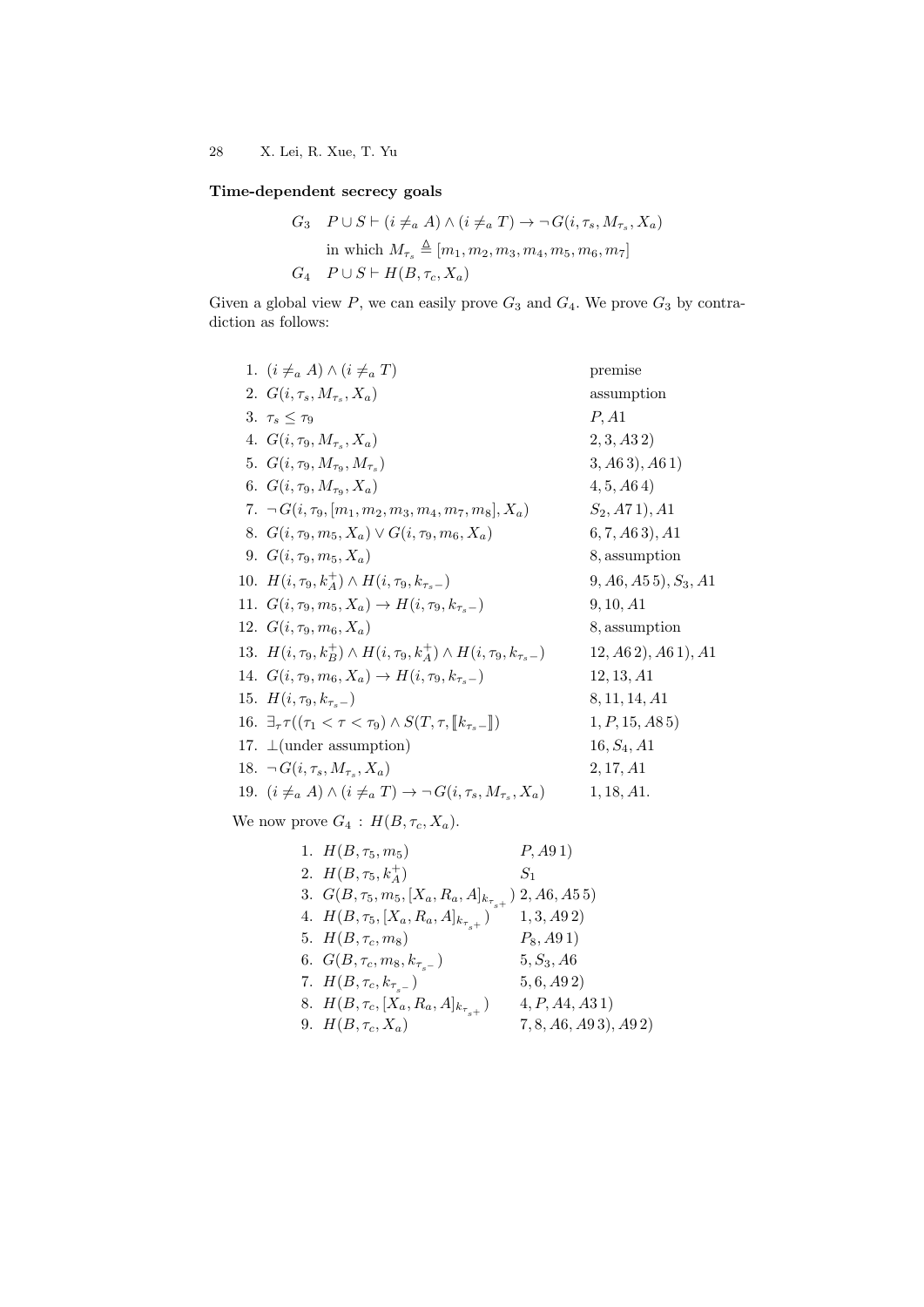However, since  $G_2$  is not satisfied, a local view cannot be extended to a global view  $P$ . So, the premise in  $G_3$  and  $G_4$  is over-used. In fact, when a local view is used,  $G_3$  can also be proved, while  $G_4$  cannot be proved in the local view of A. Intuitively, from the vulnerability mentioned above, we can see that if an adversary  $C$  imitates  $B$ ,  $B$  may know nothing about  $X_a$ . Moreover, in this situation,  $G_3$  will become a trivial goal. That is, although  $X_a$  is kept secret before time  $\tau_s$ , B may learn nothing about  $X_a$  after  $\tau_s$ .

#### 5.2 Needham-Schroeder (NS) public key protocol

This is a well-known protocol[41] which is often used as an example in reasoning about protocol. We use this example to show two things:

- $\mathcal{L}$  can be used not only to a timed protocol, but also to a general protocol.
- The modeling scheme can accurately capture some security goals which may be neglected by other modeling scheme.

Assume the readers are familiar with NS protocol. Here, as usual, we only use its three core steps. We just give the specification (with time attached) of it without further explanation.

| $\tau_0$ | $(A \rightarrowtail B : [N_a, A]_{k_p^+})$   | $\tau_1$ |
|----------|----------------------------------------------|----------|
| $\tau_1$ | $(B \rightarrowtail A : [N_a, N_b]_{k_a^+})$ | $\tau_2$ |
| $\tau_2$ | $(A \rightarrow B : [N_b]_{k_b^+})$          | $\tau_c$ |

#### Protocol formalization

| $P_A$ :                                      | $P_B$ :                                      |
|----------------------------------------------|----------------------------------------------|
| $\{\nu(A,\tau_0,N_a),\}$                     | $\{\nu(B,\tau_1,N_b),\}$                     |
| $S(A, \tau_0, [N_a, A]_{k_p}^{\mathbf{+}}),$ | $R(B, \tau_1, [N_a, A]_{k_p}^{\mathbf{+}}),$ |
| $R(A, \tau_2, [N_a, N_b]_{k_+^+}),$          | $S(B, \tau_1, [N_a, N_b]_{k_4^+}),$          |
| $S(A, \tau_2, [N_b]_{k_D^+}),$               | $R(B, \tau_3, [N_b]_{k_D^+}),$               |
| $\tau_0 < \tau_2 < \tau_c$                   | $\tau_0 < \tau_1 < \tau_c$                   |

Initial assumption

$$
S_1 : H(i, \tau, k_j^+) \wedge B_{i', \tau'} H(i, \tau, k_j^+)
$$
  

$$
S_2 : H(i, \tau_0, i)
$$

#### Protocol goals

 $G_1$   $P_A \cup S \vdash B_{A,\tau} \exists_{\tau} \tau(\tau_0 \leq \tau \wedge R(B,\tau,\llbracket A \rrbracket) \wedge H(B,\tau,A))$  $G_2$   $P_B \cup S \vdash B_{B,\tau_c} \exists_\tau \tau(\tau_0 \leq \tau \land R(A,\tau, \llbracket B \rrbracket) \land H(A,\tau, B)).$ 

Since the public key is used, we express the goals with predicate  $R$  instead of  $S$ .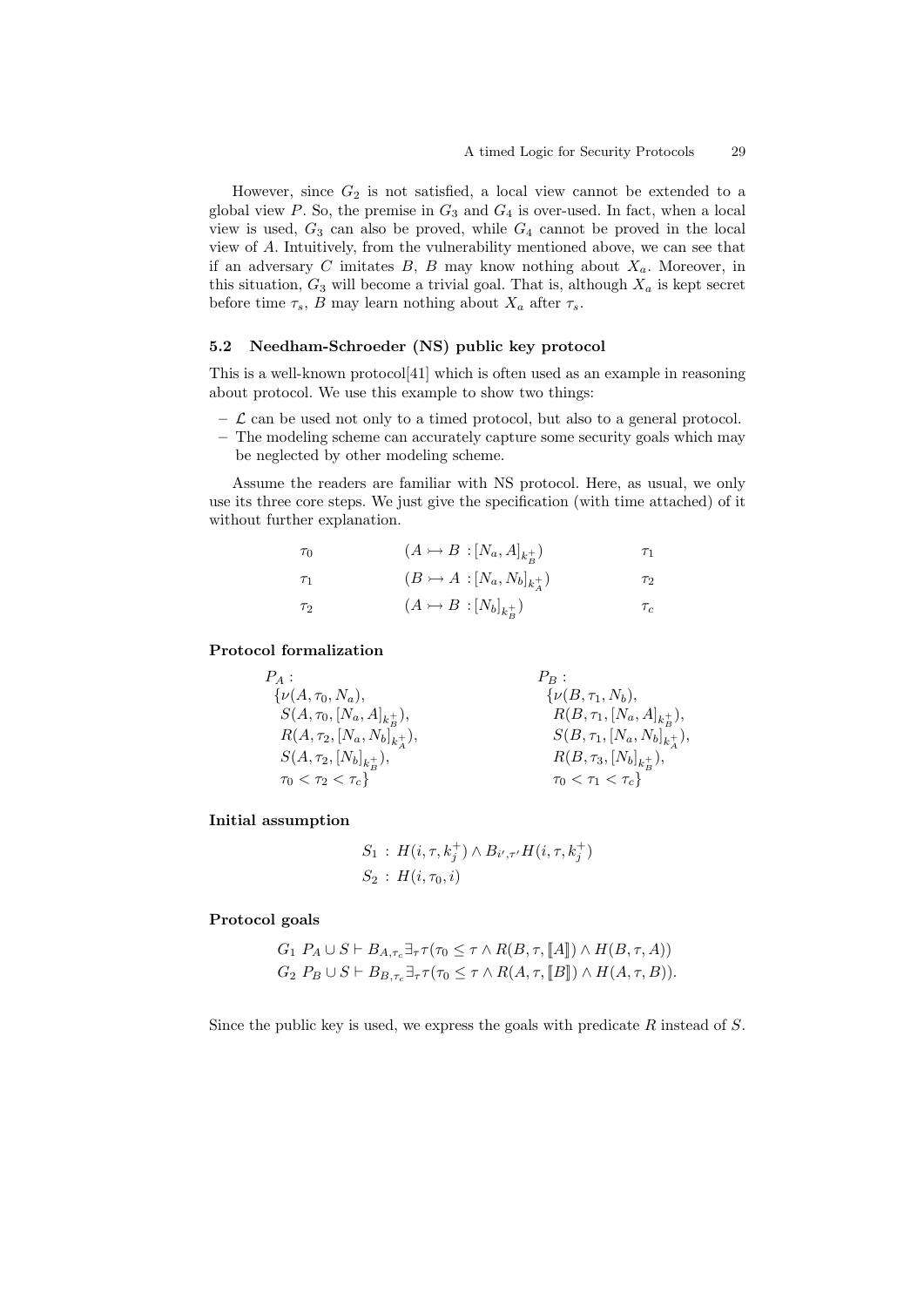*Proof.* Prove  $G_1$  as follows:

| 1. $B_{A,\tau_0}S(A,\tau_0,[N_a,A]_{k_p}^+)$                                                                                                  | $P_A$ , A104)                   |
|-----------------------------------------------------------------------------------------------------------------------------------------------|---------------------------------|
| 2. $H(A, \tau_0, [N_a, A]) \wedge H(A, \tau_0, k_B^+)$                                                                                        | $N_1$ , A91), $S_1$ , $S_2$     |
| 3. $B_{A,\tau_0}C([N_a,A]_{k_B^+},[N_a,A])$                                                                                                   | 2, A107                         |
| 4. $B_{A,\tau_2}S(A,\tau_0,\llbracket N_a,A \rrbracket_{k_D^+})$                                                                              | $1, 3,$ Definition $41$ , $A33$ |
| 5. $B_{A,\tau_2}C([N_a,A],N_a)$                                                                                                               | A6, A102), A71), IR2)           |
| 6. $B_{A,\tau_2}R(A,\tau_2,[N_a,N_b]_{k_+^+})$                                                                                                | $P_A$ , A10 5)                  |
| 7. $B_{A,\tau_2}G(A,\tau_2,[N_a,N_b]_{k_a^+},N_a)$                                                                                            | $S_1$ , A6, A102)               |
| 8. $B_{A,\tau_2}\nu(A,\tau_0,N_a)$                                                                                                            | $N_1$ , A103), A33)             |
| 9. $B_{A,\tau_2} \exists_{\tau} \tau(\tau_0 \leq \tau < \tau_2 \wedge R(B,\tau, \llbracket N_a, A \rrbracket_{k, \tau})$                      | $4, 5, 6, 7, 8, A83$ , $IR2$    |
| 10. $B_{A,\tau_2} \exists_\tau \tau(\tau_0 \leq \tau \lt \tau_2 \land R(B,\tau,\llbracket A \rrbracket_{k_\mathcal{B}^+}) \land H(B,\tau,A))$ | $9, S_1, A9, A6, A7, IR2$       |
| 11. $B_{A,\tau_c} \exists_{\tau} \tau(\tau_0 \leq \tau \wedge R(B,\tau,[\![A]\!]) \wedge H(B,\tau,A))$                                        | $P_A$ , A10 7), A3 3)           |
|                                                                                                                                               |                                 |

Then, let's turn to  $G_2$ . Similar to the proof of  $G_1$ , we can prove the following conclusion:

$$
B_{B,\tau_c} \exists_{\tau} \tau(\tau_0 \leq \tau \wedge R(A,\tau,\llbracket N_b \rrbracket) \wedge H(A,\tau,N_b)) \tag{7}
$$

Unfortunately, this is not our goal, and no further conclusion about this goal can be draw. This implies that  $B$  cannot assure whether  $A$  knows his identity. As known, this is just the vulnerability of the NS protocol. [6] gives the details on this vulnerability and provides an improved protocol (NSL) which adds  $B$  to the second message. We can prove  $G_2$  in NSL with the similar proof of  $G_1$  in NS.

Often, to model the authentication goal, a variant of formula (7) is frequently used. From the above example, we can see that such modeling may leave the vulnerability neglected. So, this example shows that the modeling scheme in  $\mathcal L$ can capture the goals of the protocols more accurately.

# 6 Further Discussion

We will give some further discussions:

- 1. About barcan formula. Since  $\mathcal L$  is based on predicate modal logic, we must consider the order of qualifiers and modal operators which related to the identification of individual in different possible worlds. This problem is solved by barcan formula, because the domain of our model is fixed, that is, different worlds share the same domain.
- 2. About many-sorted variables. We use many-sorted variables in  $\mathcal L$  which can simplify our description. Certainly, they can be transformed into single type variables, but it needs more complicate description.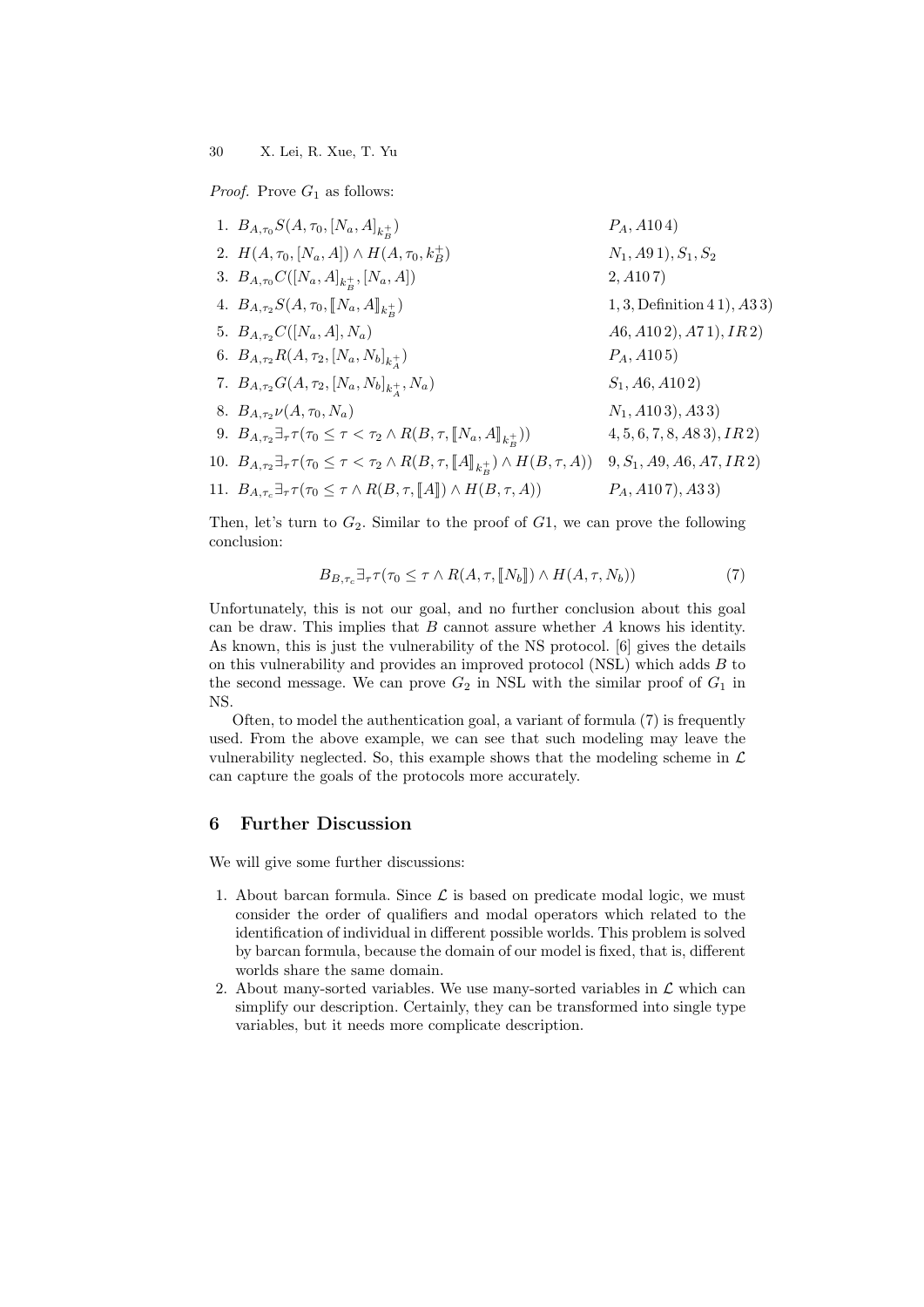- 3. About belief. From the semantics of the proposed logic, we can see that belief is modeled by system S5 in this paper. But in general, people often model belief by system KD45 [42]. Considering the difference between a computer process and a human being, here, we adopt the idea of belief in literature [43] which models belief by S5, and extend it by adding time.
- 4. About accessible relationship. In [4], the accessible relationship between possible worlds is defined basing on many facts except the messages that an agent cannot comprehend, while in our definition, these messages are included. The reason lies in that we think any message can be compared to decide whether they are equal if we take a message as a sequence of bits, even if the message is in the encrypted form which cannot be comprehended by an agent.
- 5. About implicitly modeling. In our approach, an adversary is modeled implicitly. In authentication goals, we use the local views of agents in protocols. It implicitly says that, in view of agent  $i$ , any agents, except  $i$  himself, are possible adversaries. In secrecy goals,  $i' \neq_a i \land i' \neq_a j \rightarrow \neg G(i', \tau_c, M_{\tau_c}, m)$ implicitly says that any agents except  $i$  and  $j$ , are possible adversaries.
- 6. About completeness. We have proven the soundness of  $\mathcal{L}$ . One might also ask whether the axiomatization is complete. The answer is "no". Simply speaking, only required axioms are included in the logic.
- 7. About local view. In our modeling scheme, we only give the local view of an agent. It is easy to extend a local view to many local views with time specified. Specifically, define the local view of agent  $i$  at time  $\tau$ , which may make the modeling scheme more flexible.

### 7 Conclusion

We present a timed logic for modeling and reasoning about security protocols. In this logic, time is expressed explicitly, which makes it possible to model agents' actions, knowledge or beliefs at different time points. Under this logic, a modeling scheme is provided to formalize protocols and their security properties, especially time-dependent properties. The logic and the modeling scheme can be used to reason about protocols flexibly in several angles. We summery them follows:

- In the angle of time, the following things can be modeled: 1) the running order of protocols, 2) the time-dependent security properties of protocols, 3) fresh values(nonce, random number, and timestamp, etc.), and 4) the properties of partially executed protocols.
- In the angle of space, there exist two views about a protocol: 1) the global view of the protocols and 2) the local view of the protocols.

The result of our case study shows that the logic can accurately model protocols, capture the goals of protocols and is helpful in finding vulnerability.

Further work can be done to give the application of  $\mathcal L$  in analyzing various security protocols. It would be interesting to know whether the logic can be used to analyze the non-repudiation and fairness of the protocols, especially the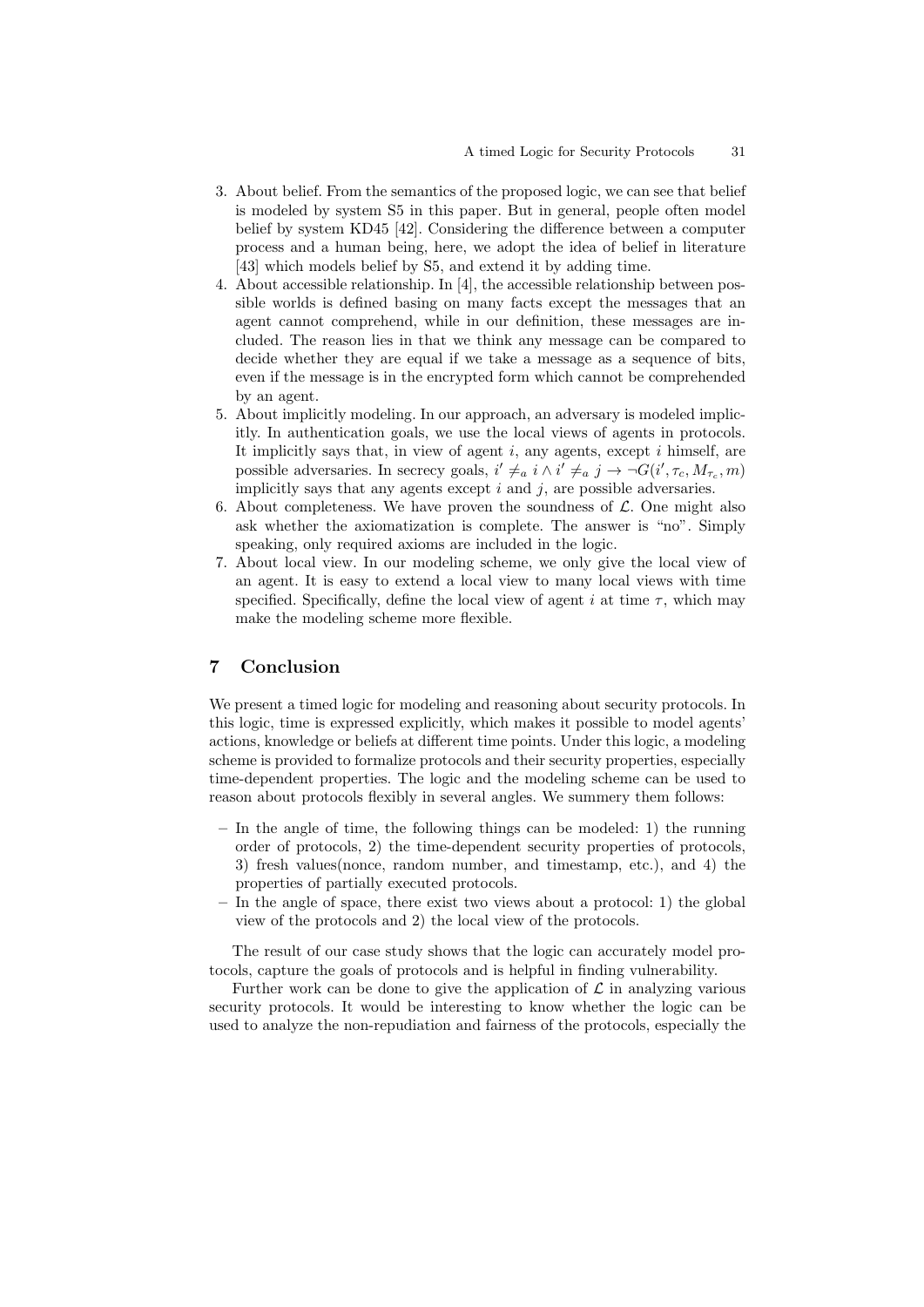fairness with time limit. Still another work can be done to show whether the logic is computationally sound.

# References

- 1. Burrows, M., Abadi, M., Needham, R.: A logic of authentication. ACM Transactions on Computer Systems 8(1) (February 1990) 18–36
- 2. Gong, L., Needham, R., Yahalom, R.: Reasoning about belief in cryptographic protocols. In Cooper, D., Lunt, T., eds.: Proceedings 1990 IEEE Symposium on Research in Security and Privacy, IEEE Computer Society (1990) 234–248
- 3. Abadi, M., Tuttle, M.R.: A semantics for a logic of authentication (extended abstract). In: PODC. (1991) 201–216
- 4. Syverson, P., van Oorschot, P.C.: On unifying some cryptographic protocol logics. In: Proceedings of the IEEE Symposium on Research in Security and Privacy, Oakland, CA, IEEE Computer Society Press (1994) 14–28
- 5. Abadi, M., Gordon, A.D.: A calculus for cryptographic protocols: The spi calculus. Information and Computation 148(1) (10 January 1999) 1–70
- 6. Lowe, G.: Breaking and fixing the needham schroeder public-key protocol using FDR. In: Proceedings of TACAS. Volume 1055., Springer Verlag (1996) 147–166
- 7. Fabrega, F.J.T., Herzog, J.C., Guttman, J.D.: Strand spaces: Why is a security protocol correct. In: Proceedings of the 1998 Conference on Security and Privacy (S&P-98), IEEE Press (May 1998) 160–171
- 8. Guttman, J.D., Thayer, F.J.: Authentication tests and the structure of bundles. Theor. Comput. Sci 283(2) (2002) 333–380
- 9. Doghmi, S.F., Guttman, J.D., Thayer, F.J.: Searching for shapes in cryptographic protocols. In Grumberg, O., Huth, M., eds.: TACAS. Volume 4424 of Lecture Notes in Computer Science., Springer (2007) 523–537
- 10. Guttman, J.: Security theorems via model theory. CoRR abs/0911.2036 (2009)
- 11. Dechesne, F., Mousavi, M.R., Orzan, S.: Operational and epistemic approaches to protocol analysis: Bridging the gap. In Dershowitz, N., Voronkov, A., eds.: LPAR. Volume 4790 of Lecture Notes in Computer Science., Springer (2007) 226–241
- 12. Chadha, R., Delaune, S., Kremer, S.: Epistemic logic for the applied pi calculus. In Lee, D., Lopes, A., Poetzsch-Heffter, A., eds.: FMOODS/FORTE. Volume 5522 of Lecture Notes in Computer Science., Springer (2009) 182–197
- 13. Blanchet, B.: Automatic verification of correspondences for security protocols. Journal of Computer Security  $17(4)$  (2009) 363-434
- 14. Rivest, R.L., Shamir, A., Wagner, D.A.: Time-lock puzzles and timed-release crypto. Technical Report MIT/LCS/TR-684 (February 1996)
- 15. Takács, P.: The additional examination of the kudo-mathuria time-release protocol. J. UCS 12(9) (2006)
- 16. Zhang, Y., Varadharajan, V.: A logic for modeling the dynamics of beliefs in cryptographic protocols, IEEE Computer Society (2001) 215–222
- 17. Kim, K., Park, S., Baek, J.: Improving fairness and privacy of zhou-gollmann's fair non-repudiation protocol. In: Proceedings of the 1999 International Conference on Parallel Processing (ICPP '99). (1999) 140–145
- 18. Snekkenes, E.: Exploring the BAN approach to protocol analysis. In: 1991 IEEE Symposium on Research in Security and Privacy, IEEE Computer Society Press (1991) 171–181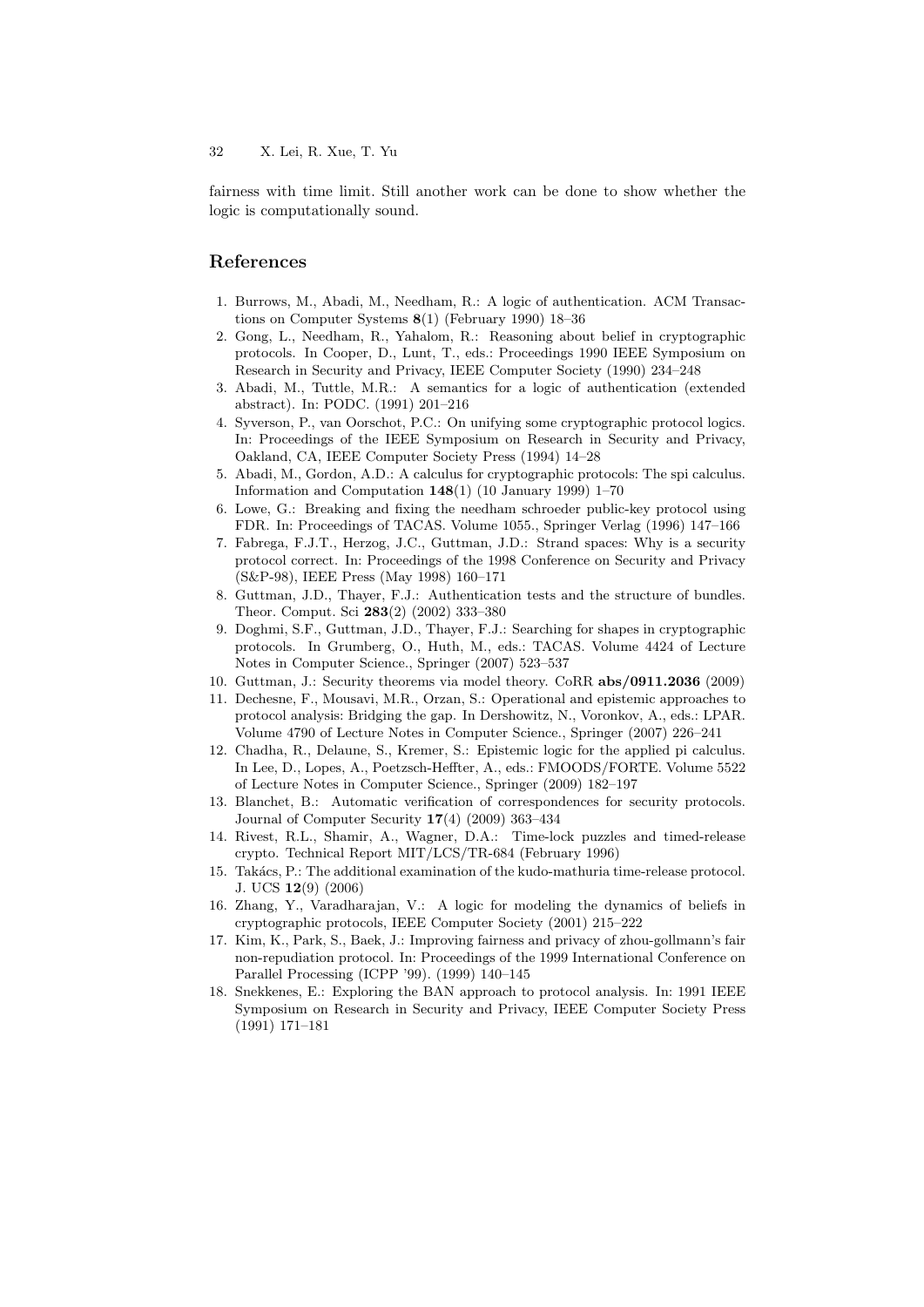- 19. Coffey, Saidha: Logic for verifying public-key cryptographic protocols. IEEPCDT: IEE Proceedings on Computers and Digital Techniques 144 (1997)
- 20. Kudo, M., Mathuria, A.: An extended logic for analyzing timed-release public-key protocols. In Varadharajan, V., Mu, Y., eds.: ICICS. Volume 1726 of Lecture Notes in Computer Science., Springer (1999) 183–198
- 21. Syverson, P.F.: Adding time to a logic of authentication. In: ACM Conference on Computer and Communications Security. (1993) 97–101
- 22. Dixon, C., Gago, M.C.F., Fisher, M., van der Hoek, W.: Temporal logics of knowledge and their applications in security. Electr. Notes Theor. Comput. Sci 186 (2007) 27–42
- 23. Kramer, S.: Cryptographic protocol logic: Satisfaction for (timed) dolev-yao cryptography. J. Log. Algebr. Program 77(1-2) (2008) 60–91
- 24. Haack, C., Jeffrey, A.: Timed spi-calculus with types for secrecy and authenticity. In Abadi, M., de Alfaro, L., eds.: CONCUR 2005 - Concurrency Theory, 16th International Conference, CONCUR 2005, San Francisco, CA, USA, August 23-26, 2005, Proceedings. Volume 3653 of Lecture Notes in Computer Science., Springer (2005) 202–216
- 25. Datta, A., Derek, A., Mitchell, J.C., Roy, A.: Protocol composition logic (PCL). Electr. Notes Theor. Comput. Sci 172 (2007) 311–358
- 26. Cathalo, J., Libert, B., Quisquater, J.J.: Efficient and non-interactive timed-release encryption. In Qing, S., Mao, W., Lopez, J., Wang, G., eds.: Information and Communications Security, 7th International Conference, ICICS 2005, Beijing, China, December 10-13, 2005, Proceedings. Volume 3783 of Lecture Notes in Computer Science., Springer (2005) 291–303
- 27. Jakubowska, G., Penczek, W.: Modelling and checking timed authentication of security protocols. Fundam. Inform 79(3-4) (2007) 363–378
- 28. Corin, R., Etalle, S., Hartel, P.H., Mader, A.: Timed analysis of security protocols. Journal of Computer Security 15(6) (2007) 619C645
- 29. Schaller, P., Schmidt, B., Basin, D.A., Capkun, S.: Modeling and verifying physical properties of security protocols for wireless networks. In: CSF, IEEE Computer Society (2009) 109–123
- 30. Olveczky, P.C., Grimeland, M.: Formal analysis of time-dependent cryptographic ¨ protocols in real-time maude. In: IPDPS, IEEE (2007) 1–8
- 31. Xinfeng, L., jun, L., Junmo, X.: Time-dependent cryptographic protocol logic and its formal semantics. Journal of software To appear (2010)
- 32. Dolev, D., Yao, A.C.: On the security of public-key protocols. IEEE Transactions on Information Theory 30(2) (1983) 198–208
- 33. Blum, M., Micali, S.: How to generate cryptographically strong sequences of pseudo-random bits. SIAM J. Computing 13(4) (November 1984) 850–863
- 34. Goldwasser, S., Micali, S.: Probabilistic encryption. JCSS 28(2) (April 1984) 270–299
- 35. Abadi, Rogaway: Reconciling two views of cryptography (the computational soundness of formal encryption). JCRYPTOL: Journal of Cryptology 15 (2002)
- 36. Micciancio, D., Warinschi, B.: Soundness of formal encryption in the presence of active adversaries. In Naor, M., ed.: Theory of Cryptography, First Theory of Cryptography Conference, TCC 2004, Cambridge, MA, USA, February 19-21, 2004, Proceedings. Volume 2951 of Lecture Notes in Computer Science., Springer (2004) 133–151
- 37. Micciancio, D., Warinschi, B.: Completeness theorems for the Abadi-Rogaway language of encrypted expressions. Journal of Computer Security 12(1) (2004) 99–130